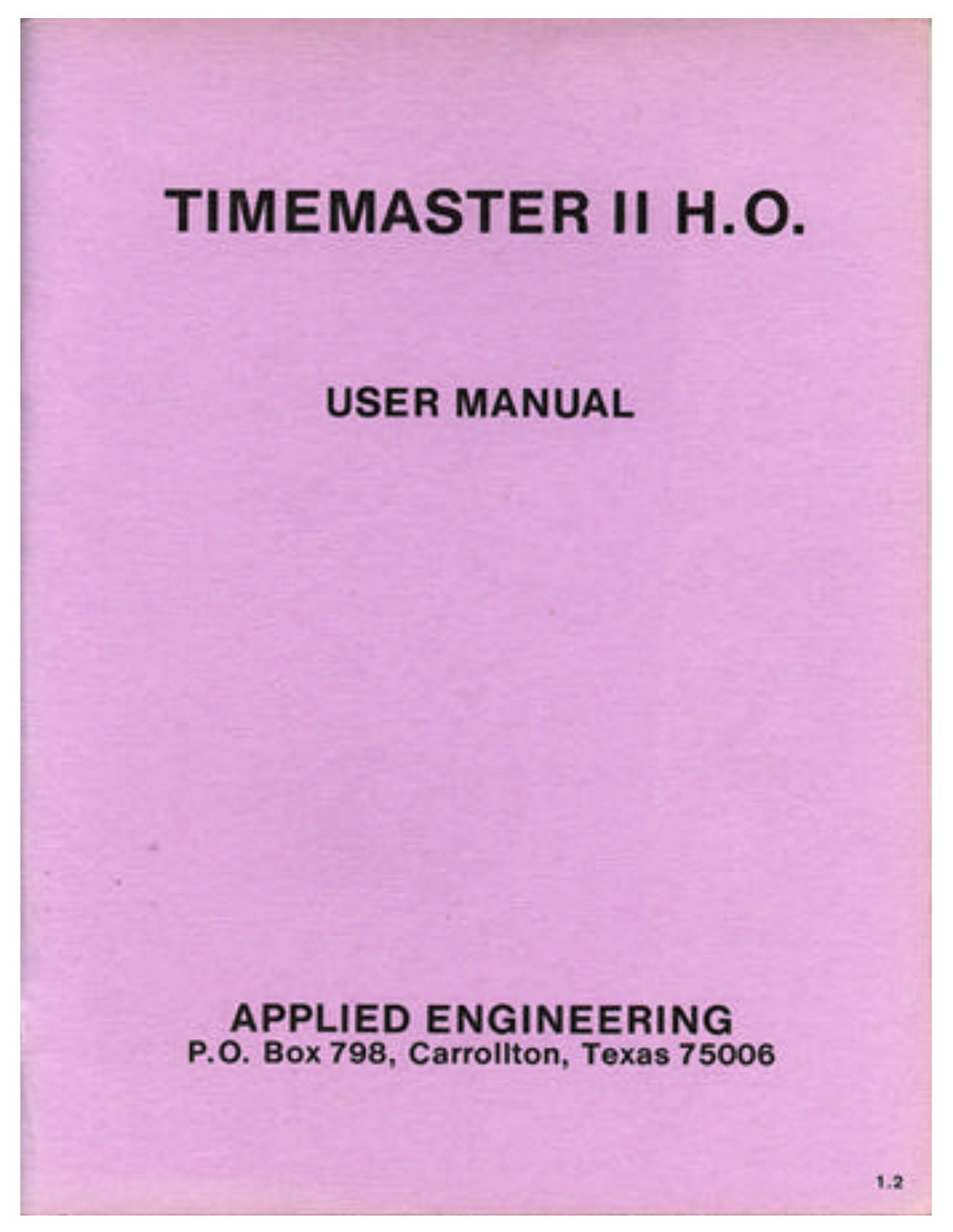CONTENTS

| INTRODUCTION                                   | 2  |
|------------------------------------------------|----|
| INSTALLATION                                   | 4  |
| TIMEMASTER II H.O. SWITCHES                    | 4  |
| MODE SELECTION                                 | 5  |
| SETTING THE CLOCK                              | 6  |
| READING THE CLOCK                              | 7  |
| FINDING THE TIMEMASTER II H.O. BY SOFTWARE     | 9  |
| READING THE TIME WITH MILLISECONDS             | 10 |
| THE BSR REMOTE CONTROL OPTION                  | 11 |
| TIME BASE CALIBRATION                          | 15 |
| THE BATTERY                                    | 15 |
| DOS DATER                                      | 16 |
| TIME/DATE STAMPING IN PRO DOS                  | 17 |
| READING THE TIMEMASTER II IN 6502 MACHINE CODE | 18 |
| READING THE CLOCK WITHOUT USING FIRMWARE       | 20 |
| INTERRUPTS                                     | 22 |
| CP/M AND YOUR TIMEMASTER II H.O.               | 30 |
| USING PASCAL WITH THE TIMEMASTER II H.O.       | 31 |
| DISK CONTENTS                                  | 32 |
| COMMON OUESTIONS ABOUT THE TIMEMASTER II H.O.  | 34 |
| SOURCE CODE FOR MILLISECONDS                   | 36 |

NOTICE:

THE TIMEMASTER II H.O. DESIGN, PCB LAYOUT AND ROM FIRMWARE WERE COPYRIGHTED IN 1984 BY APPLIED ENGINEERING. THIS MANUAL IS ALSO COPYRIGHTED. A PATENT IS PENDING ON THE TIMEMASTER II H.O.

REV 1.2

1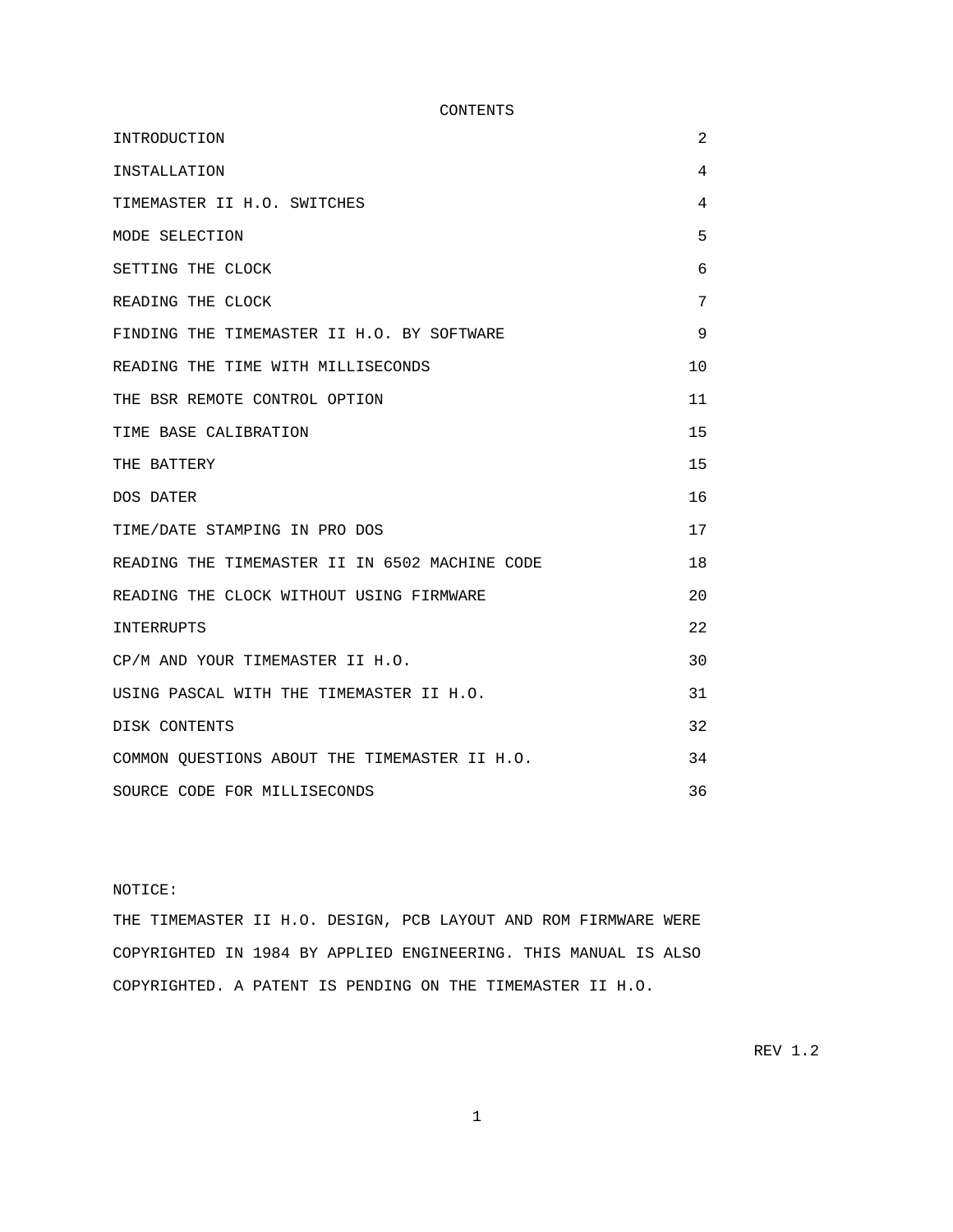<span id="page-2-0"></span>Thank you very much for selecting the H.O. for use in your computer. We feel confident that you will enjoy owning it and using it as much as we've enjoyed designing it and constructing it.

Because of the fact that all different kinds of people buy Apple computers and clock cards for them, for literally thousands of different types of applications, we have tried to categorize the sections in this manual with regard to computing skill. In this way, if you're just beginning at computing, you can avoid the more technical and programming related sections of the manual. On the other hand, if you possess more computer skills, you can quickly skim over the beginning sections and move right into the necessary information for programming. Each section will fall into one of four skill levels. The skill level is indicated with the numbers 1 through 4 in parentheses just to the right of each section heading. Please do not be intimidated by reading skill levels that you may think are beyond you because chances are you're a lot smarter about computers than you think. Of course, no programming skill is required to use the Timemaster II H.O. because hundreds of commercially prepared software programs are designed to use it automatically and nearly all serious software under development today is designed to read your clock card. In general, the manual begins in the easier skill levels and moves to the more advanced. However, this order is not strictly adhered to. A description of these four skill levels follows below:

(1) You should know how to get inside your Apple, make a copy of a disk, be able to CATALOG a disk, and RUN a program. If you do not know how to do this, please see pages 57 through 69 in the Apple IIe owners manual or pages 15 and 16 in the Apple II+ Applesoft Tutorial.

(2) Simple BASIC Programming Skills — If you do not currently possess these skills, a few hours spent with the Applesoft Tutorial will give them to you.

(3) Advanced BASIC Programming Skills and small knowledge of electronics. You should know what is meant by "when this line is pulled low and be able to convert numbers from hex to decimal and back again. This skill level is rarely shown because the TimeMaster II H.O. is so easy to use in BASIC.

(4) Machine Language Programmer As the title would indicate, you need to know how to program in machine language. You'll find many source listings in this manual as well as on disk. All machine language programs on disk were written with the S—C Macro Assembler. We have experimented with many assemblers and we agree with the software reviewers that the S—C assembler is the best. We regret that we cannot provide source code for other assemblers. We remind our customers that competitive clock cards come with little or no source code at all. The S—C Macro assembler may be purchased at low cost from S—C Software, telephone number 2l4-324—2050.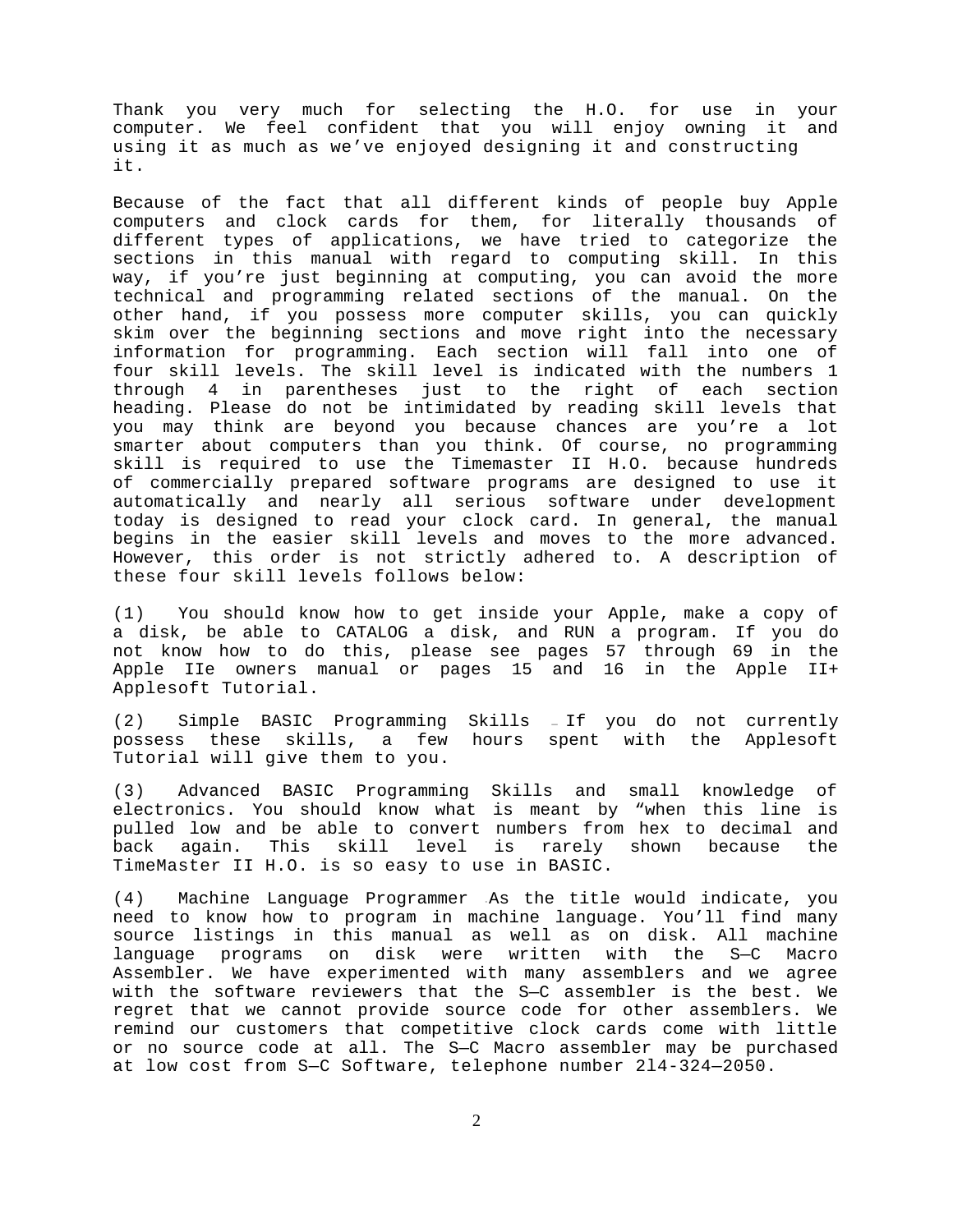Welcome to the world of real time!

Your Applied Engineering TIMEMASTER II H.O. will greatly expand the use of your Apple computer by adding the dimension of real time and date in intervals of 1 millisecond to 99 years.

Applications of the H.O. are limited only to the imagination. Anywhere you need to know the time or date you can use the H.O. Applications include time and date stamping of reports, checks, letters, file updates, calculating time intervals, and recording measurements (data logging).

As you read this manual, you will soon learn why the TIMEMASTER series is the favorite among professional programmers.

| $\star$ |                                      |  |
|---------|--------------------------------------|--|
|         | IMPORTANT! (1)                       |  |
| $\star$ | Make a backup copy of your H.O. disk |  |
|         |                                      |  |
|         | before installing the clock or doing |  |
|         |                                      |  |
|         | anything else.                       |  |
| $\star$ |                                      |  |
|         |                                      |  |

The H.O. has many options. These options can sometimes confuse a computer novice. The ONLY way we could have made the H.O. easier to use would be to have limited its performance. Some of the programs on the H.O. disk were written for just one of the modes (the TIMEMASTER II H.O. is really 8 clocks in one) so be sure you are in the right mode for the sample program you are experimenting with.

Your new clock uses the latest in CMOS and NMOS large scale integration ([.51) technology to bring to you a unique peripheral which retains the day, date, and time even when your Apple computer is turned off. The on—board ROM allows the highest degree of programming simplicity as well as a very high degree of compatibility with existing software. The TIMEMASTER was designed to meet or exceed all of Apple's high quality standards.

Your new TIMEMASTER II H.O.is a fourth generation of clock cards designed by Applied Engineering. Our first clock card was designed in 1980. It was called the Time II. Our second clock card was the Timemaster and it had many improvements over the old Time II. In the Timemaster II, we added PRODOS compatibility. With the Timemaster II H.O., we've added BSR control and other features and yet maintained software compatibility with both the older Timemaster and Timemaster II. We consider the TIMEMASTER II H.O. (just H.O. for short) to represent the zenith in computer clock technology. It has received rave reviews from both professional programmers, beginning programmers, as well as the average computer user. Again, welcome to the world of real time!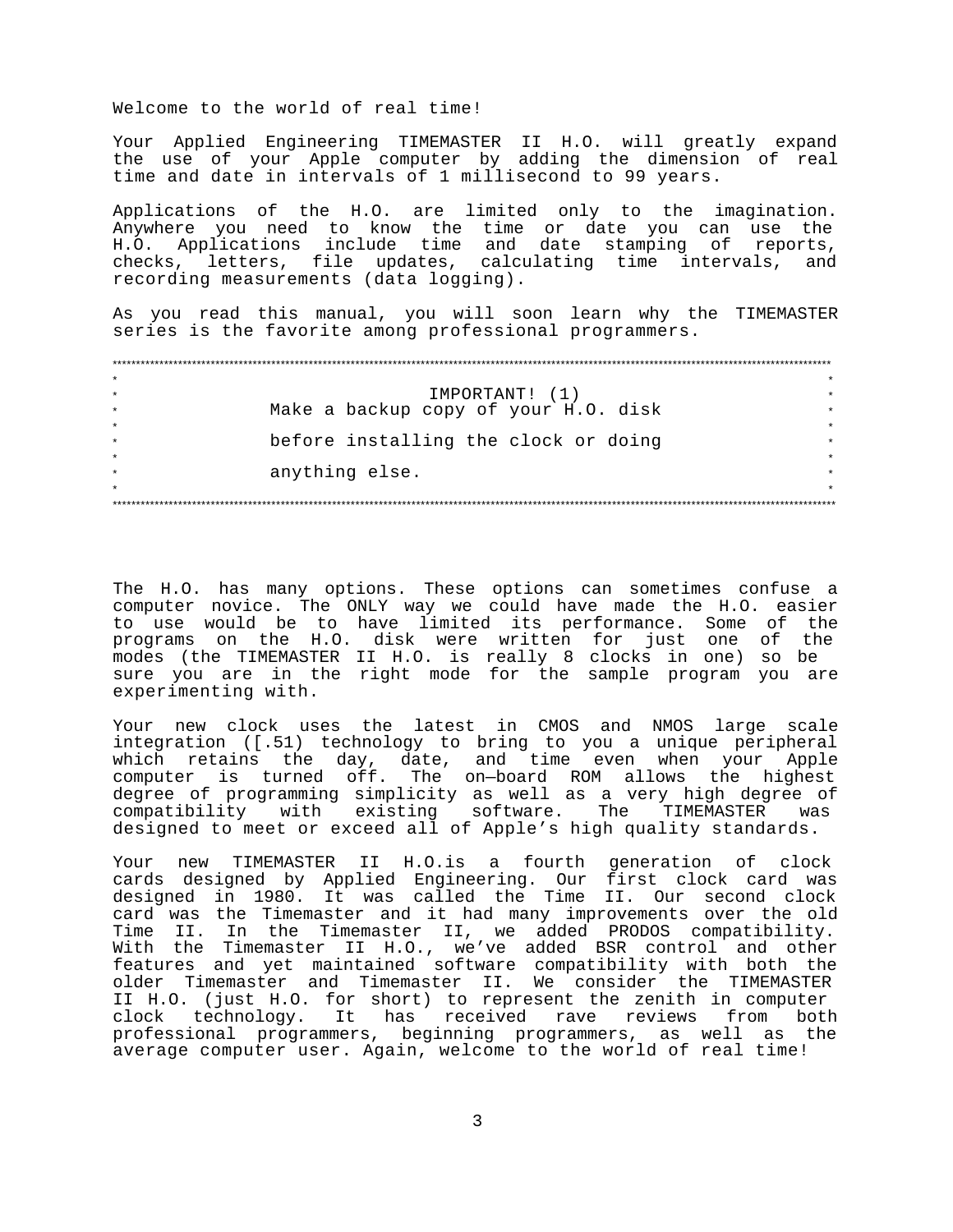- <span id="page-4-0"></span>1) TURN OFF THE APPLE'S POWER SWITCH. This is very important to prevent damaging the Apple as well as your H.O.
- 2) Remove the cover from the Apple.
- 3) Plug your H.O. into any slot except 0. (The Apple //e has no slot 0.) Slot 4 is the preferred slot (because some commercial software expects a clock to be in slot 4)<br>but any slot is fine. Insert the fingers of the circuit but any slot is fine. Insert the fingers of the circuit board into the slot you have chosen. The fingers will enter the slot with some friction, and will then seat firmly.
- 4) Make certain switch #1 on the H.O.is in the ON (closed) position.
- 5) Replace the Apple's cover.

г

┑

## H.O. SWITCHES (1)

There is a device in the upper left corner of the H.O. card containing 4 switches. These provide control over the display format, enable/disable interrupts, and more. Please never use pen or pencil to change switch settings. A bent out paper clip works best.

| Must be closed when setting the clock.<br>SET                                                                                                                                    |  |
|----------------------------------------------------------------------------------------------------------------------------------------------------------------------------------|--|
| Selects display mode (see below)<br>MODE                                                                                                                                         |  |
| Enables Non-Maskable Interrupt<br>NMI                                                                                                                                            |  |
| $\begin{array}{ c c } \hline \mbox{O} & \mbox{1} \\ \mbox{P} & \mbox{2} \\ \mbox{E} & \mbox{3} \\ \mbox{N} & \mbox{4} \\ \hline \end{array}$<br>Enables Interrupt Request<br>IRO |  |

Note: OPEN = OFF. Push down toward "OPEN" to turn switch off. The normal settings are switches 1 and 4 closed and 2 and 3 open.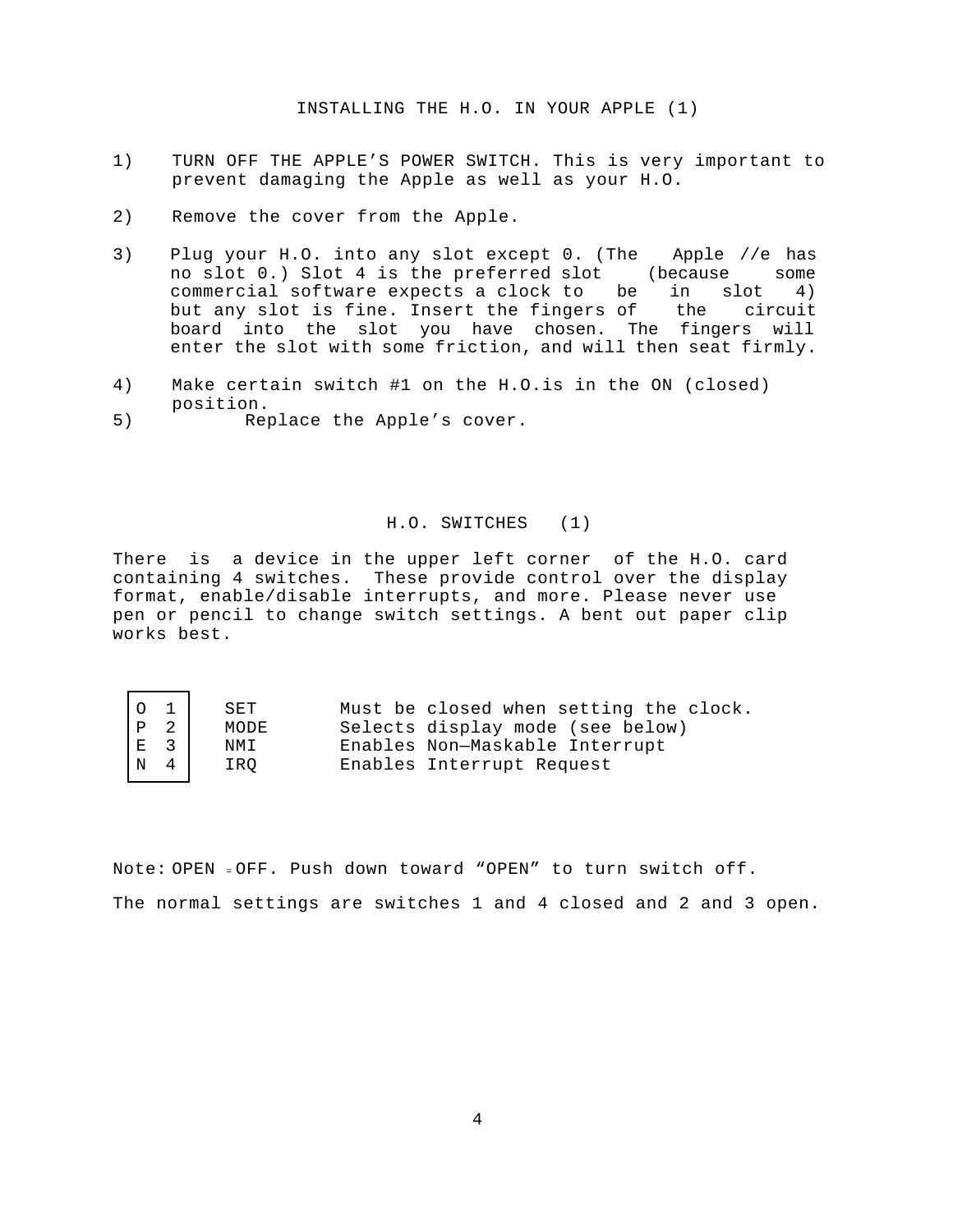#### MODE SELECTION (1)

<span id="page-5-0"></span>Your H.O. has two switch—selectable modes, controlled by switch 2 on the card. The most powerful of these modes is called the TIMEMASTER mode, which includes compatibility with both DOS 3.3 and PRO DOS. The other mode is included for compatibility with certain older commercial software products which were designed around older generation clocks and do not allow modification for direct usage with the 11.0.

| MODE        | Sw <sub>2</sub> | Format             |
|-------------|-----------------|--------------------|
| TIMEMASTER  | open            | various, see below |
| Apple Clock | closed          | MO/DD HH:MM:SS.WYY |

TIMEMASTER MODE (SW 2 open) (1)

This is the most powerful mode and can supply the time/date information formatted in seven different ways. The desired format is selected by PRINTing a single character to specify which format to use.

In the following table, the character between quotation marks is the format selection character. Each format is illustrated using Friday, December 14, 1984, 3:30 PM.

| <b>11 11</b> |  | MO/DD HH:MI:SS.WYY | APPLE CLOCK MODE |  |
|--------------|--|--------------------|------------------|--|
|              |  | 12/14 15:30:23.384 |                  |  |

| W MO/DD/YY HH:MI:SS | TIMEMASTER MODE |
|---------------------|-----------------|
| 3 12/14/84 15:30:23 |                 |

| _ _ _ _ _ _ _ _ _ _ _ _ _<br>"%" WWW MMM DD HH:MI:SS PM | THUNDER CLOCK |
|---------------------------------------------------------|---------------|
| FRI DEC 14 03:30:23                                     | APPLESOFT     |

| WWW MMM DD HH:MI:SS<br>n & n | THUNDER CLOCK |
|------------------------------|---------------|
| FRI DEC 14 15:30:23          | APPLESOFT     |
| "#" MO, OW, DD, HH, MI, SS   | THUNDER CLOCK |
| 12,03,14,15,30,23            | APPLESOFT     |
| ">" WWW MMM DD HH:MI:SS PM   | THUNDER CLOCK |
| FRI DEC 14 03:30:23 PM       | INTEGER       |
|                              |               |

**"<"** WWW MMM DD HH:MI:SS THUNDER CLOCK FRI DEC 14 15:30:23 INTEGER

So that the colons can be accepted by an Applesoft INPUT statement, formats which contain colons are preceded by a quotation mark. The quotation mark tells Applesoft to allow colons in the input string. The first four formats above are designed for use with Applesoft and include the leading quotation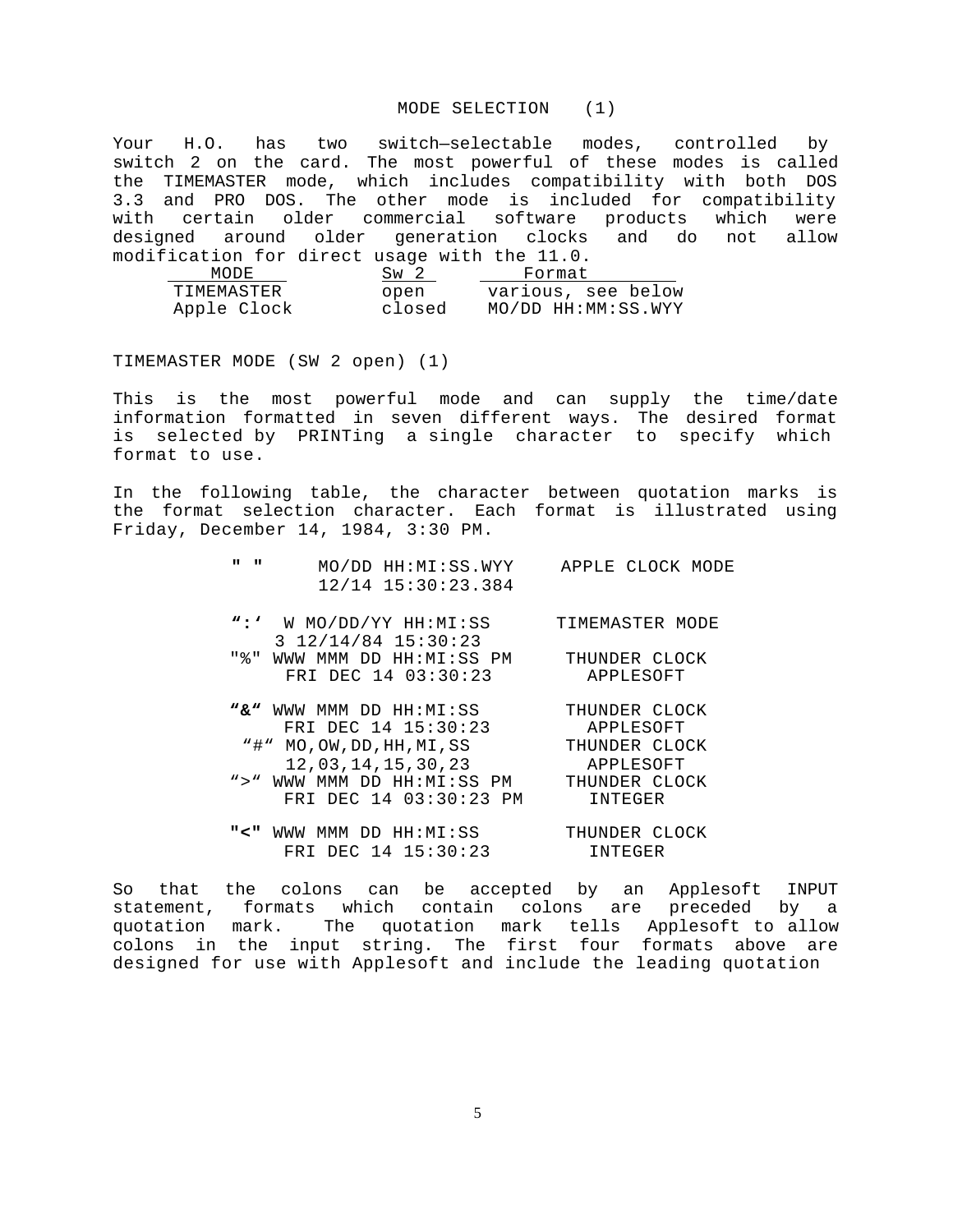<span id="page-6-0"></span>mark. The last two formats are designed for use with Integer BASIC, and begin with a space rather than a quotation mark.

Even though there are two formats which display the time in AM/PM format using a 12—hour clock, the internal hardware is still keeping time in 24—hour format.

APPLE CLOCK MODE (SW 2 closed) (1)

The Apple Clock mode emulates the format of the Mountain Hardware Apple Clock, for compatibility with commercial software which specifies the Mountain Hardware card and does not allow other brands. Certain "signature" bytes in the firmware for this mode should be recognized by such software, allowing you to use **it** with your H.O.

The Mountain Hardware card delivers the time/date in this format:

# MO/DD HH;MI;SS.MMM

Note the semicolons separating hours, minutes, and seconds. The last three digits are milliseconds. Hours are given for a 24—hour clock (00—23) . Note also that day—of—week and year values are not present. The Mountain Hardware clock does not provide any day—of week or year values.

The H.O. card substitutes day-of-week and year values for the millisecond values. (If you need time to the nearest millisecond, the H.O can deliver it in a much more accurate way. Please see page 10 for more information.) So, the H.O. substitutes colons for semicolons, giving the standard display of time:

> MO/DD HH:MI:SS.WYY 12/14 15:30:23.384 (Fri, Dec 14, 1984, 3:30 PM)

So that the colons can be accepted by an Applesoft INPUT statement, the format is preceded by a quotation mark. The quotation mark tellsApplesoft to allow colons in the input string.

SETTING THE CLOCK (1)

To set the clock, the switch marked "SET" (switch 1) must be closed (ON). Once the time and date have been properly set, you may wish to protect the clock by placing switch 1 in the open (off) position. However, as of yet, no accidental time change has ever occurred.

The program called SET CLOCK conveniently reads the current clock setting, allows you to enter new date and time values, and then sets the clock to these new values at your signal. RUN the program and follow the directions on your screen. The program automatically finds your TIMEMASTER II H.O. card by searching slots 1 through 7 for certain "signature" bytes. The program also determines which mode you have selected with switch 2.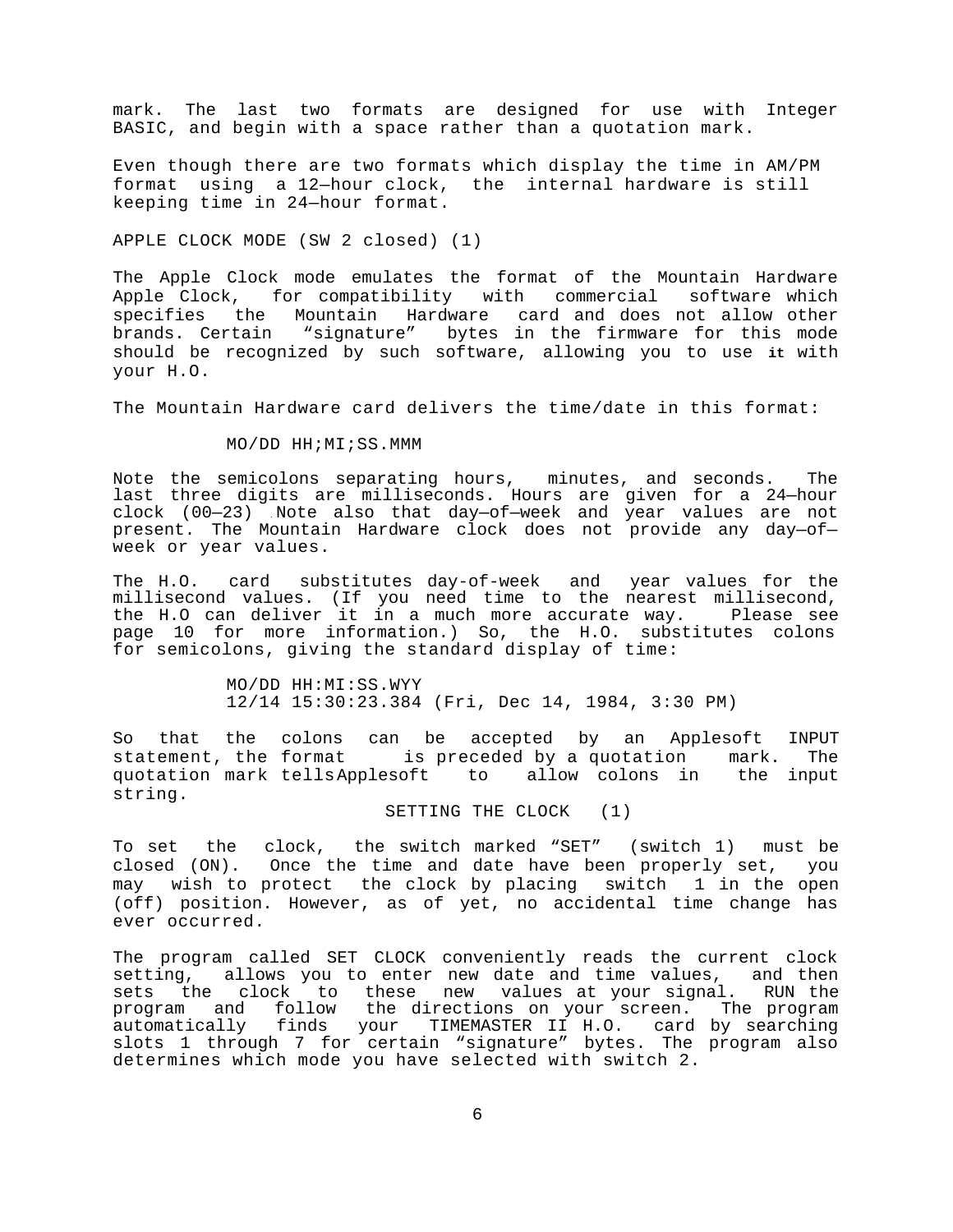<span id="page-7-0"></span>It is very easy to read the date and time from the H.O. The H.O. contains 2048 bytes of on-board ROM. The ROM contains the software that makes it easy to obtain the date and time.

The simplest way to read the date and time involves three steps:

- 1) set input and output to the H.O.
- 2) INPUT the date/time info
- 3) restore input and output to keyboard and screen

Here is a simple example: 100 SLOT = 4 110 PRINT CHR\$(4) "IN#"SLOT 120 PRINT CHR\$(4) "PR#"SLOT 130 INPUT A\$ 140 PRINT CHR\$(4) "IN#0" 150 PRINT CHR\$(4) "PR#0"

The program will receive the formatted date/time information in the string A\$, in the format determined by the MODE switch on the H.O. The easiest way to tell what mode you have is to add one more line to the program:

160 PRINT A\$

Type in the program above and run it. Remember to put in line 100 the slot number that your H.O. is in.

If you have switch—selected the TIMEMASTER mode, you can specify which of the formats to use. Change line 130 to one of the following, and try running the program again:

130 INPUT ":";A\$ 130 INPUT " ";A\$ 130 INPUT "%";A\$ 130 INPUT "&";A\$

The TIMEMASTER mode also includes a format which returns numeric values rather than a string, and happens to be the mode used internally by Apple PRO DOS. Change line 130 and 160 like this, and RUN again:

130 INPUT "it "; MNTH, WEEK, DAY, HR, MIN, SEC

160 PRINT MNTH,WEEK, DAY,HR,MIN,SEC

It is a good programming technique to put CHR\$(4) in a string variable D\$, rather than including it "spelled—out" in each DOS command line. Another useful change to our demonstration program would be to keep reading the display the time in a loop, until you press any key on the keyboard. Combining these changes produces the program on the next page. TRY IT!!!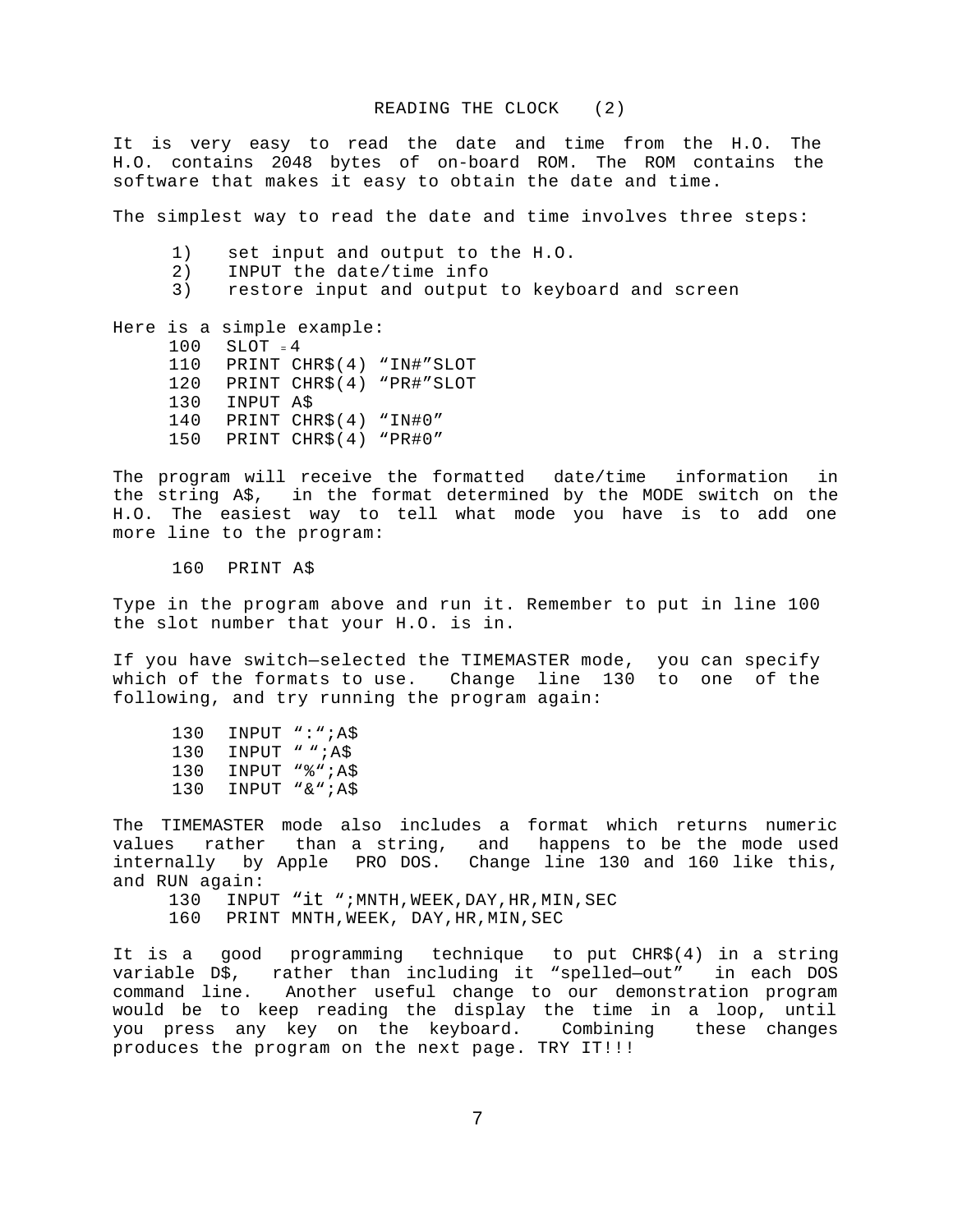| 100 | $SLOT = 4$                      | clock slot            |
|-----|---------------------------------|-----------------------|
| 110 | $DS = CHR\$ (4) : HOME          | $D\$ = "control $D''$ |
| 120 | PRINT D\$"IN#"SLOT              | set input to clock    |
| 130 | PRINT D\$"PR#"SLOT              | set output to clock   |
| 140 | INPUT ":";A\$                   | get the time          |
| 150 | PRINT D\$"IN#0"                 | restore keyboard in   |
| 160 | PRINT D\$"PR#O"                 | restore keyboard out  |
| 170 | VTAB 12 : HTAB 10               | center the display    |
| 180 | PRINT A\$                       | print the time        |
| 190 | IF PEEK (-16384) < 128 THEN 120 | key pressed?          |
| 200 | $POKE$ $-16368,0$               | reset key test        |

If you want to rearrange the time/date to a different format, you can use the MID\$ function to pick any part out of the formatted string. The following examples show how to access various portions of the TIMEMASTER and APPLECLOCK formats. please see your APPLESOFT TUTORIAL if you are unfamiliar with string manipulation. (It's really quite easy.) TRY IT!!!

|                                      | TIMEMASTER format: W MO/DD/YY HH.MI.SS |
|--------------------------------------|----------------------------------------|
| $WK\$ = LEFT $\zeta$ (A $\zeta$ , 1) | day of week $("0" - "6")$              |
| $MO\$ = MID $\frac{1}{2}(A\$ , 3, 2) | month $("01" - "12")$                  |
| $DA$ = MID$ (A$, 6, 2)$              | day of month $("01" - "31")$           |
| $YR\$ = MID $\$ (A $\$ , 9, 2)       | year $("00" - "99")$                   |
| $HR$ = MID$ (A$, 12, 2)$             | hour $("00" - "23")$                   |
| $MIS = MID\$ 3A\, 15, 2)             | minute ("00" - "59")                   |
| $SE$ = RIGHT$ (A$, 2)$               | $second('00'' - 59)$                   |

APPLECLOCK format: MO/DD HH:MI:SS.WYY

| $WK\$ = MID\$ (A\$, 16, 1)           | day of week $("0" - "6")$    |
|--------------------------------------|------------------------------|
| $MO\$ = LEFT $\zeta$ (A $\zeta$ , 2) | month $("01" - "12")$        |
| $DA$ = MID$ (A$, 4, 2)$              | day of month $("01" - "31")$ |
| $YR\$ = RIGHT\$(A\$, 2)              | year $("00" - "99)$          |
| $HR\$ = MID\$ (A\$, 7, 2)            | hour, $("00" - "23")$        |
| $MIS = MID\$(A$, 1-, 1)$             | minute $("00" - "59")$       |
| $SE$ = MID$ (A$, 13, 2)$             | second $("00" - "59")$       |

So if you are only interested in seconds, we need only add or change these lines to the last program.  $180$  SE\$ = RIGHT\$(A\$, 2) 185 PRINT SE\$

If you want the values as numbers, simply use the VAL function. For example, the day of week as a number would be WK = VAL (WK\$). Using the day of week as a number allows you to look up the full spelling of the day name. One easy way to program it would be like this:

| $WK = VAL(WK$)$                 |  |  | IF $WK=3$ THEN $WKS = WREDNESDAY''$ |
|---------------------------------|--|--|-------------------------------------|
| IF WK=O THEN WK\$ = "SUNDAY"    |  |  | IF $WK=4$ THEN $WK$ = "THURSDAY"$   |
| IF $WK=1$ THEN $WK$ = "MONDAY"$ |  |  | IF WK=5 THEN WK\$ = "FRIDAY"        |
| IF $WK=2$ THEN WKS = "TUESDAY"  |  |  | IF $WK=6$ THEN $WKS = "SATURDAY"$   |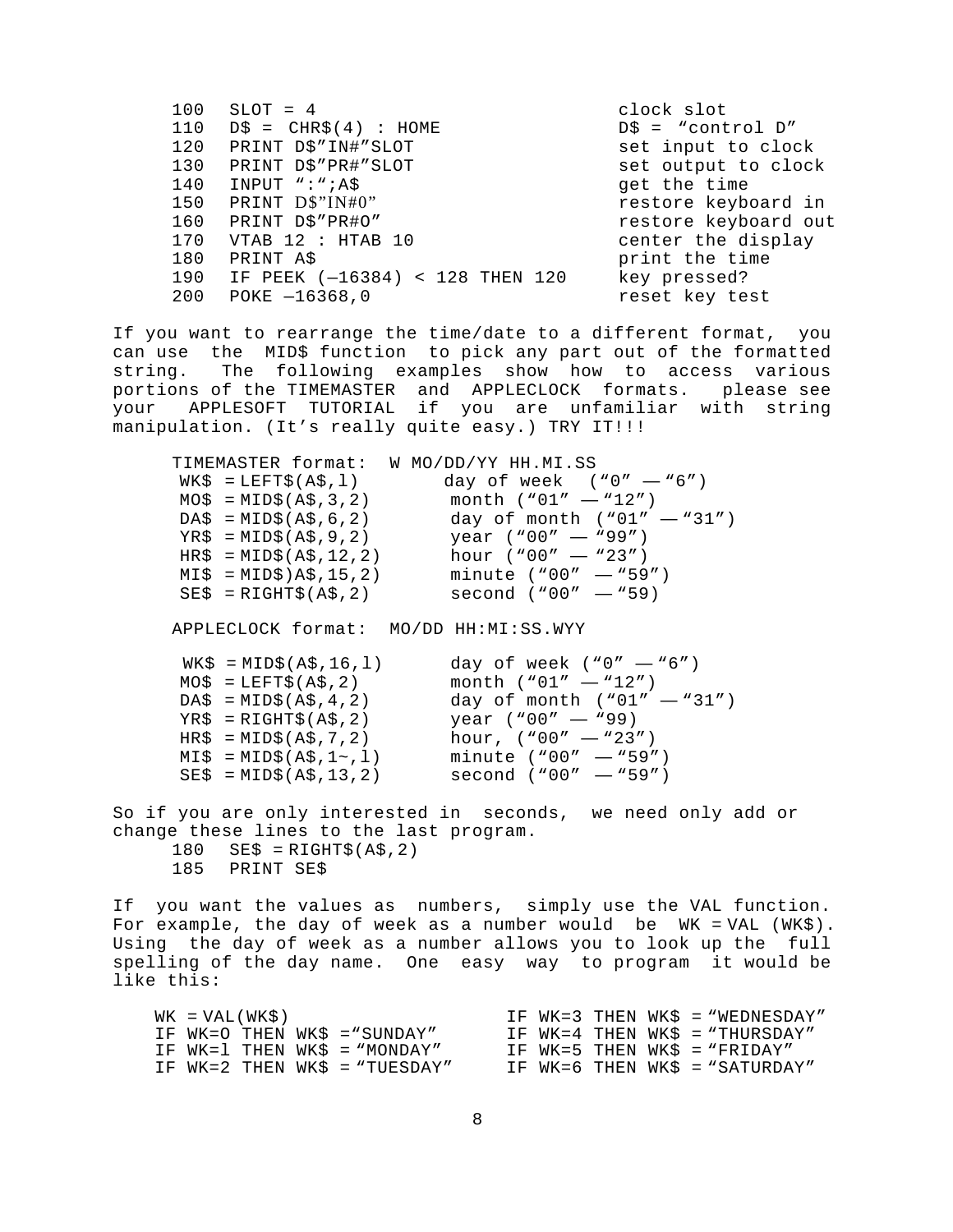<span id="page-9-0"></span>You can obviously do a similar thing to the spelling of the month names. You can prefix the year with a "19" or a "20" using any method you like.

If you have the clock set in one of the 24—hour modes and still want to read AM/PM times, you can use the following program segment to convert the hour and append "AM" or "PM" as appropriate:

HR VAL(HR\$) IF HR>ll THEN AP\$ = "PM" IF HR<12 THEN AP\$ =  $``AM"$ IF  $HR=0$  THEN  $HR = 12$ IF  $HR > 12$  THEN  $HR = HR - 12$ 

There are a number of programs included on disk with your H.O. which read and display the clock. Try them and then analyze how they are programmed.

FINDING THE CLOCK SLOT BY SOFTWARE (2)

Each switch—selected mode of the TIMEMASTER II has a unique firmware "signature" in ROM. Some of the signature bytes are embedded in certain locations for compatibility with commercial software written for different clock cards. For example, special effort was made to make the APPLE CLOCK mode appear to software as though you have the Mountain Hardware card.

As well, a simple to use signature was added to distinguish the Applied Engineering card from other brands, and to distinguish the various switch—selected modes.

The following subroutine will search slots 1 through 7 for a TIMEMASTER II H.O. card. If no H.O. is found, the subroutine will return with SLOT 0. If found, SLOT will equal the slot number, and AP will equal a 1 or 3 indicating which switch—selected mode is set.

1000 REM FIND TIMEMASTER II H.O. SLOT 1010 SLOT = 0 1020 FOR I = 1 TO 7 1030 ADDR = 12\*4096 + 1\*256: REM \$CS0O 1040 IF PEEK(ADDR) = 8 AND PEEK (ADDR  $+1$ ) = 120 AND PEEK  $(ADDR + 254) = 178$  THEN SLOT  $I : I = 7$ 1050 NEXT  $1060$  IF SLOT = 0 THEN RETURN  $1070$  AP = PEEK(ADDP+255) 1080 PRINT "SLOT = "; SLOT; "  $AP =$ "; AP

The values of AP can be interpreted easily: AP MODE MODE AP MODE

1 APPLECLOCK 3 TIMEMASTER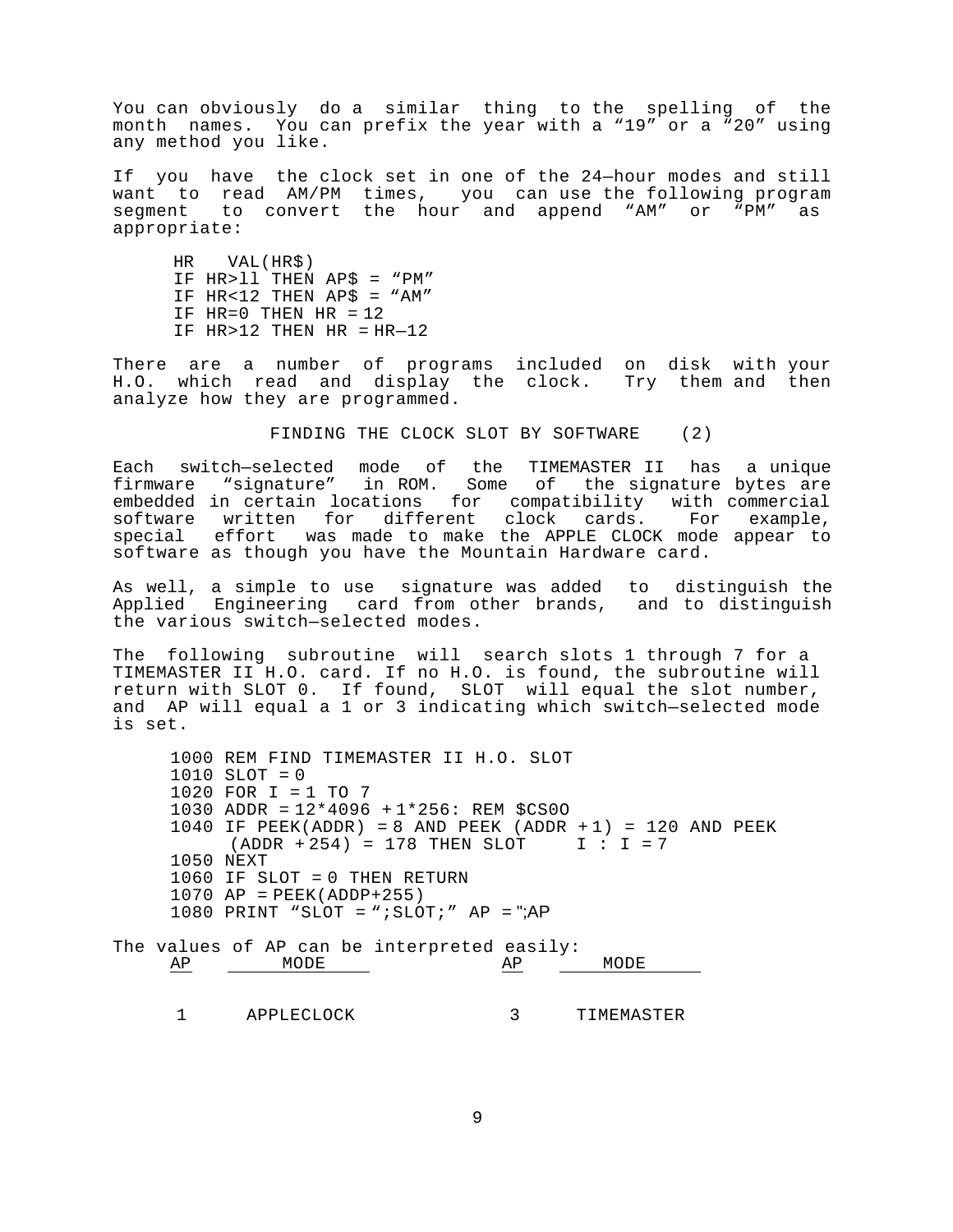<span id="page-10-0"></span>Before we begin our discussion of millisecond time, we remind the user not to go through the extra steps required for millisecond accuracy if the events being measured or program lengths will not allow you to realize this accuracy in a true sense. To quote an old and wise lab technician, "Don't measure it with a micrometer, mark it with chalk, then cut it with an ax." But if it's milliseconds you want, a few additional commands will enable milliseconds on the H.O. If you want to know the time to the nearest millisecond, please read on; however, most people are really trying to measure the elapsed time in milliseconds between two events. If this is what you're trying to do, please see the program on the Timemaster II H.O. disk called Millisecond Timer.

Any use of the H.O. involving milliseconds requires the use of interrupts. DOS 3.3 has an inconsistency in that it can sometimes cause interrupt software to crash. This particular bug has been discussed in several Apple magazines. Applied Engineering has written a program called PATCH DOS 3.3 FOR INTERRUPTS (found on Timemaster II H.O. disk) . This program will fix DOS 3.3 to work with interrupts. After running this program, you can INITialize as many disks as you'd like. Always run the PATCH DOS 3.3 FOR INTERRUPTS before using any millisecond or interrupt capabilities or use a boot disk that has the modification already made to it. Your Timemaster II H.O. disk is such a disk so after booting up on the Timemaster II H.O. disk, you can simply INITialize new disks. Commercial programs that use interrupts make this patch automatically. The use of interrupts with PRODOS are extremely complex and therefore we recommend the use of DOS 3.3 until the many bugs in PRODOS are worked out.

The millisecond feature is enabled by printing a "." (period) to the clock card after selecting the format. (Format selection clears the interrupt selection.) The firmware sets up the IRQ vector at \$3FE and \$3FF to point to an interrupt handler in ROM, and sets a flag that will cause interrupts on the clock card to be set up. One additional step has to be done from your program, which is to enable the IRQ interrupt with a CLI instruction. In Applesoft, you can issue a CLI instruction by POKEing a CLI and RTS, and then calling them, as in line 100 below. The following program shows how; it assumes your clock card is in slot 4:

| 100 POKE 768,88: POKE 769,96: CALL 768<br>110 TEXT: HOME                                   | set up interrupts<br>good programing              |
|--------------------------------------------------------------------------------------------|---------------------------------------------------|
| 120 PRINT "PRESS A KEY TO END"<br>$130$ SLOT = 4                                           | ref to line 200<br>or any slot<br>set clock input |
| 140 PRINT CHR\$ (4) "IN#"; SLOT<br>150 PRINT CHR\$ (4) "PR#"; SLOT<br>160 INPUT ":. "; A\$ | set clock output<br>get the time                  |
| 170 PRINT CHR\$ (4) "IN#0"                                                                 | restore keyboard<br>restore output                |
| 180 PRINT CHR\$ (4) "PR#0"<br>190 VTAB 4: PRINT A\$                                        | print the time                                    |
| 200 IF PEEK $(-16384) < 128$ THEN 120                                                      | key pressed??<br>reset key ck.                    |
| 210 POKE $-16368,0$                                                                        |                                                   |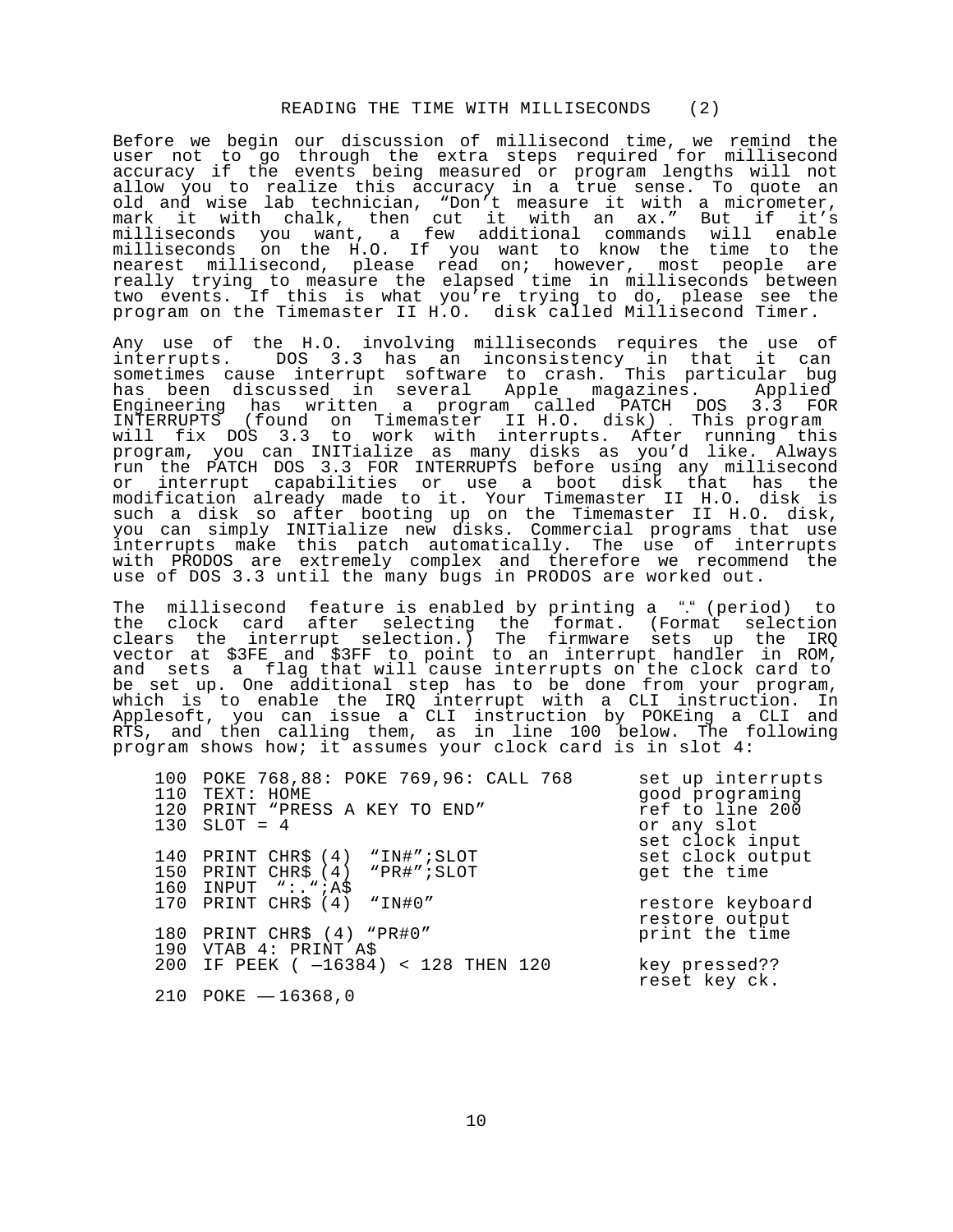# THE BSR REMOTE CONTROL OPTION (1)

<span id="page-11-0"></span>The Applied Engineering BSR Remote Control option allows your Apple to send control signals to your BSR ultrasonic command console. The command console then sends these signals along your existing 120 volt AC wiring. To remotely control appliances or lights, or almost any electrical device, you plug into a BSR remote module. The BSR interface is designed to operate with the BSR/x-l0 ultrasonic command console, model UC30l or model GDP— 1510 from Heathkit (NOT a kit) This is the same command console that operates with the BSR/x—10 cordless controller. Be sure you have the right model of command console or it will not be able to hear the signals from your Timemaster II H.O. BSR interface. The command consol sold by Radio Shack is not compatible with the BSR option because it has no ultrasonic receiver.

You will find that the command console has 22 command buttons. Sixteen for setting devices 1 through 16 and 6 function buttons. Your BSR interface can simulate the pushing of all 22 command buttons. Remote modules can be purchased in two types; an appliance module, which simply turns things on and off and can handle heavy loads. The second type is a lighting module, which comes in several styles, a plug in lamp type, wall mount single pole, and 3—way style that fit neatly where your old light switch was.

Please read the owners manual that comes with the BSR command console and remote modules before using the Timemaster II H.O. BSR interface. it is also a good idea to experiment a little bit with the command console and a few remote modules.

To connect the BSR interface to your H.O., slip the interface connector over the lower 4 pin plug, taking care that the two wires going into the connector go over the lowest two pins of this connector. Please refer to the drawing below.

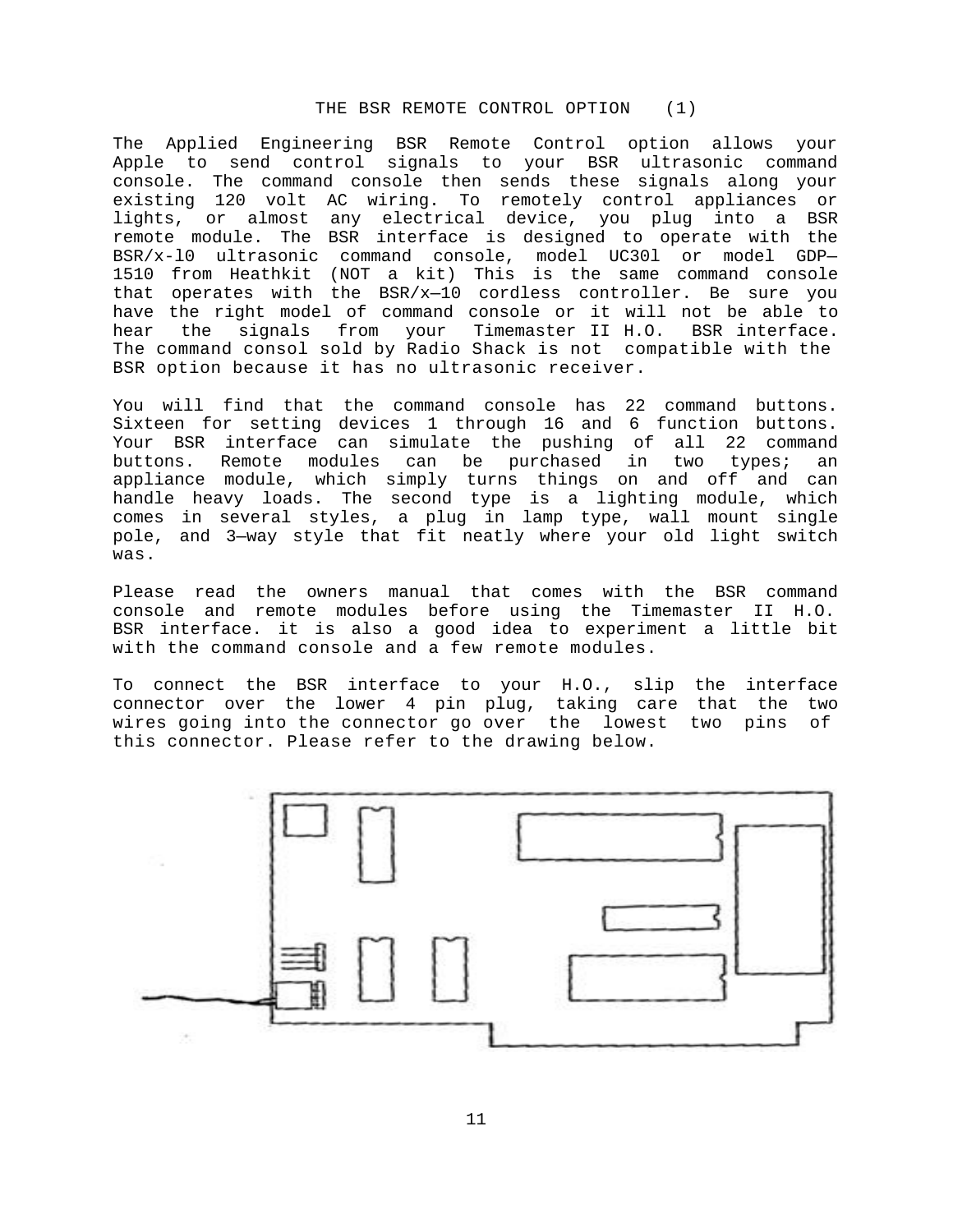The transducer itself should be placed near enough to the controller to operate. This can be as far away as 6 or 8 feet if the transducer is aimed directly at the pickup inside the controller box. After installing the H.O. with the BSR interface attached, you can type in the program below to test the positioning of the transducer. When the program is running, you should see the red light on the controller flashing on and off.

- 100 PR#4 (or whatever slot)
- 110 PRINT "U"
- 120 GOTO 110 (press CTRL RESET to stop)

The H.O. firmware includes the ability to send signals to the BSR system. After selecting the H.O. with PR~s C (s is the slot) , you can print code letters to cause the various commands to be sent. The code letters correspond to the command console buttons as follows:

| COMMAND       | CODE   | COMMAND       |
|---------------|--------|---------------|
| <b>BUTTON</b> | LETTER | <b>BUTTON</b> |
|               | ι,     | 12            |
| 2             | M      | 13            |
| 3             | N      | 14            |
| 4             | 0      | 15            |
| 5             | Ρ      | 16            |
| 6             |        | ON            |
| ⇁             | R      | OFF           |
| 8             | S      | <b>BRIGHT</b> |
| 9             | т      | DIM           |
| 10            | TT     | ALL LIGHTS ON |
| 11            |        | ALL OFF       |
|               |        |               |

For example, to turn on light #1, do this: (2)

100 PRINT CHR\$(4)"PR#4" (or whatever slot) 110 PRINT "AQ" 120 PRINT CHR\$(4) "PR#0"

The  $NA''$  is button  $M''$  and "Q" is "ON". Each command code is automatically transmitted 5 times to be certain it is correctly understood by the BSR controller. This is equivalent to holding down the button on the command console for about 1/2 second.

The BRIGHT and DIM commands are special. The range from fully OFF to fully ON is divided into many small steps. If you press and hold down the DIM button, it takes about 5 seconds to run through enough steps to fully dim the selected light; correspondingly, 5 seconds of BRIGHT will bring it back to fully on. The firmware simulates holding down the button, and you have the option of telling it how long to "hold it down". For the following sample program, you will need a light connected to button #1. Use the BSR controller manually and push (1) then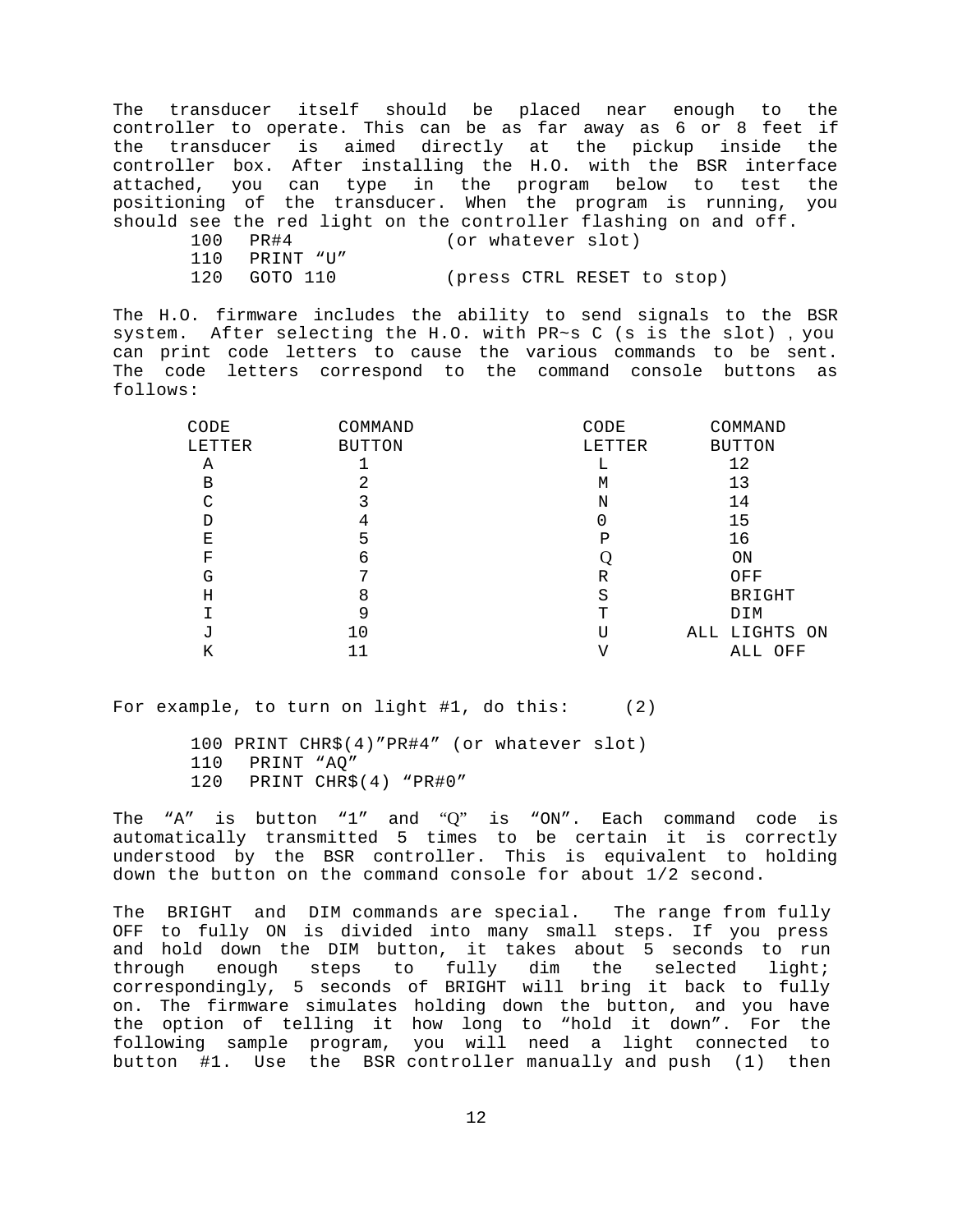(ON). If the light does not come on, it may be necessary to hold down the BRIGHT button. Now type in the following program:

10 PRINT CHR\$ (4)"PR#4" 20 PRINT "ATTTTTTTTTTTTT" 30 PRINT CHR\$ (4)"PR#o" The "A" is for button "1" and the "T" means "DIM", the more "T", s

the more dimming you'll get. Now change line 20 to:

20 PRINT "ASSSSSSSSSSSSSS"

Now reRUN the program and notice that the light will brighten. A shorthand way of controlling the number of DIM or BRIGHT commands issued each time a "T" or "5" is printed is available. By printing a **"i"** followed by a letter "A" through "Z" to select the number of times the DIM or BRIGHT command will be transmitted for each "T" (DIM) or "5" (BRIGHT), "A" for a little, "Z" for a lot. So let's change line 20 in the program above to use the "\*" command to dim the light on button "1". Now change line 20 to:

20 PRINT "A\*NTII

Now reRUN the program, by changing the "N" to other letters you can vary how long the "BUTTON" is pressed. When the H.O. sees the "i" it knows that the next character, "N", is the duration code for the following DIM ("Tin') or BRIGHT ("S") commands. The letters "A" thru "Z" used here for duration control should not be confused with the letters "A" thru "V'1 used as button commands.

To use the next sample program, you will need a lamp on "1" with a lamp module and a appliance module on "2". Plug both remotes into wall outlets nearby. If you have small radio to plug into the appliance module, it would help you know when the module is turned on. Be sure your COMMAND CONSOLE is plugged in. To be sure everything is set up properly, press button "1" then press "ON" on the COMMAND CONSOLE. Then press "2", "ON" on the COMMAND CONSOLE. Now press "1", "OFF", "2", "OFF". The light and the radio should have turned on and then off. If not, check to see if you have things set up properly and try again.

Now enter the program below that will allow us to exercise the H.O.'s BSR capability.

90 INPUT "WHAT SLOT IS THE H.O. IN ";S 100 INPUT "COMMAND = 110 IF  $B\$  = "" THEN END 120 PRINT CHR\$ (4) "PR#";S 130 PRINT B\$ 140 PRINT CHR\$ (4) "PR#0" 150 GOTO 100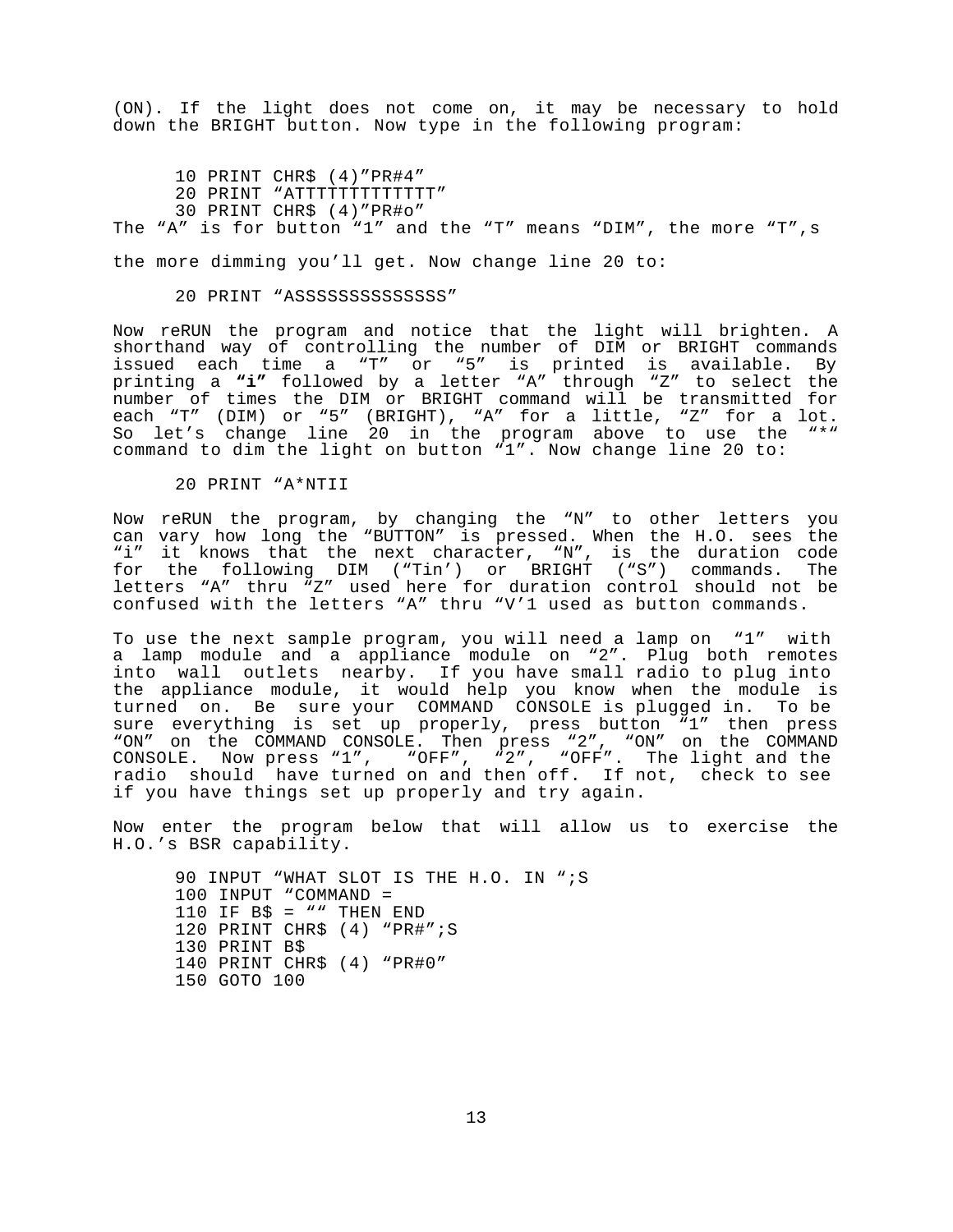When we RUN this program using the commands shown, we get the following results:

| RUN              |                          |                              |
|------------------|--------------------------|------------------------------|
| $COMMAND = AO$   |                          | turns on the light           |
| $COMMAND = AR$   |                          | turns the light off          |
| $COMMAND = BO$   |                          | turns on the radio           |
| $COMMAND = BR$   |                          | turns off the radio          |
|                  | COMMAND = AQTTTTTTTTTTT  | turns light on then dims it  |
|                  | COMMAND = ASSSSSSSSSSSSS | brightens the light          |
| $COMMAND = AR$   |                          | turns off the light          |
| $COMMAND = AOBO$ |                          | turns on the light and radio |
| $COMMAND = ARBR$ |                          | turns them both off          |

And now what you've all been waiting for, a program that will send commands to your REMOTE MODULES at specific times using the clock function of the H.O. This program will dim and brighten a light connected to REMOTE MODULE "1" every 30 seconds. 10 TEXT: HOME 10 TEXT: HOME 10 TEXT: HOME 10 TEXT: 10 TEXT: 10 TEXT: 10 TEXT: 10 TEXT: 10 TEXT: 10 TEXT: 10 TEXT: 10 TEXT: 10 TEXT: 10 TEXT: 10 TEXT: 10 TEXT: 10 TEXT: 10 TEXT: 10 TEXT: 10 TEXT: 10 TEXT: 10 TEXT: 10 TEXT: or any slot 30 PRINT CHR\$ (4)"IN#";SLOT set input to clock 40 PRINT CHR\$ (4) "PR#"; SLOT set output to clock<br>50 INPUT ": "; A\$ set fime from clock get time from clock 60 PRINT CHR\$ *(4)"IN#0"* restore keyboard 70 PRINT CHR\$ (4)"PR#0" restore output 80 SEC\$ = RIGHT\$ (A\$,2) throw away all but sec. 90 VTAB 4: PRINT "SEC. = ";SEC\$ display seconds<br>00 PRINT CHR\$ (4)"PR#";SLOT 9et ready to send code 100 PRINT CHR\$ (4)"PR#";SLOT get ready to send code 110 IF SEC\$ =  $"00"$  THEN PRINT  $"A*RT"$ 120 IF SEC\$ = "15" THEN PRINT "A\*RS" brighten if sec = 15 130 IF SEC\$ = "30" THEN PRINT **"A\*RT"** dim if sec = 30 140 IF SEC\$ = "45" THEN PRINT "A\*RS" brighten if sec 45 150 PRINT CHR\$ (4)"PR#0" restore keyboard 160 GOTO 30 get new time

BSR set ups can vary from the simple to the complicated. For example, you could have two H.O.'s in your Apple that went to two different COMMAND CONSOLES, each with its own separate house code. This would give you control over 32 different devices. It is also possible to have one COMMAND CONSOLE in the study with your computer, and another COMMAND CONSOLE in the bedroom, set to the same house code. Each COMMAND CONSOLE would control the same devices.

14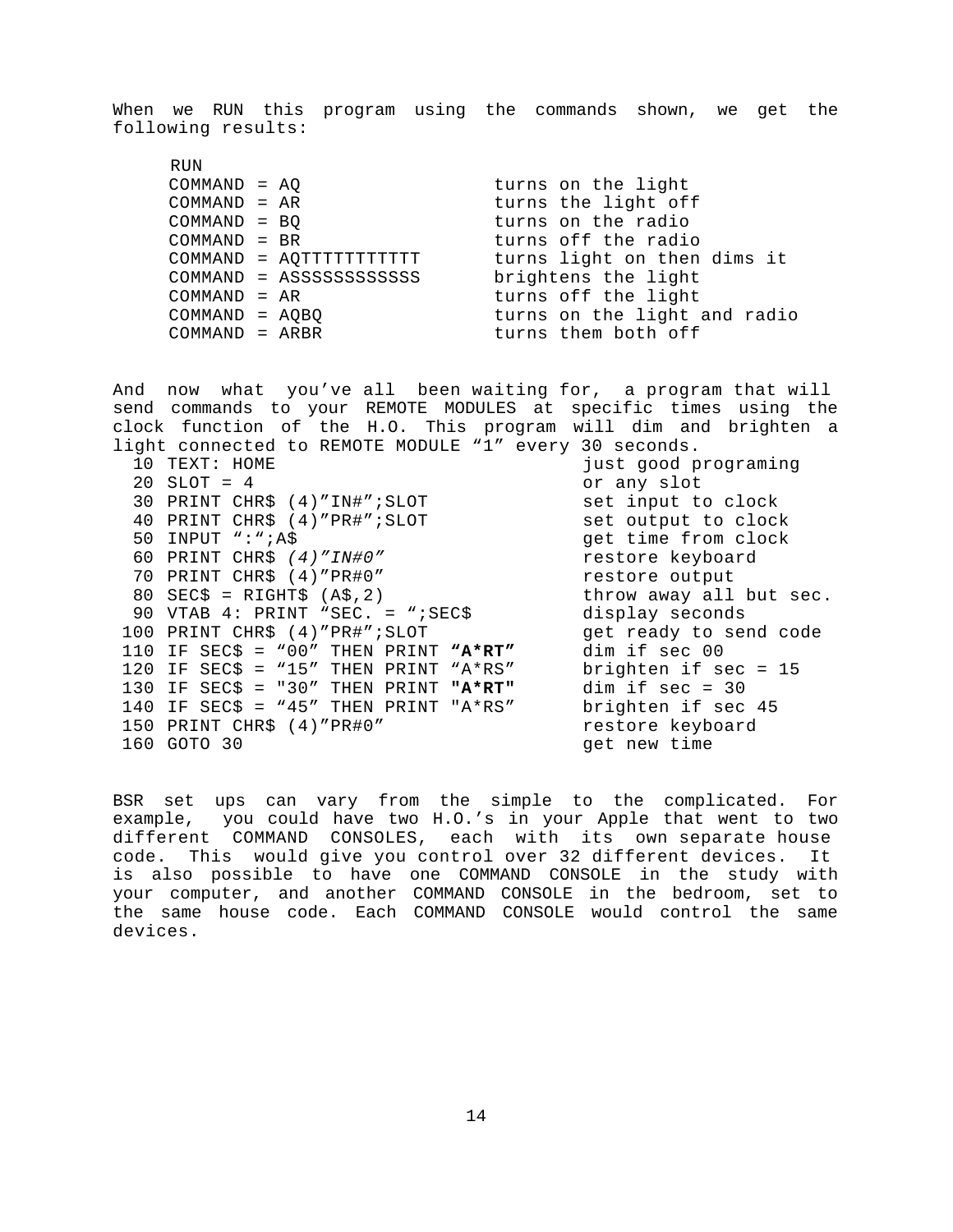#### TIME BASE CALIBRATION (1)

<span id="page-15-0"></span>Your H.O. has a quartz crystal time base which oscillates at This frequency can be adjusted up or down approximately 2 HZ by the trimmer capacitor which is next to the DIP switches at the rear of the board. Your H.O. was calibrated at the factory to  $32,768.0$  HZ.  $+/-$  0.002%. The manufacturer of the crystal specifies that the frequency may age up to 0.005% or 5 parts per million in one year. If the clock is consistently gaining or losing time, you may wish to adjust the trimmer. Using a small screwdriver, turn the trimmer SLIGHTLY clockwise to speed up the clock, or counter clockwise to slow it down.

+1- 30 SECOND ADJUST (2)

Your H.O. has the ability to adjust the seconds +— 30. By momentarily connecting the two top pins on the upper four pin connector marked "5V" and marked "ADJ" (for adjust) you can reset the seconds to 00, adding one minute if the seconds were greater than 30. It should be reminded that the set clock routine on the Timemaster II H.O. disk can set the clock as accurately as you can push the return key ; however , in some scientific applications, it may be necessary to trim the time more accurately using the +— 30 second adjust feature. THE BATTERY (1)

The H.O. is supplied with a rechargeable Ni—Cad battery to keep the clock running when the computer is turned off, or when power fails. The H.O. will automatically detect power going off and switch to the on—board battery. The clock will continue keeping time while the on-board battery supplies power. The battery is charging whenever power is applied to the APPLE. The time to fully charge a discharged battery is approximately 10 hours. Your H.O. may be used while charging the battery. A fully charged battery can keep the clock running for 5 to 7 months. In order to keep the battery charged, your APPLE should be turned on at least 0.5% of the time or about 1 hour a week or 4 hours a month. The battery CANNOT be overcharged and under normal use it will not require attention.

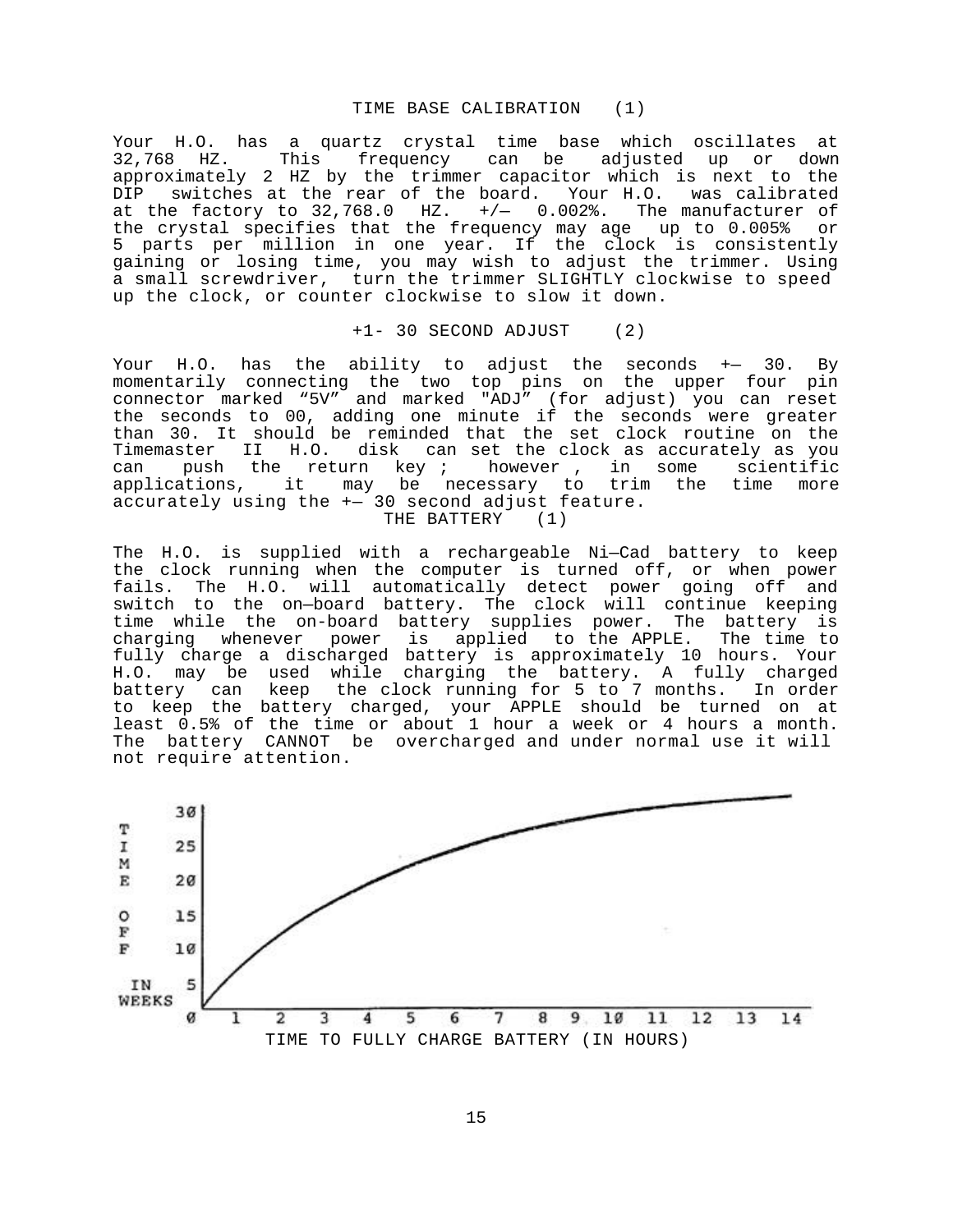#### AUTOMATIC TIME/DATE STAMPING OF FILES IN DOS 3.3 (2)

<span id="page-16-0"></span>One nice application of the H.O. is to automatically record the current date and time on file names in the catalog when you SAVE, BSAVE, or RENAME files. This feature is found in many large computer systems, as well as Apple pascal, sos, and PRO DOS.

Some small but significant patches must be made to DOS 3.3 to allow automatic time/date stamping of your files. First, a routine to read the clock and overlay the time/date string on your file name must be called for every SAVE, BSAVE, or RENAME command. Second, the two places inside DOS 3.3 where file names are compared must be modified to ignore the right end of the names (where the time/date string may or may not be found).

A program on the TIMEMASTER II H.O. disk called INSTALL DOS DATER will automatically make these patches for you. This program allows you to specify what portion of the time/date string you want to use in stamping file names. The DOS DATER patches require that the H.O. be in the Timemaster mode (switch 2 open) . The Timemaster format must be used because other clock cards contain no year information. INSTALL DOS DATER searches slots 1 through 7 to find your 1-1.0. and checks that you have the right mode selected.

You can select any contiguous portion of the formatted date and tIme:

W MO/DD/YY HH:MI:SS

The most commonly used stamp is the MO/DD/YY portion, with the leading space.

Using INSTALL DOS DATER, you can select the portion of the string you wish to use with the arrow keys and the "12' and "R" keys. When the string is as you like it, press RETURN and the patches will be recorded. Simply follow the directions in the program to modify as many DOS 3.3 disks as you'd like. Once the patches have been applied to the DOS booted, any disks you initialize with the INIT command will have the patched DOS on them.

After you become familiar with the various features of time/date stamping your files, you may wish to update the DOS on the older disks. The slot your H.O. was in at the time INSTALL DOS DATER was executed is frozen into the installed patches, so do not try to move the card to another slot! If you do move your H.O. to a different slot, you will have to reRUN INSTALL DOS DATER.

There is normally no problem with using the patched DOS with any existing programs on any disks as long as they are not copy protected. Any new files SAVEd, BSAVEd, or RENAMEd will have the current date added. The INIT command will also cause the date to be added to the greeting prOgram's name. Should you ever be running with an unpatched DOS and want to use files that have time/date stamps, you will probably want to temporarily patch the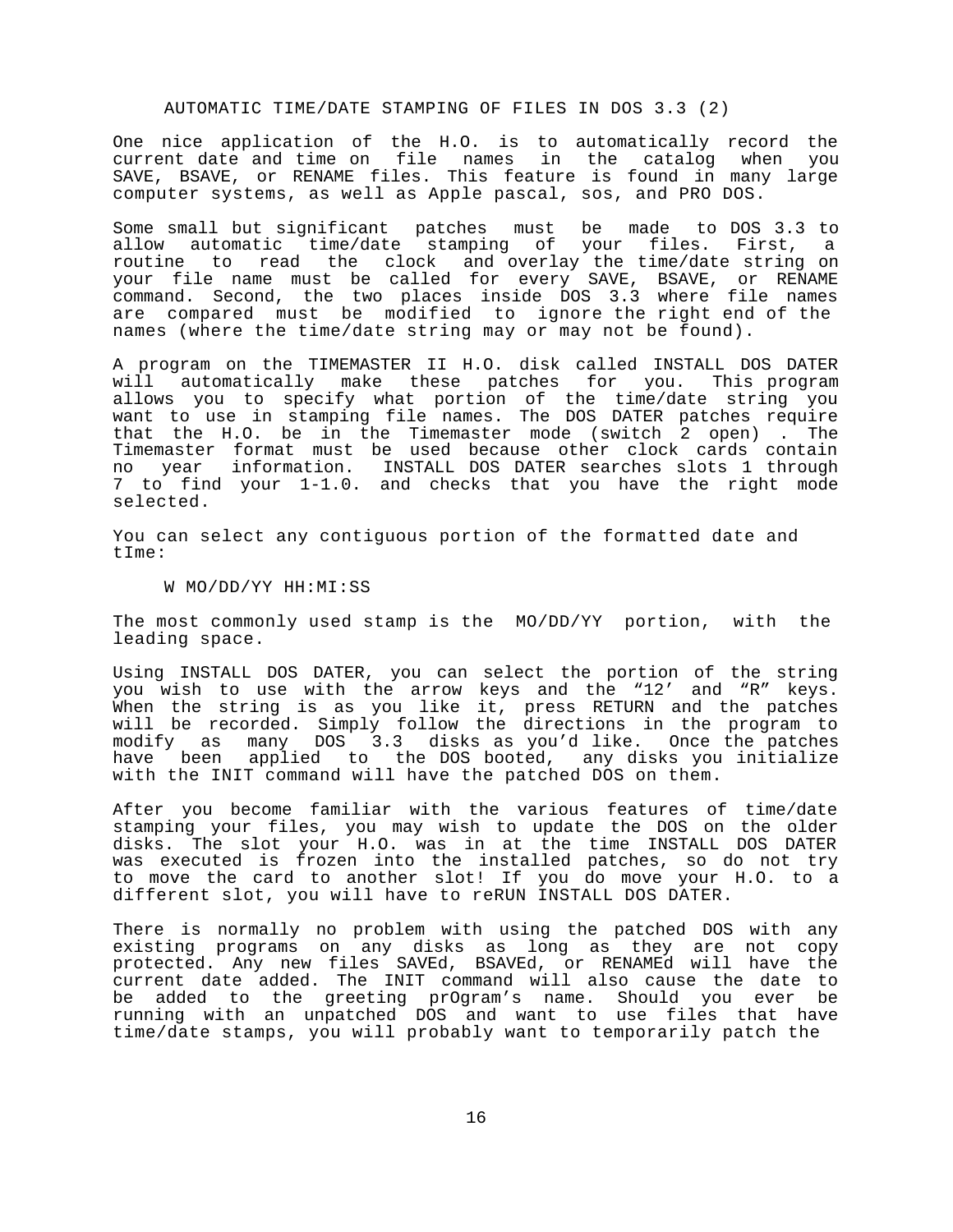<span id="page-17-0"></span>DOS in memory so that it ignores the time/date stamp. (You don't have to; but if you don't, you will have to type all 30 characters of the file name, which includes the time/date stamp.)

There are two places that file names are compared inside DOS 3.3, and both of them must be patched to shorten the EFFECTIVE file name. The effective file name is 30 characters long, minus the length of your time stamp. If you are using the recommended stamp of " MO/DD/YY", your effective file name is 30—9, or 21 characters. You need the following POKES: POKE —19965,21 in the catalog search routine

POKE —22653,20 in the OPEN command handler

(Note that the second POKE puts a value one less than the effective length into DOS.)

## AUTOMATIC TIME/DATE STAMPING FILES IN PRODOS (1)

PRO-DOS will automatically time and date stamp files with the H.0. in the TIMEMASTER mode (switch 2 open). PRODOS goes one step further than the patches for DOS 3.3, in that the date and time of original creation of a file is kept along with the date and time of last modification.

A word of caution should be mentioned regarding date stamping of files in PRODOS. PRODOS was written for an older design clock made by another company. This clock does not have any year information so PRODOS calculates the year based on the date and day of week. In other words, if it's the 16th and it's Monday, it must be 1984? So the TIMEMASTER II H.O. had to take a small step backwards to be compatible with Apple's new PRODOS. The PRODOS look up table goes from 1981 to 1987. After 1987, it will restart again with 1981 Even though your H.O. will show the correct year of 1988, PRO-DOS will not read the year from the H.O. Apple Computer is expected to directly support the H.O. in future releases of PRODOS. Until then, you will have to live with the same limitations that the buyers of other clock cards will be stuck with forever.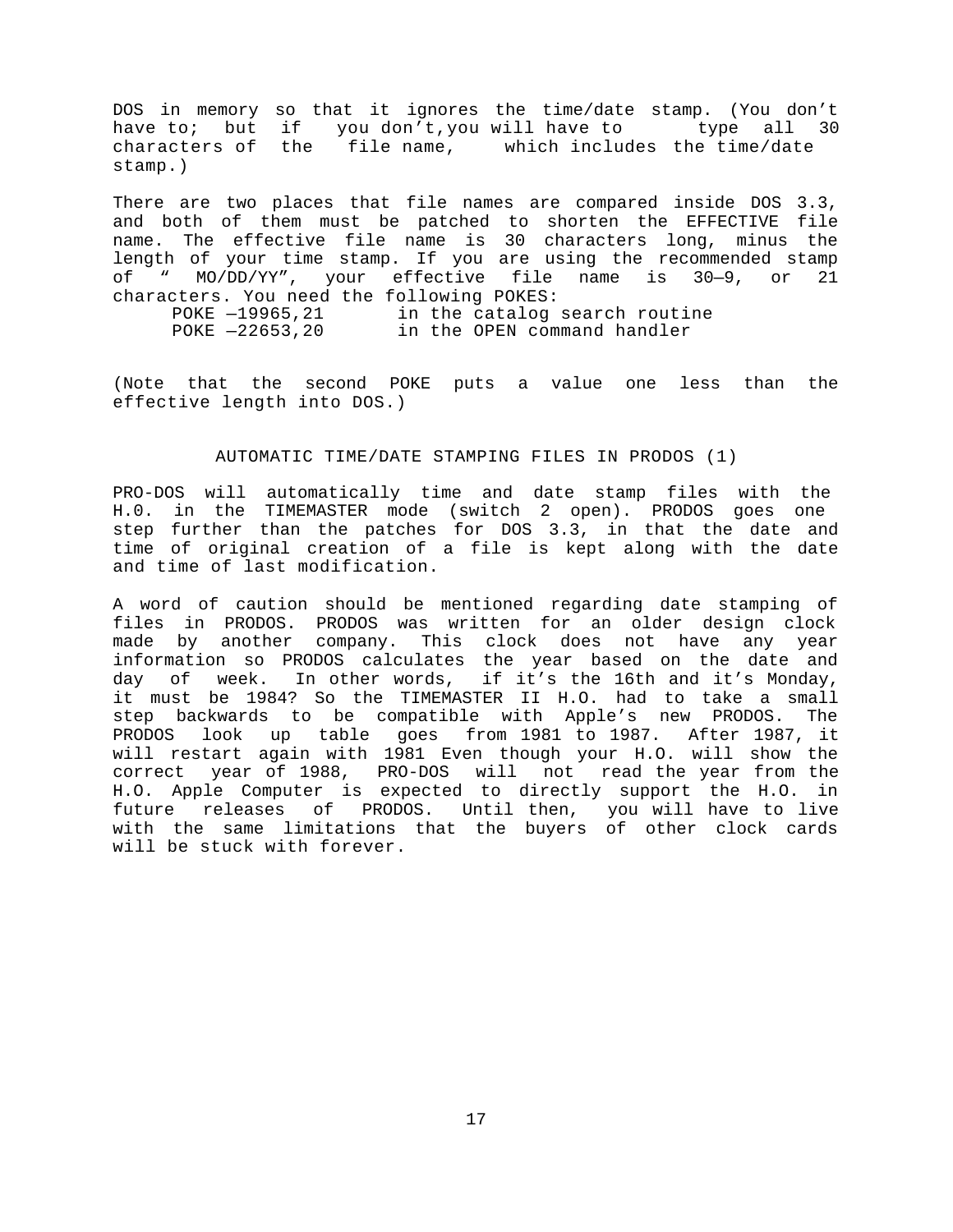<span id="page-18-0"></span>For those of you that wish to use the H.O. in a machine language program, keep reading. If this is not you, turn the page quickly!

The easiest way to read the H.0. from a machine language program is to call on the built-in firmware the same way a BASIC program does. The technique to use depends upon the switch—selected mode you have chosen.

If you have NOT chosen the TIMEMASTER mode (switch 2 open) then you can use the following short subroutine. There are four elementary steps involved:

1) save the current input hook (\$38,\$39) 2) set input hook to \$CsØØ(where s=slot of TIMEMASTER II 3) read the time, storing in a buffer 4) restore the original input hook 1040 \*------------------------------------ 1050 READ.TIME 0300— A5 38 1060 LDA \$38 KSWL PUT CURRENT 0312 – 48 1070 PHA PHA INPUT HOOK 0303— A5 39 1080 LDA \$39 KSWH ON THE STACK  $0312 - 48$ <br>  $0303 - A5$ <br>  $0365 - 48$ <br>  $0365 - 48$ <br>  $1090$ <br>
PHA 1100 \*------------------------------------ 0306— A9 C4 1110 LDA #\$C4 \$CN (N=SLOT CLOCK IS IN) 0308— 85 39 1120 STA \$39 KSWH 030A— A2 00 1130 LDX #0 030C- 86 38 1140 STX \$38 KSWL 1150 \*------------------------------------ 030E— 20 18 FD 1160 .1 JSR \$FD18 MONITOR KEY INPUT ROUTINE

| 0311-9D 00 02 1170         |  |              |                 |                | STA \$200, X SAVE CHARACTER FROM CLOCK |
|----------------------------|--|--------------|-----------------|----------------|----------------------------------------|
| 0314- E8<br>$0315 - C9 8D$ |  | 1180<br>1190 | INX             |                | CMP #\$8D END OF INPUT?                |
| 0317- DO F5                |  | 1200<br>1210 | BNE .1          |                | *--------------------------------      |
| 0319- 68                   |  | 1220         |                 | PLA <b>PLA</b> | RESTORE INPUT HOOK                     |
| $031A - 85$ 39             |  | 1230         |                 | STA \$39       | KSWH                                   |
| 031C- 68<br>$0310 - 85$ 38 |  | 1240<br>1250 | PLA<br>STA \$38 |                | KSWL                                   |
| $031F - 60$                |  | 1260         | <b>RTS</b>      |                |                                        |

After the subroutine has executed, the time/date string is in the buffer at \$200, ending with a carriage return.

The above subroutine is on your TIMEMASTER II H.O. disk. The source code is in the S.ML (OLD MODES) in the format for the S—C Macro Assembler. The object code is in B.ML (OLD MODES). An Applesoft BASIC program which loads B.ML (OLD MODES) and CALLS it is called ML (OLD MODES).

18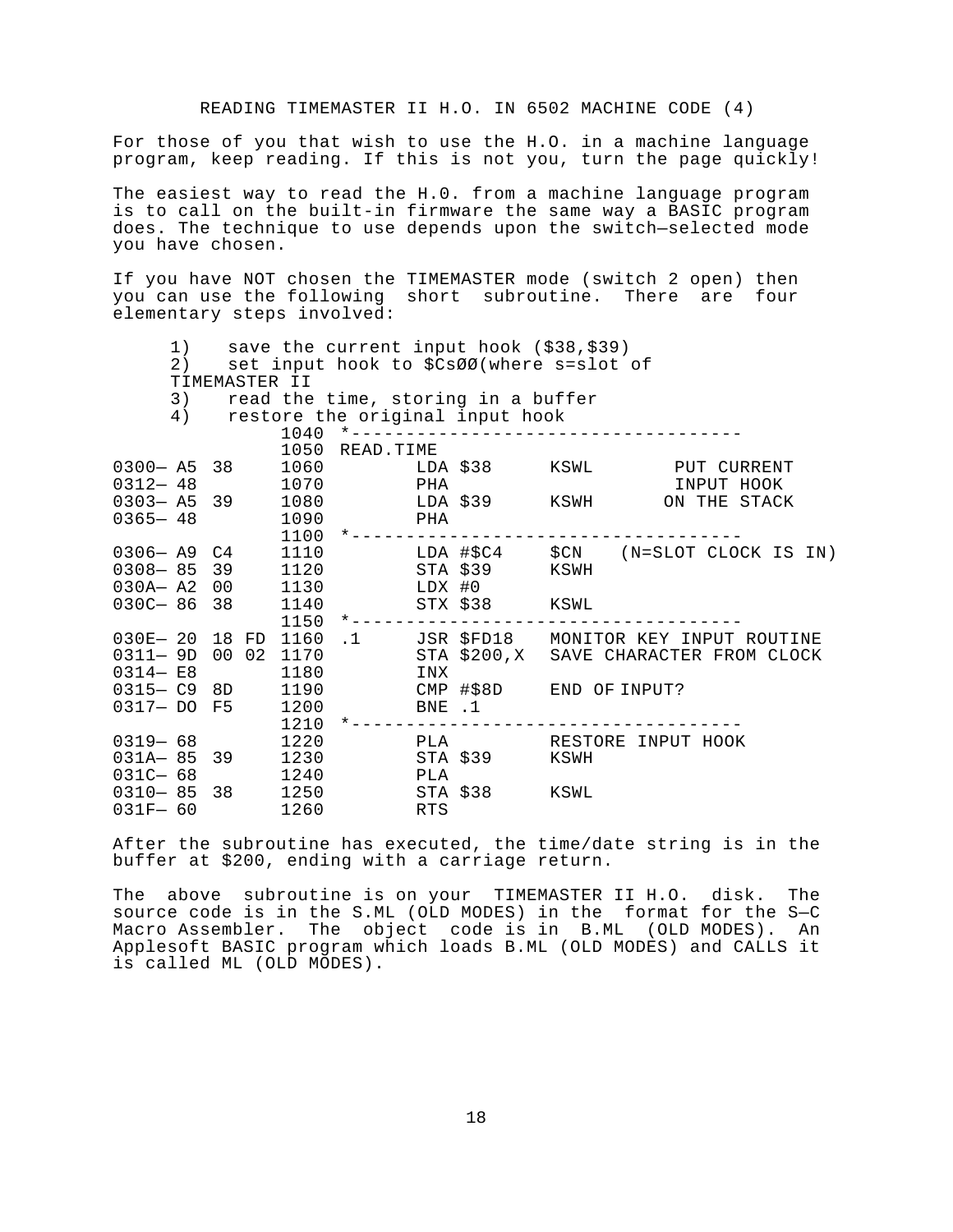If you have chosen to use the TIMEMASTER mode, your job is even easier. There are two direct entries in the TIMEMASTER mode firmware which you can use from machine language. Their use is illustrated in the following subroutine: 0300— A9 BA 1000 LDA #":" SELECT TIME MASTER MODE 0302— 20 OB C4 1010 JSR \$C4ØB MODE SELECTION 0302- 20 OB C4 1010 JSR \$C4ØB MODE SELECTION 0305— 20 08 C4 1020 JSR \$C408 READ TIME TO \$200 0305— 60 1030 RTS

If your H.O. is not in slot 4, modify lines 1010 and 1020 appropriately. The entry at \$CsOB receives the format selection character. The entry at \$CsØ8 reads the clock and stores the correctly formatted string at \$200, terminated by a carriage return.

If you want to write a machine language program which can read the clock no matter how switch 2 is set, you can merely look at \$CsFF to see which mode the H.O. is in. The following program does just that, and proceeds to read the clock according to its mode:

|                   |  |  | 1040 *----------------------------                                        |  |  |                                                                                                                           |  |  |
|-------------------|--|--|---------------------------------------------------------------------------|--|--|---------------------------------------------------------------------------------------------------------------------------|--|--|
|                   |  |  | 1050 READ. TIME                                                           |  |  |                                                                                                                           |  |  |
|                   |  |  |                                                                           |  |  | 0300- A9 C4 1060 LDA #\$C4 (FILLEDIN BY CALLER IF                                                                         |  |  |
| DIFFERENT)        |  |  |                                                                           |  |  |                                                                                                                           |  |  |
|                   |  |  | 0302- 8D 10 03 1070 STA SLOT1                                             |  |  |                                                                                                                           |  |  |
| $0305 - 8D 19 03$ |  |  | 1080 STA SLOT2                                                            |  |  |                                                                                                                           |  |  |
|                   |  |  | 0309-8D LC 03 1090 STA SLOT3                                              |  |  |                                                                                                                           |  |  |
|                   |  |  | 030B- 8D 25 03 1100 STA SLOT4                                             |  |  |                                                                                                                           |  |  |
|                   |  |  | $1101$ *---------------                                                   |  |  |                                                                                                                           |  |  |
|                   |  |  |                                                                           |  |  | 030E- AD FF C4 1110 LDA \$C4FF TIMEMASTERII WITH 5W3, 5W4                                                                 |  |  |
| OFF?              |  |  |                                                                           |  |  |                                                                                                                           |  |  |
|                   |  |  |                                                                           |  |  |                                                                                                                           |  |  |
|                   |  |  | 0310-<br>0310- 1120 SLOT1 .EQ *-1 \$CN BYTE<br>0311- C9 03 1130 CMP #\$03 |  |  |                                                                                                                           |  |  |
|                   |  |  |                                                                           |  |  | 0313- DO 09 1140 BNE OLD. MODES NOT TIMEMASTER II MODE                                                                    |  |  |
|                   |  |  |                                                                           |  |  | 0315- A9 BA 1150 LDA #":" SELECT TIME MASTER MODE<br>0317- 20 OB C4 1160 JSR \$C4OB MODE SELECTION                        |  |  |
|                   |  |  |                                                                           |  |  |                                                                                                                           |  |  |
| $0319-$           |  |  | 1170 SLOT2 .EQ $*-1$ \$CN BYTE                                            |  |  |                                                                                                                           |  |  |
|                   |  |  |                                                                           |  |  | 031A- 20 08 C4 1180<br>031C- 1190 SLOT3 .EQ *-1<br>031D- 60 1200                                                          |  |  |
|                   |  |  |                                                                           |  |  |                                                                                                                           |  |  |
|                   |  |  |                                                                           |  |  |                                                                                                                           |  |  |
|                   |  |  | -----<br>1210*--------------------------                                  |  |  |                                                                                                                           |  |  |
|                   |  |  | 1220 OLD.MODES                                                            |  |  |                                                                                                                           |  |  |
|                   |  |  |                                                                           |  |  |                                                                                                                           |  |  |
|                   |  |  |                                                                           |  |  |                                                                                                                           |  |  |
|                   |  |  |                                                                           |  |  | 031E- A5 38 1230 LDA \$38 KSWL PUT CURRENT<br>0320- 48 1240 PHA INPUT HOOK<br>0321- A5 39 1250 LDA \$39 KSWH ON THE STACK |  |  |
|                   |  |  |                                                                           |  |  |                                                                                                                           |  |  |
|                   |  |  |                                                                           |  |  |                                                                                                                           |  |  |
|                   |  |  |                                                                           |  |  | 0323-48<br>0324- A9 C4<br>1280<br>0324- A9 C4<br>1290 SLOT4 .EQ *-1<br>1290 SLOT4 .EQ *-1                                 |  |  |
|                   |  |  |                                                                           |  |  |                                                                                                                           |  |  |
|                   |  |  | 0326- 85 39 1300 STA \$39 KSWH<br>0328- A2 00 1310 LDX #0                 |  |  |                                                                                                                           |  |  |
|                   |  |  |                                                                           |  |  |                                                                                                                           |  |  |
|                   |  |  | 032A-86 38 1320 STX \$38 KSWL                                             |  |  |                                                                                                                           |  |  |
|                   |  |  | 1330 *-------------------------                                           |  |  |                                                                                                                           |  |  |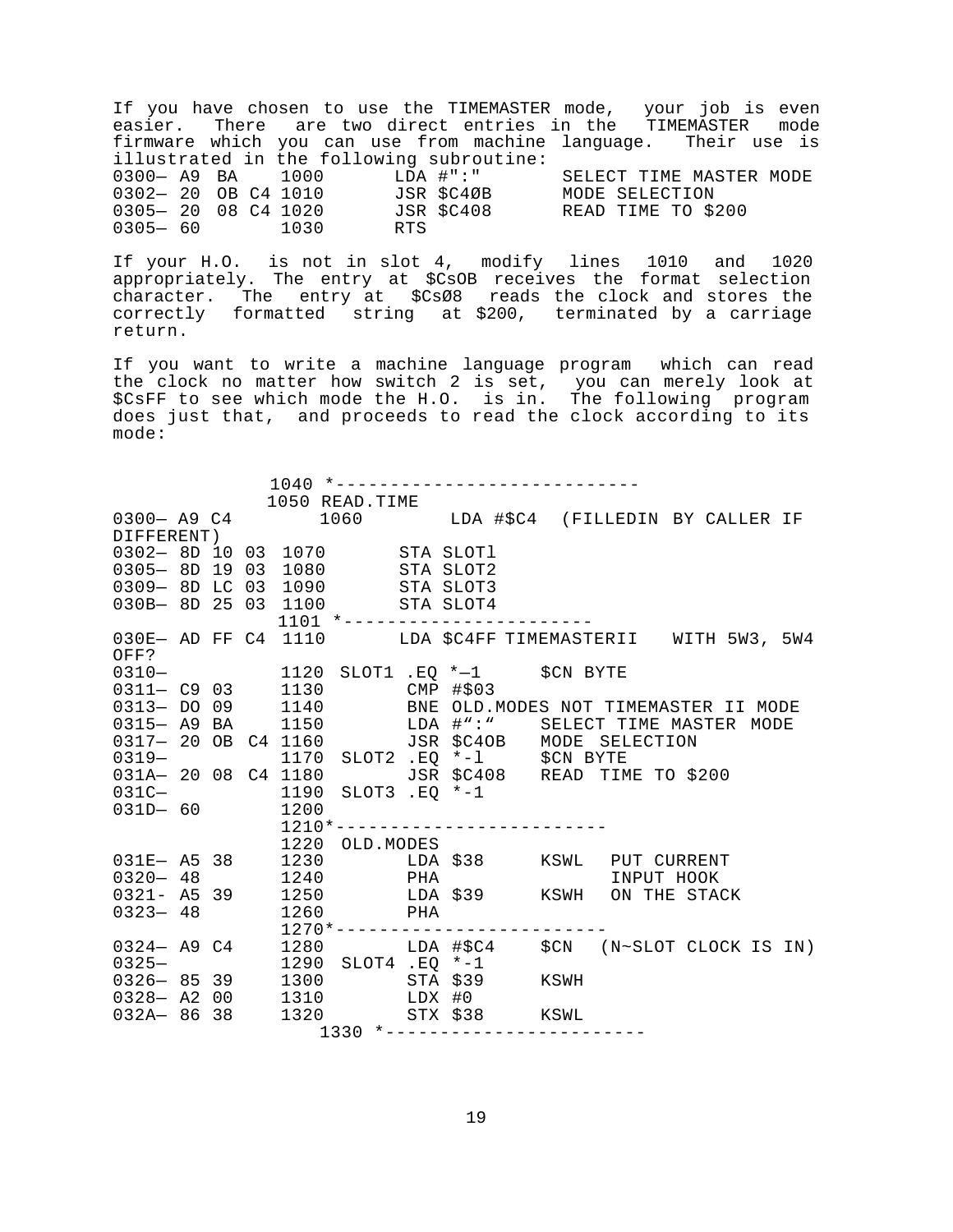<span id="page-20-0"></span>

|  |                                                                                                           |      |                                        |                                | JSR \$FD18 MONITOR KEY INPUT ROUTINE                                                                 |
|--|-----------------------------------------------------------------------------------------------------------|------|----------------------------------------|--------------------------------|------------------------------------------------------------------------------------------------------|
|  |                                                                                                           |      |                                        |                                | SAVE CHARACTER FROM CLOCK                                                                            |
|  |                                                                                                           | 1360 |                                        | INX                            |                                                                                                      |
|  |                                                                                                           |      |                                        |                                | END OF INPUT?                                                                                        |
|  |                                                                                                           |      |                                        |                                |                                                                                                      |
|  |                                                                                                           | 1390 |                                        |                                |                                                                                                      |
|  |                                                                                                           | 1400 |                                        |                                | RESTORE INPUT HOOK                                                                                   |
|  |                                                                                                           | 1410 |                                        |                                | KSWH                                                                                                 |
|  |                                                                                                           | 1420 |                                        | PLA                            |                                                                                                      |
|  |                                                                                                           | 1430 |                                        |                                | KSWL                                                                                                 |
|  |                                                                                                           | 1440 |                                        | <b>RTS</b>                     |                                                                                                      |
|  | $0332 - E8$<br>$0333 - C9 8D$<br>$0337 - 68$<br>$0338 - 8539$<br>033A— 68<br>$033B - 8538$<br>$0330 - 60$ |      | 032F-9D 00 02 1350<br>0335- DO F5 1370 | 032C- 20 18 FD 1340 .1<br>1370 | STA \$200,x<br>CMP #\$8D<br>BNE .1<br>*-------------------<br>PLA <b>PLA</b><br>STA \$39<br>STA \$38 |

The above subroutine is on your TIMEMASTER II H.O. disk. The source code is in S.ML (ALL MODES) in the format for the S—C Macro Assembler. The object code is in B.ML (ALL MODES). An Applesoft BASIC program which loads B.ML (ALL MODES) and CALLS it is called ML (ALL MODES).

### READING THE CLOCK WITHOUT USING THE ON—BOARD FIRMWARE (3)

Sometimes you may want to read the H.O. without using the programs in the on—board ROM. This is not too difficult, and the job can be broken down into the following tasks:

- 1. Initialize the PIA chip.
- 2. "Hold" the clock.
- 3. Address a digit.
- 4. Read the digit.
- 5. Repeat steps 3 and 4 until all relevant digits have been read.
- 6. "Release" the clock, and allow interrupts.

The following Applesoft program shows how it can be done. (The program is on your H.O. disk.) The program is intended to be instructive in nature, as Applesoft does not quite run fast enough to update the time in precise one second intervals.

```
10 DIM FMT(30)
20 HOME : INPUT "SLOT:";SLOT: IF SLOT < 1 OR SLOT > 7 
         THEN PRINT CHR$ (7);: GOTO 20
40 GOSUB 2300: REM READ FORMAT DATA
50 GOSUB 2000: REM INITIALIZE PIA
60 GOSUB 2100: REM READ CLOCK
70 VTAB 10: HTAB 10: PRINT T$
80 IF PEEK ( — 16384) < 128 THEN 60
90 POKE — 16368,0: END
2000 REM SETUP PIA
2010 PA = 49280 + SLOT * 16: REM $C080 + $NO
2020 CA = PA + l:PB = PA + 2:CB PA + 3
2030 IF PEEK (CB) < > 0 THEN 2060 
       :REM PIA ALREADY SET UP
2040 POKE CA,0: POKE CB,0: POKE PA,0: POKE PB,255 
       :REM SET DIRECTION REGISTERS
```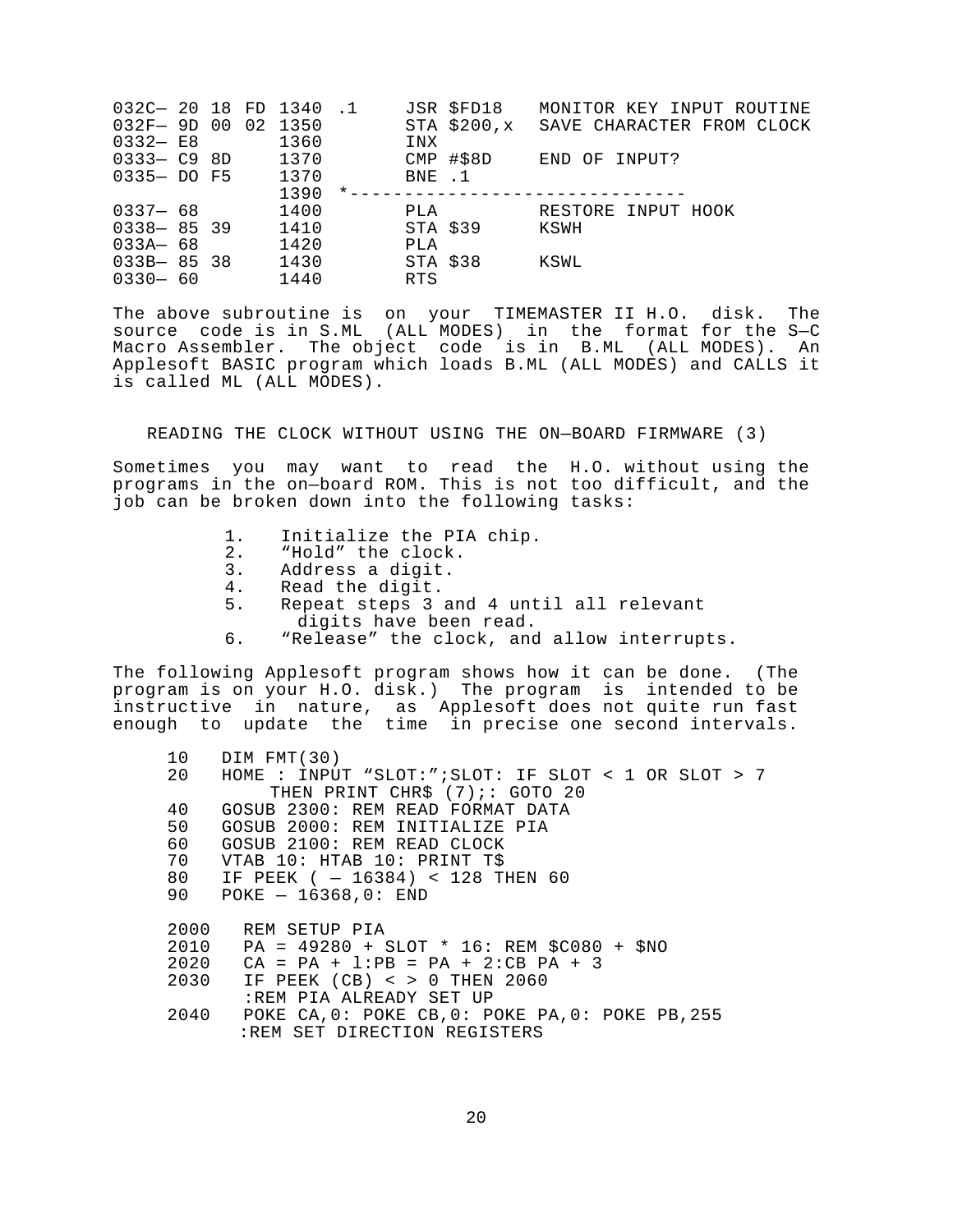2050 POKE CA,4: POKE CB,4: REM POINT AT DATA REGISTERS 2060 RETURN 2100 REM READ CLOCK USING FORMAT 2110 T\$ = "": FOR I = 1 TO NC 2120 POKE PB,16: REM HOLD CLOCK 2130 D = FMT(I): IF D > 127 THEN 2170<br>2140 M = 16: IF D = 56 OR D = 53 THEN  $M = 16$ : IF D = 56 OR D = 53 THEN M = 4 2150 POKE PB,D:T PEEK (PA): REM READ THE DIGIT 2160  $D = T - INT (T / M) * M + 176$  $2170$  T\$ = T\$ + CHR\$ (D) 2180 NEXT<br>2190 POKE 2190 POKE PB,47: RETURN<br>2300 REM "W MM/DD/YY HH REM "W MM/DD/YY HH:MM:SS" FORMAT 2310 DATA 54,160,58,57,175,56,55,175,60,59,160, 53,52,186,51,50,186,49,48,0 2320 NC = 0 2330 READ D: IF D = 0 THEN RETURN 2340 NC = NC + 1:FMT(NC) = D: GOTO 2330

In the program above, the PIA chip is initialized by the subroutine at line 2000. The subroutine at line 2300 reads a format definition into the array ENT. The numbers in the list are either clock digit addresses (values from 48 through 60) or ACSII characters (values) 127):

|             | Clock Registers |       | ASCII Character     |
|-------------|-----------------|-------|---------------------|
|             | Tens            | Units |                     |
|             | Digit           | Digit |                     |
| Year        | 60              | 59    | 160<br>space        |
| Month       | 58              | 57    | $175 = slash$       |
| Day         | 56              | 55    | $186 = colon$       |
| Day of week | none            | 54    | $0 = end of format$ |
| Hour        | 53              | 52    |                     |
| Minute      | 51              | 50    |                     |
| Second      | 49              | 48    |                     |

The subroutine at line 2100 reads the clock by stepping through the format array. Line 2120 "holds" the clock, and line 2190 "releases" it.

The Applesoft program above is very similar in concept to the programs in the on—board ROMs. By varying the format definition, many different arrangements of the clock data can be displayed.

An assembly language program which reads the clock without using on—board firmware is on the TIMEMASTER II H.O. disk. The source code is in the file named S.TIME BY INTERRUPT, in the format of the S—C Macro Assembler. The object code, which can be BRUN, is in the file named B.TIME BY INTERRUPT.

21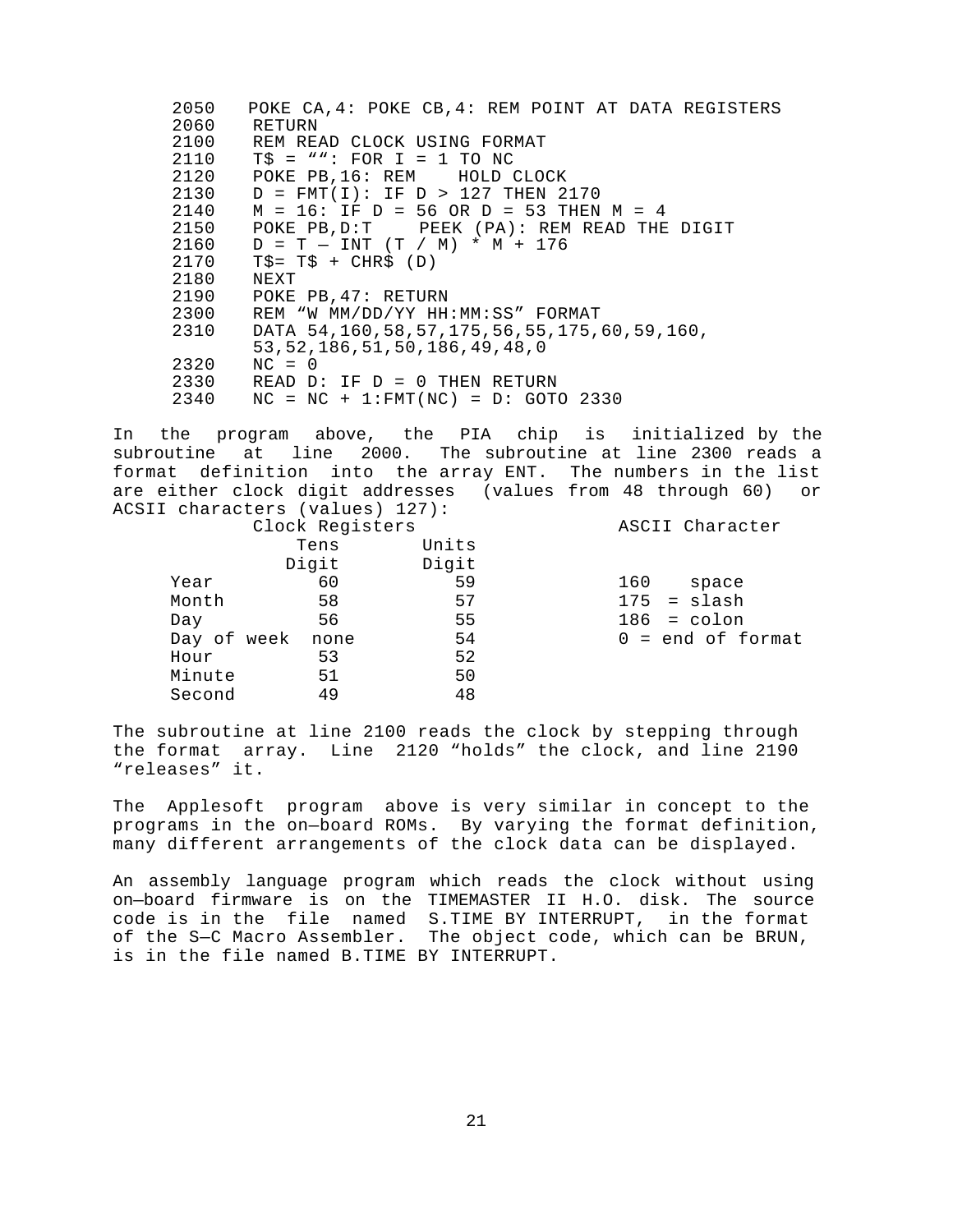#### INTERRUPTS (3)

<span id="page-22-0"></span>One of the main features of the H.O. is the ability to generate interrupts at set intervals. Interrupts can add new dimensions to your Apple. For instance, background and foreground programming is possible by letting the interrupt handler routine initiate the background program. Also, data can be sampled at precise intervals.

The following interrupt intervals are available: 1/1024 second, 1 second, 1 minute, or 1 hour. The interval is selected by storing values from the table below in the control registers on the clock card.

| Time       | Control | Register |
|------------|---------|----------|
|            | CRA     | CRB      |
| none       | \$04    | \$04     |
| 1024<br>Hz | \$05    | \$04     |
| 1 Sec      | \$OC    | \$04     |
| 1 Min      | \$04    | \$05     |
| Hour       | \$04    | \$0C     |

# SAMPLE INTERRUPT PROGRAMS (3)

This and other details of interrupt handling are best done with machine language routines. The source listing of a program that uses interrupts is on the last page of this manual. The name of this program is MILLISECONDS. Both source and object files are<br>on your H.O. disk, in S.MILLISECONDS and B.MILLISECONDS your H.O. disk, in S.MILLISECONDS and B.MILLISECONDS respectively. The source file is in the format for the S—C Macro Assembler.

There are several programs on your H.O. disk which load B.MILLISECONDS and use the subroutines to illustrate the use of interrupts. MILLISECONDS will display a running count of milliseconds, using the 1024 Hertz interrupt. MILLISECOND STOPWATCH will allow you to precisely time the interval between two presses of the space bar, using your Apple as a stopwatch with accuracy to the nearest millisecond. TIME LIMIT QUIZ illustrates using interrupts to provide a time limit to some activity by the user (in this case an interesting multiple choice quiz)

It is interesting to listen to the Apple 'bell" while millisecond interrupts are being processed. Try it, and you will hear what happens when you slow down timed loops to process interrupts.

Note that the interrupt interval generated on the card is 1/1024th of a second, which is not a millisecond (it is about 0.977 milliseconds) Programs such as those above which need real milliseconds must multiply the 1024 Hz counter value by 1000/1024.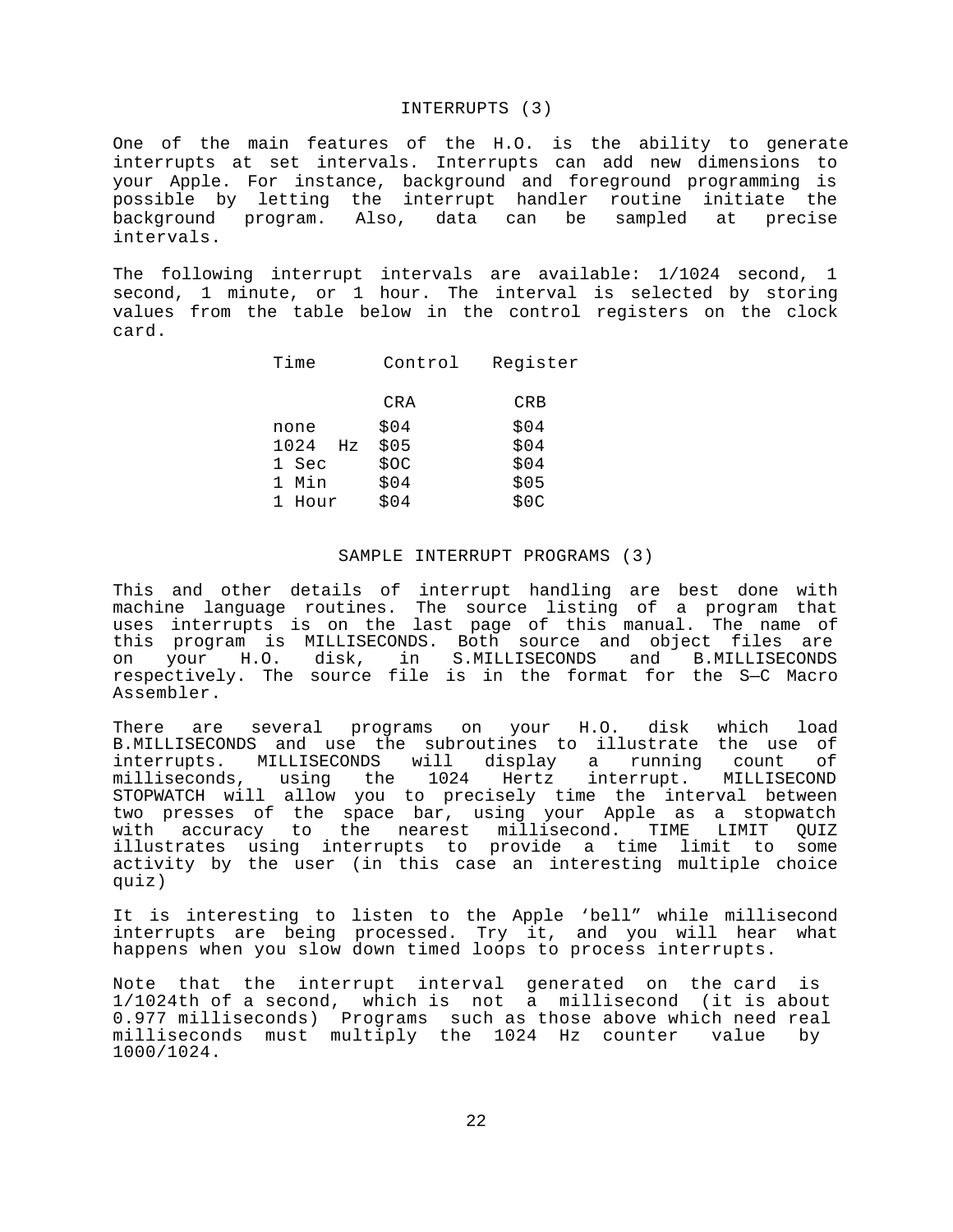The two files S.TIME BY INTERRUPT and B.TIME BY INTERRUPT are the source and object files for another program which uses interrupts. Again, the source file is in the format of the S-C Macro Assembler. If you BRUN B.TIME BY INTERRUPT, the top two lines of the screen display will be used to display the current date and time. The time will be updated every second.

## H.O. INTERRUPT UTILITIES (3)

A binary file named B.CLOCK UTILITIES is on the H.O. User Disk. This file contains seven very useful programs which can be called from an Applesoft program to work when you want to use interrupts.

The file is designed to be BLOADed at \$300, and uses all of the space from \$300 through \$3CF. Five bytes from \$EB through \$EF, not used by Applesoft or DOS, are used for communication between the UTILITIES and your Applesoft program. Include the following statement at the beginning of your Applesoft program:

PRINT CHR\$(4)"BLOAD B.CLOCK UTILITIES":CALL 785

The "CALL 785" searches from slot 7 down toward slot 1 looking for the H.O. Even if you know ahead of time which slot is being used, you still must CALL 785 to set up the utilities.

After "CALL 785", you can PEEK(235) for the slot number. If PEEK(235) is zero, no H.O. was found. PEEK(236) will be 3 if the H.O. is in the normal mode, or 1 in the Appleclock mode.

The other six subroutines deal with interrupts: CALL 768 -- Initialize interrupts CALL 771 -- Turn off interrupts CALL 774 -- Clear interrupt counter CALL 777 -- Read interrupt counter CALL 780 -- Enable interrupts CALL 783 -- Disable interrupts

CALL 768 -- Initialize interrupts: Four interrupt intervals are available. You select which one you want by POKE 237:

POKE 237,0:CALL 768 1024 times per second POKE 237,1:CALL 768 once per second POKE 237,2:CALL 768 once per minute POKE 237,3:CALL 768 once per hour

CALL 768 puts the address of an interrupt handler into #3FE and 3FF, clears an interrupt counter, selects the interrupt interval<br>you have specified, and enables interrupts with a CLI specified, and enables interrupts with a CLI instruction.

CALL 771 -- Turn off interrupts: This CALL disables interrupts with an SEI instruction, and de—selects interrupts on the clock.

CALL 774 -- Clear interrupt counter: Zeroes the 32—bit counter.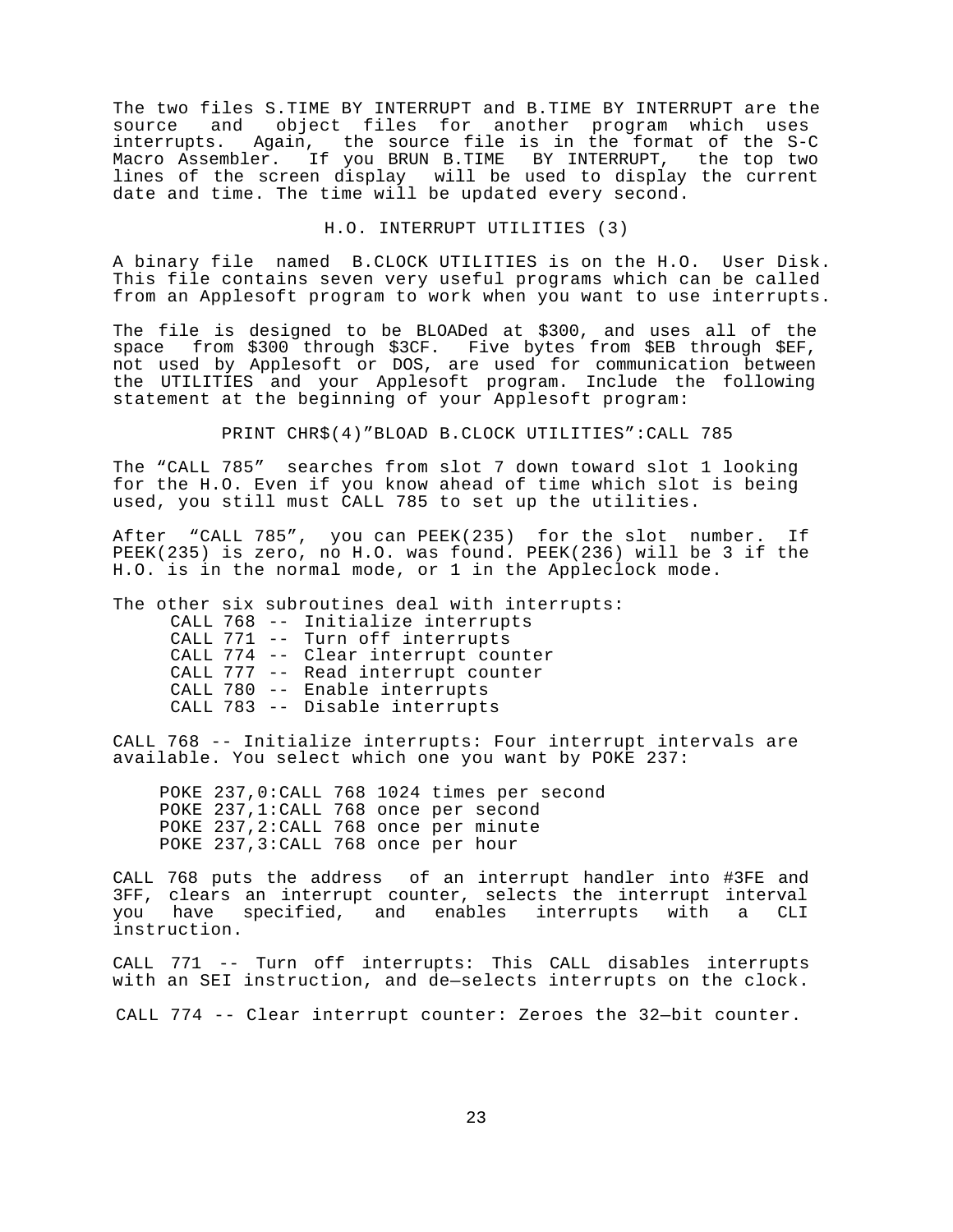CALL 777 —— Read interrupt counter: Disables interrupts, copies the interrupt 32—bit counter into 236, 237, 238, and 239 and re enables interrupts. You may follow CALL 777 with CNT = PEEK(239) + 256 \* PEEK(238) + 65536 \* PEEK(237) + 16777216 \* PEEK(236)

CALL 780 —— Enable interrupts: Enables interrupts with the CLI instruction, without changing the clock card setup.

CALL 783 —— Disable interrupts: Disables interrupts with the SEI instruction, without de—selecting clock card interrupts. Interrupts may later be re—enabled with CALL 780.

CLOCK UTILITIES SOURCE CODE (4)

|                                           | 1020 | 1010 *SAVE S.CLOCK UTILITIES<br>*---------------------------------                                                                                   |
|-------------------------------------------|------|------------------------------------------------------------------------------------------------------------------------------------------------------|
|                                           |      | 1030 . OR \$300<br>1040 .TF B.CLOCK UTILITIES                                                                                                        |
| $EB-$                                     |      | 1050 *---------------------------------                                                                                                              |
| $EC-$                                     |      | 1060 SLOT .EQ \$EB PEEK(235)<br>1070 MODE .EQ \$EC PEEK(236)                                                                                         |
| $ED-$                                     |      | 1080 INTERVAL .EQ \$ED POKE(237) 0=MS, 1=SEC                                                                                                         |
|                                           |      | 2=M1N,3=HR                                                                                                                                           |
| $_{\rm EC-}$                              |      | 1090 COUNT.SAFE .EQ \$EC - \$EF PEEK (239)                                                                                                           |
|                                           | 1100 | $^\star$                                                                                                                                             |
|                                           | 1110 | $\star$                                                                                                                                              |
|                                           | 1120 | *---------------------------------                                                                                                                   |
| 0300-4C 49 03                             |      | 1130 CALL.768 JMP INTERRUPT. INIT                                                                                                                    |
| 0303-4C 9B 03                             |      | 1140 CALL.771 JMP INTERRUPT.CLEAR                                                                                                                    |
|                                           |      | 0306-4C 83 03 1150 CALL.774 JMP INTERRUPT.ZERO                                                                                                       |
|                                           |      |                                                                                                                                                      |
|                                           |      |                                                                                                                                                      |
|                                           |      | 0309-4C 8E 03 1160 CALL.777 JMP INTERROPT.READ<br>030c-4C 99 03 1170 CALL.780 JMP INTERRUPT.ENABLE<br>030F-78 1180 CALL.783 SEI .DISABLE<br>.DISABLE |
| 0310- 60 1190 RTS                         |      |                                                                                                                                                      |
| $0311-$                                   |      | 1200 CALL.785 .EQ * FIND SLOT                                                                                                                        |
|                                           |      | $1210$ *-------                                                                                                                                      |
|                                           |      | 1220 FIND.SLOT                                                                                                                                       |
|                                           |      | 1220 FIND.SLOI<br>0311-AO C7 1230 LDY #\$C7 START WITH SLOT 7<br>0313-8C AA 03 1240 .1 STY GET.ROM.BYTE+2                                            |
|                                           |      |                                                                                                                                                      |
| 0316-AD FF CF                             | 1250 | LDA \$CFFF RELEASE \$C800 SPACE                                                                                                                      |
| 0319-A2 FE                                |      | 1260 LDX #\$FE LOOK FOR \$B2 AT \$CNFE                                                                                                               |
| 031B-20 A8 03                             |      | 1270 JSR GET.ROM.BYTE                                                                                                                                |
|                                           |      | 1280 CMP ~ t\$B2                                                                                                                                     |
| 031E-C9 B2<br>0320-DO 13<br>0322-20 A8 03 | 1290 | BNE .2                                                                                                                                               |
|                                           | 1300 | JSR GET.ROM.BYTE MODE BYTE                                                                                                                           |
| 0325-85 EC                                |      | 1310 STA MODE                                                                                                                                        |
| 0327-20 A8 03                             |      | 1320<br>JSR GET.ROM.BYTE                                                                                                                             |
| 032A-C9 08                                | 1330 | CMP #\$08 "PHP" AT \$CNOO                                                                                                                            |
|                                           | 1340 | BNE .2 NOT THIS SLOT                                                                                                                                 |
| 032C-DO 07<br>032E-20 A8 03<br>0331-C9 78 | 1350 | JSR GET.ROM.BYTE                                                                                                                                     |
|                                           | 1360 | CMP #\$78 "SEI" AT \$CNO1                                                                                                                            |
| 0333-FO 07                                |      | 1370 BEQ .3 THIS SLOT                                                                                                                                |
| $0335 - 88$                               |      | 1380.2<br>DEY<br>NEXT SLOT DOWN                                                                                                                      |
| 0336-CO Cl 1390                           |      | CPY #\$Cl                                                                                                                                            |
| 0338-B0 D9                                | 1400 | <b>BCS</b><br>$\cdot$ 1                                                                                                                              |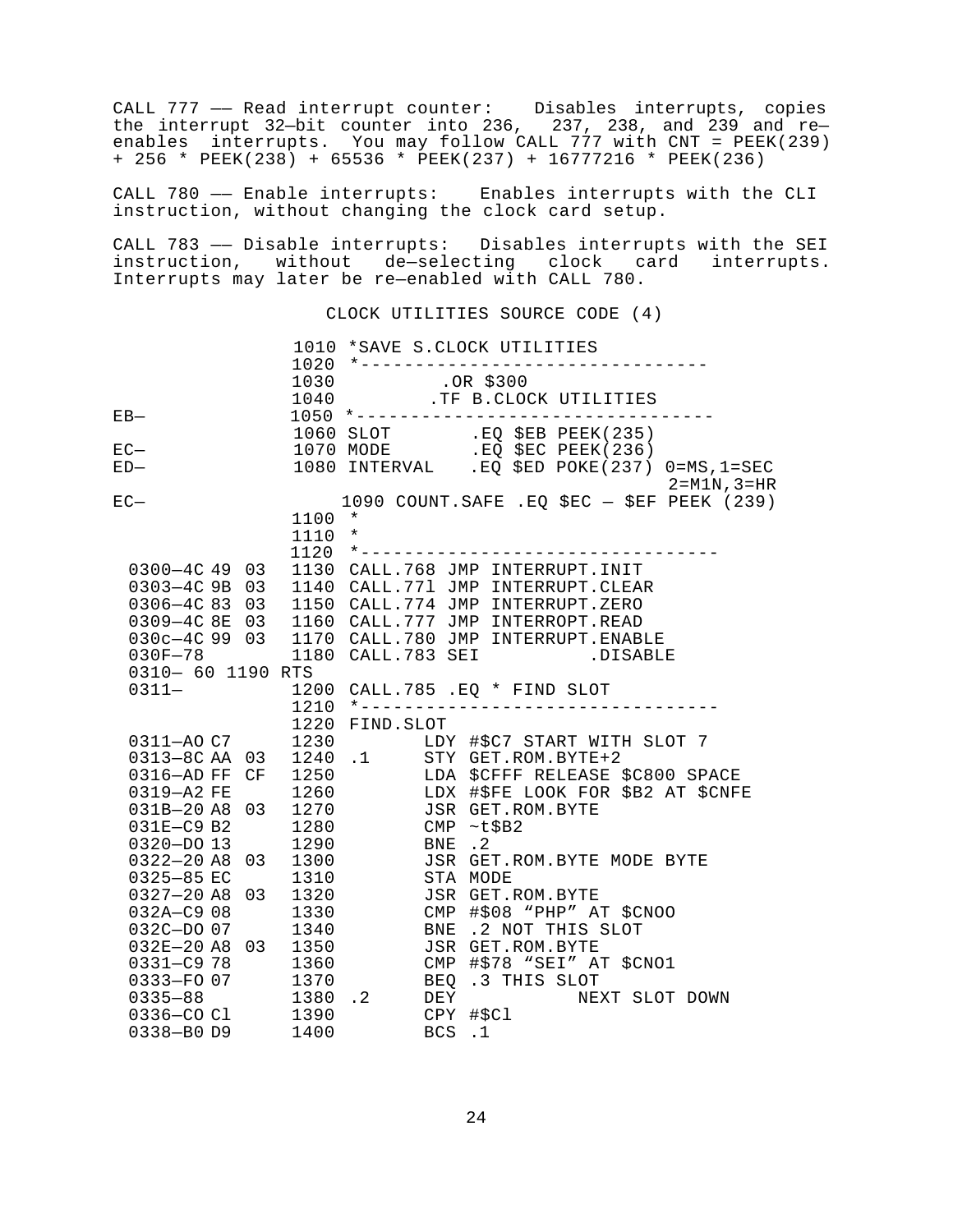| 033A- A000     |       |                |      | 1410 |                 | LDY #0 |                                        |                                           |
|----------------|-------|----------------|------|------|-----------------|--------|----------------------------------------|-------------------------------------------|
|                |       |                |      |      |                 |        | 1420 *---STUFF SLOT \$NO VALUE-------- |                                           |
| $033C - 98$    |       |                |      | 1430 | $\cdot$ 3       | TYA    |                                        | \$CN                                      |
| 033D- 29 OF    |       |                |      | 1440 |                 |        | AND #\$OF                              | \$ON                                      |
| 033F- 85 EB    |       |                |      | 1450 |                 | STA    | SLOT                                   |                                           |
| 0341- OA       |       |                |      | 1460 |                 | ASL    |                                        |                                           |
| $0342 - OA$    |       |                |      | 1470 |                 | ASL    |                                        |                                           |
| $0343 - 0A$    |       |                |      | 1480 |                 | ASL    |                                        |                                           |
| $0344 - 0A$    |       |                |      | 1490 |                 | ASL    |                                        |                                           |
| 0345-8D B0 03  |       |                |      | 1500 |                 | STA    | SLOT16 \$NO                            |                                           |
| $0348 - 60$    |       |                |      | 1510 |                 | RTS    |                                        |                                           |
|                |       |                |      | 1520 |                 |        |                                        | *---------------------------------        |
|                |       |                |      | 1530 | INTERRUPT. INIT |        |                                        |                                           |
| 0349-78        |       |                |      | 1540 |                 |        |                                        |                                           |
|                |       |                |      |      |                 |        |                                        | 1550 *---LOAD INTERRUPT VECTOR---------   |
| $034A - A9$ AD |       |                |      |      |                 | LDA    |                                        |                                           |
| 034C-8D        |       | FE 03          |      | 1560 |                 | STA    | #IRQ.HANDLER                           |                                           |
| $034F - A9$    |       | 03             |      | 1570 |                 |        | \$3FE                                  |                                           |
| 0351- 8D FF    |       |                |      | 1580 |                 |        | LDA / IRQ.HANDLER                      |                                           |
|                |       |                | - 03 | 1590 |                 | STA    | \$3FF                                  |                                           |
|                |       |                |      | 1600 |                 |        |                                        | *---SET UP INTERRUPTIONS-----------       |
| 0354— AE       |       | BO             | - 03 | 1610 |                 | LDX    | SLOT16                                 |                                           |
| $0357 - A9$    |       | 0 <sub>0</sub> |      | 1620 |                 | LDA    | #0                                     | POINT AT DIRECTION REGS                   |
| 0359-9D        |       | 81             | CO   | 1630 |                 | STA    | \$C081,x                               |                                           |
| 035C-9D        |       | 83             | CO   | 1640 |                 | STA    | \$C083,K                               |                                           |
| $03SF - 9D$    |       | 80 CO          |      | 1650 |                 | STA    |                                        | \$C080, X PORT A ALL INPUT                |
| $0362 - A9$    |       | FF             |      | 1660 |                 | LDA    | $\#$ \$FF                              |                                           |
| $0364 - 9D$    |       | 82 CO          |      | 1670 |                 | STA    |                                        | \$CO82, x PORT B ALL OUTPUT               |
| 0367- AS       |       | ED             |      | 1680 |                 | LDA    | INTERVAL 0 3                           |                                           |
| $0369 - 29$    |       | 03             |      | 1690 |                 | AND    | #\$03                                  |                                           |
| 036B—          | A8    |                |      | 1700 |                 | TAY    |                                        |                                           |
| 036C- B9 CA 03 |       |                |      | 1710 |                 | LDA    | INTERVAL.CRA, Y                        |                                           |
| 036F- 9D       |       | 81             | CO   | 1720 |                 | STA    |                                        | $$CO81$ , X $$=MS$ $12~SEC$ $4M1N$ $4=HR$ |
| $0372 - B9$    |       | CC             | 03   | 1730 |                 | LDA    | INTERVAL.CRB, Y                        |                                           |
| 037S-9D        |       | 83             | CO   | 1740 |                 | STA    | \$C083,X                               | $4 = MS$ $4 = SEC$ $5 = MIN$ $12 = HR$    |
| $0378 - A9$    |       | 2F             |      | 1750 |                 | LDA    |                                        | #\$2F ENABLE INTERRUPTS OUT PIA           |
| $037A - 9D$    |       | 82             | CO   | 1760 |                 | STA    | \$C082,K                               |                                           |
| $037D - BD$    |       | 80             | CO   | 1770 |                 | LDA    |                                        | \$C080, X CLEAR PREVIOUS INTERRUPT        |
| 0380- BD 82    |       |                | CO   | 1780 |                 | LDA    | \$C082,X                               |                                           |
|                |       |                |      | 1790 |                 |        |                                        |                                           |
|                |       |                |      | 1800 | INTERRUPT.ZERO  |        |                                        |                                           |
| $0383 -$       | 78    |                |      | 1810 |                 | SEI    |                                        | SET INTERRUPT DISABLE                     |
| $0384 - A900$  |       |                |      | 1820 |                 | LDA    | #0                                     | ZERO THE 4 BYTE COUNTER                   |
| $0386 - A2$    |       | 03             |      | 1830 |                 | LDX    | #3                                     |                                           |
| $0388 -$       | 9D C6 |                | 03   | 1840 | .1              | STA    | COUNT, X                               |                                           |
| $038B -$       | CA    |                |      | 1850 |                 | DEX    |                                        | DECREMENT X                               |
| 038C- 10 FA    |       |                |      | 1860 |                 | BPL    | $\ldots$ 1                             |                                           |
|                |       |                |      | 1870 |                 |        |                                        |                                           |
|                |       |                |      | 1880 | INTERRUPT.READ  |        |                                        |                                           |
| 038E- 78       |       |                |      | 1890 |                 | SEI    |                                        | DISABLE INTERRUPTS WHILE                  |
| $038F -$       | A2    | 03             |      | 1900 |                 | LDX    | #3                                     |                                           |
| $0391 -$       | BD    | C6             | 03   | 1910 | .1              | LDA    | COUNT, X                               |                                           |
| $0394 -$       | 95    | BC             |      | 1920 |                 | STA    | COUNT. SAFE, X                         |                                           |
| 0396-          | CA    |                |      | 1930 |                 | DEX    |                                        | DECREMENT X                               |
| $0397 -$       | 10    | F8             |      | 1940 |                 | BPL    | $\cdot$ 1                              |                                           |
|                |       |                |      | 1950 |                 |        |                                        |                                           |
|                |       |                |      |      |                 |        |                                        |                                           |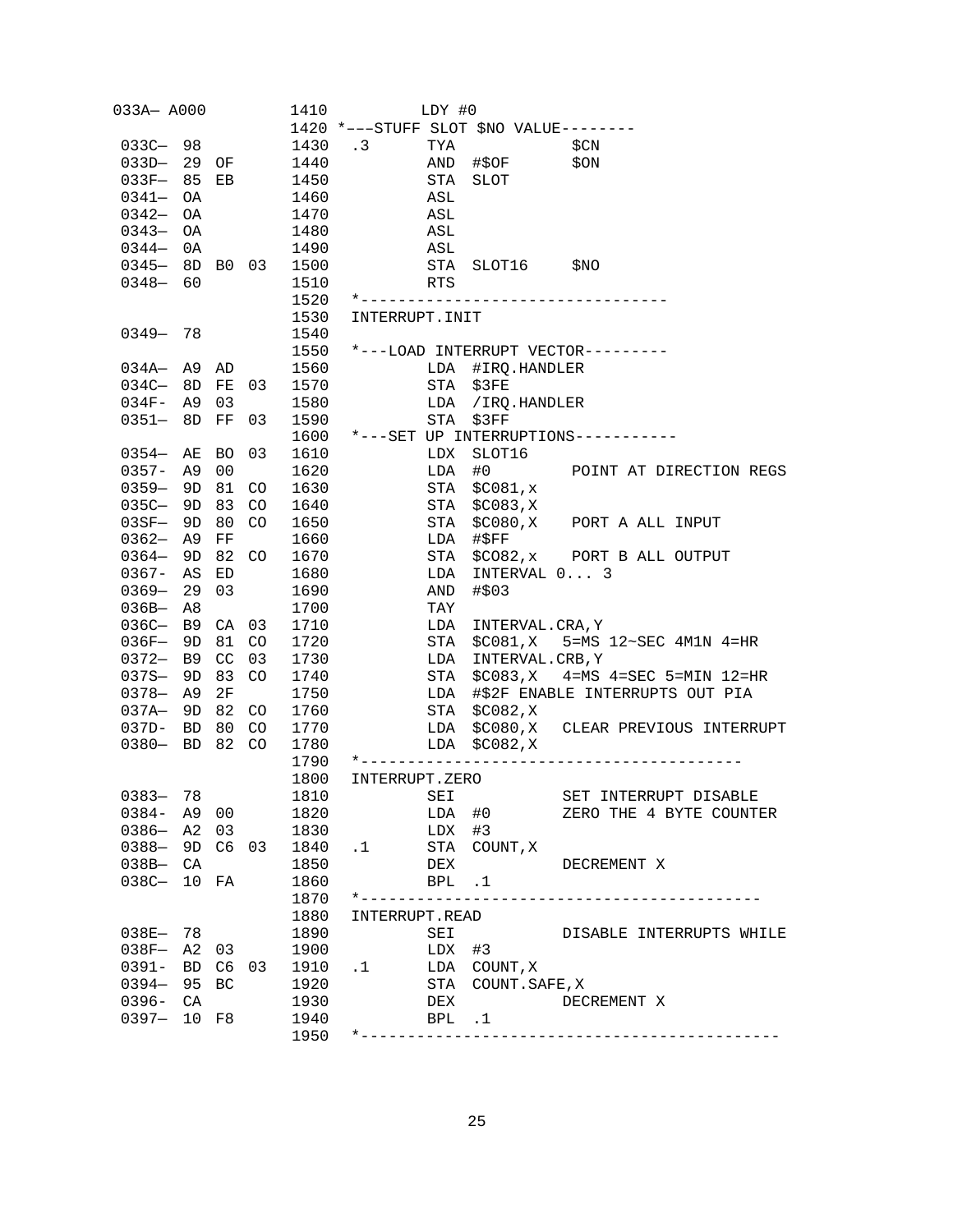| $0399 - 58$<br>$039A - 60$                                                                                                                                    |  |                 | 1970<br>1980<br>1990 | 1960 INTERRUPT.ENABLE<br>* - - - - - - - - - - -                                                                                                                                                                                                                                                                                          | RTS             | CLI ALLOW INTERRUPTS AGAIN                                                                                                        |                                                                                                                                                                                                                                |                             |  |
|---------------------------------------------------------------------------------------------------------------------------------------------------------------|--|-----------------|----------------------|-------------------------------------------------------------------------------------------------------------------------------------------------------------------------------------------------------------------------------------------------------------------------------------------------------------------------------------------|-----------------|-----------------------------------------------------------------------------------------------------------------------------------|--------------------------------------------------------------------------------------------------------------------------------------------------------------------------------------------------------------------------------|-----------------------------|--|
| $039B - 78$<br>$03A7 - 60$                                                                                                                                    |  |                 | 2060                 | 2000 INTERREJPT.CLEAR<br>2010<br>039C- AE B0 03 2020 LDX SLOT16<br>039F- A9 04 2030 LDA #04                                                                                                                                                                                                                                               | RTS             | SEI DISABLE INTERRUPTS<br>03A1-9D 81 CO 2040 STA \$C081, X<br>03A4-9D 83 CO 2050 STA \$C083, X<br>2070 *------------------------- |                                                                                                                                                                                                                                |                             |  |
| $O3AB - E8$<br>$O3AC-60$                                                                                                                                      |  |                 | 2110                 | 2080 GET.ROM.BYTE<br>03A8- BD 00 C7 2090<br>2100                                                                                                                                                                                                                                                                                          | INX<br>RTS      | LDA $$C700,x$<br>2120 *---------------------------                                                                                |                                                                                                                                                                                                                                |                             |  |
|                                                                                                                                                               |  |                 |                      | 2130 IRQ.HANDLER<br>03AD-8A 2140<br>03AE- 48 2150                                                                                                                                                                                                                                                                                         | PHA             | TXA SAVE X-REG<br>03AF- A2 BO 2160 LDX #SLOT16 \$NO                                                                               |                                                                                                                                                                                                                                |                             |  |
|                                                                                                                                                               |  |                 |                      | $\begin{array}{cccc} 03\text{B0}-&2170\text{ SLOT16}\ \text{.EQ}~{--}1\\ 03\text{B1}-&\text{BD}~80&\text{CO}&2180&\text{LDA}~\$C0\\ 03\text{B4}-&\text{BD}~82&\text{CO}&2190&\text{LDA}~\$C0 \end{array}$<br>03B7- A2 03 2200<br>03B9- FE C6 03 2210.1<br>03BC- DO 03<br>03BE- CA<br>03BE- CA<br>03BF- 10 F8<br>03C1- 68<br>2250.2<br>PLA | LDX #3          | LDA \$C080, X CLEAR INTERRUPT<br>LDA \$C082, X<br>INC COUNT, X                                                                    |                                                                                                                                                                                                                                |                             |  |
| 03C2- AA 2260                                                                                                                                                 |  |                 |                      | 03C3-8S 45 2270<br>03C5-40 2280                                                                                                                                                                                                                                                                                                           | $BPL$ .1<br>TAX | LDA \$45 GET SAVED A REG<br>RTI RETURN<br>2290 *---------------------------                                                       | RESTORE X AND A REGS                                                                                                                                                                                                           |                             |  |
| $03C6-$                                                                                                                                                       |  |                 |                      | 2300 COUNT .BS 4                                                                                                                                                                                                                                                                                                                          |                 | $2310$ *-------------------                                                                                                       |                                                                                                                                                                                                                                |                             |  |
| 03CC- 04 04 05<br>O3CF- OC                                                                                                                                    |  |                 |                      |                                                                                                                                                                                                                                                                                                                                           |                 | 03CA- 05 OC 2320 INTERVAL.CRA .DA #5, #12<br>2330 INTERVAL.CRB .DA #4, #4, #5, #12                                                |                                                                                                                                                                                                                                |                             |  |
| 0300- CALL 768<br>0303- CALL 771<br>0306- CALL 774<br>0309- CALL 777<br>030C- CALL 780<br>030F- CALL 783<br>0311- CALL 785<br>03C6- COUNT<br>0311- FIND. SLOT |  | EC- COUNT. SAVE |                      | $2340$ * ------------<br>$.01 = 0313$ . $02 = 0335$ . $03 = 033C$                                                                                                                                                                                                                                                                         |                 |                                                                                                                                   | 0399- INTERRUPT.ENABLE<br>0349- INTERRUPT.INIT<br>038E- INTERRUPT.READ<br>$.01 = 0391$<br>0383- INTERREJPT.ZERO<br>$.01 = 0388$<br>ED- INTERVAL<br>03CA- INTERVAL.CRA<br>03CC- INTERVAL.CRB<br>O3AD- IRQ.I-IANDLER<br>SC- MODE |                             |  |
| 03A8- GET.ROM.BYTE<br>039B- INTSRRUPT.CLSAR                                                                                                                   |  |                 |                      |                                                                                                                                                                                                                                                                                                                                           |                 |                                                                                                                                   | SB- SLOT<br>03B0- SLOT16                                                                                                                                                                                                       | $.01 = 03139$ . $02 = 03C1$ |  |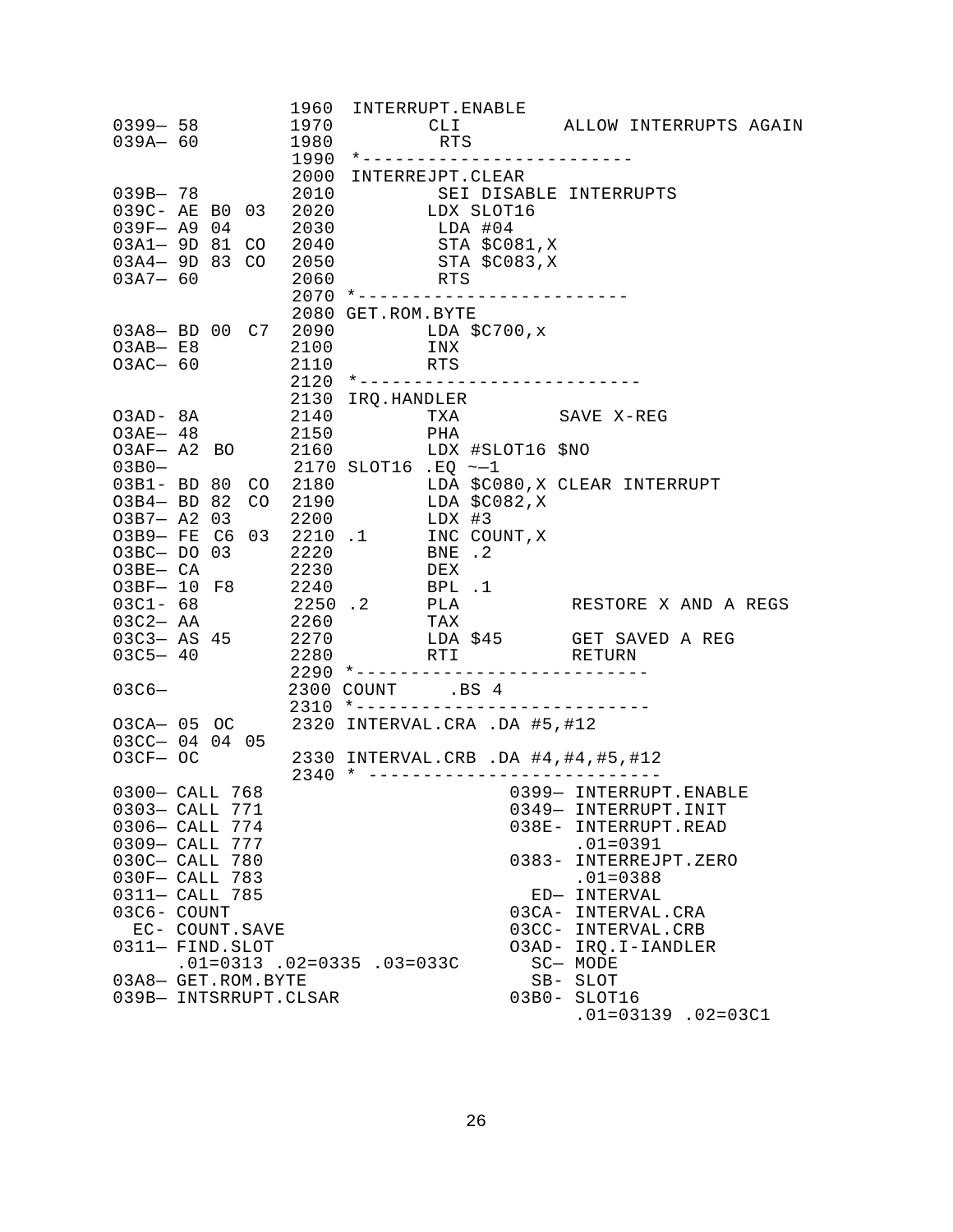#### CONTROLLING INTERRUPTS WITHOUT MACHINE LANGUAGE (3)

In order to illustrate how to program interrupts using Applesoft, without separate machine language-files, the following program was written by Bill Goodwill. Bill's program sets up the clock to interrupt once per second. Three tiny machine language programs are POKEd into memory: at \$300, a routine which the IRQ interrupt; and at CALL 782 a program to enable the IRQ interrupt. At each interrupt the program at \$300 stores a non-zero value at<br>779, so that the Applesoft program will know an interrupt that the Applesoft program will know an interrupt occurred.

Bill's Applesoft program is in a tight loop waiting for a nonzero value (line 2400) . For grins, a period is printed every trip through this loop. When PEEK(77) is finally non—zero, Bill zeroes it and counts the event in C, and prints a slash, for grins again. When C finally reaches the limit T, the program reads the clock and displays it on the screen.

You could substitute your own list of activities to be performed after each interrupt, and after each time the counter C reaches the limit T.

PATCHES FOR DOS 3.3 WHEN USING INTERRUPTS (3)

The Apple and DOS designers must not have really expected users to take advantage of interrupts. The IRQ interrupt handler inside the Apple monitor ROM saves the A—register at location \$45 in RAM. This would be all right, except that DOS 3.3 uses location \$45 in 25 different places as a temporary variable. An interrupt at the wrong time could greatly confuse DOS, and has the potential of clobbering a disk or at least a running program.

The easiest way around the problem is to be certain that the IRQ interrupt is disabled before any/every DOS command, and enabled when the DOS commands are finished. Another approach (tried in a product called Doubletime Printer from Southwestern Data Systems) is to replace the monitor ROM chip with one which does not use location \$45. The best solution is to patch DOS 3.3 50 that it does not use location \$45.

The program called PATCH DOS 3.3 FOR INTERRUPTS on the H.O. disk installs patches which make DOS 3.3 completely compatible with the use of the IRQ interrupt.

If you are expecting to use the millisecond interrupt for precise interval counting or other purposes, you may still have a conflict with DOS. Because disk I/O operations are critically timed with software, DOS 3.3 disables the IRQ interrupt during the reading or writing of the disk data. The IRQ interrupt will be ignored during the time it takes to bring a drive up to speed, find the proper track and sector, and read or write the data.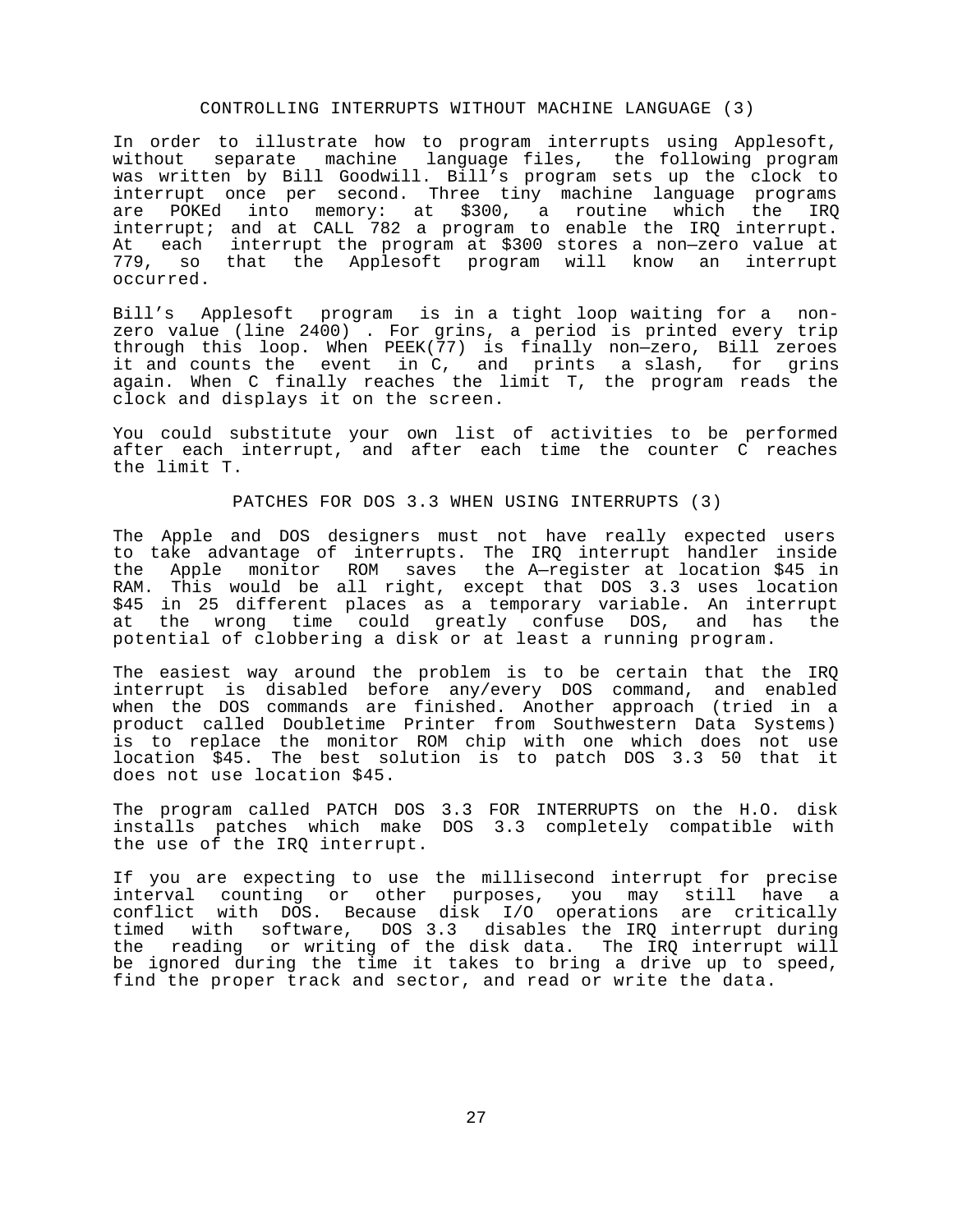#### HOW TO READ THE TIME/DATE UNDER AN INTERRUPT (3)

It is usually not a good idea to try to use the built-in firmware to read the time and date in an interrupt driven program. The H.O. firmware uses the system input buffer at \$200 to build the time/date string.

It is possible that your use of the clock interrupt does not require all of the clock data. Perhaps only certain clock registers need to be read, so that a separate machine language program could be much faster than an attempt to read the whole clock using the on-board firmware. To keep interrupt overhead to a minimum your interrupt routine could read only selected registers.

The on—board firmware "forgets" your interrupt interval selection in most cases. If you don't want to reestablish the interrupt interval after each clock read, you may want to use a separate clock read program.

A program is on your H.O. disk which reads the clock and formats the date and time. The source code is in the file named S.TIME BY INTERRUPT, in the format of the S—C Macro Assembler. The object code, which can be BRUN, is in B.TIME BY INTERRUPT.

HOW TO DISABLE INTERRUPTS (4)

Once you begin using interrupts, it is important to know how to disable them. The IRQ interrupt can be disabled using the SEI instruction from machine language programs.

Pressing RESET (or Ctrl—RESET in newer Apples) will disable the IRQ interrupt. RESET will also clear the interrupt selections in the clock card, so that both IRO and NMI interrupts will cease.

Both IRQ and NMI interrupts from the clock can be cleared and disabled by storing a zero value in the control registers (\$C081+NO AND ~C083+N0).

Since the clock interrupts must be connected to the Apple bus by switches 3 or 4 on the clock card, flipping the switches off will obviously disconnect the interrupts.

1990 REM BASIC INTERRUPT ROUTINE BY WILLIAM P. GOODWILL 2000 TEXT : HOME : INPUT "WHAT SLOT IS THE TIMEMASTER IN? ";SLOT: IF SLOT < 1 OR SLOT > 7 THEN 2000 2010 REM \*\*LOAD 3 SMALL ASSY LANGUAGE ROUTINES\*\* 2020 REM \*\*;COME HERE UPON INTERRUPT 2030 REM \*\*768 LDA #01 ;SET FLAG FOR BASIC 2040 REM \*\* STA 779 LDA PIA ;CLEAR PIA 2060 REM \*\* LDA ~45 ;RESTORE ACCUMULATOR 2070 REM \*\* RTI FIHEN RETURN 2080 REM \*\*779 BYTE 00 ;BASIC FLAG 2090 REM \*\*;USE "CALL 780" TO DISABLE INTERRUPTS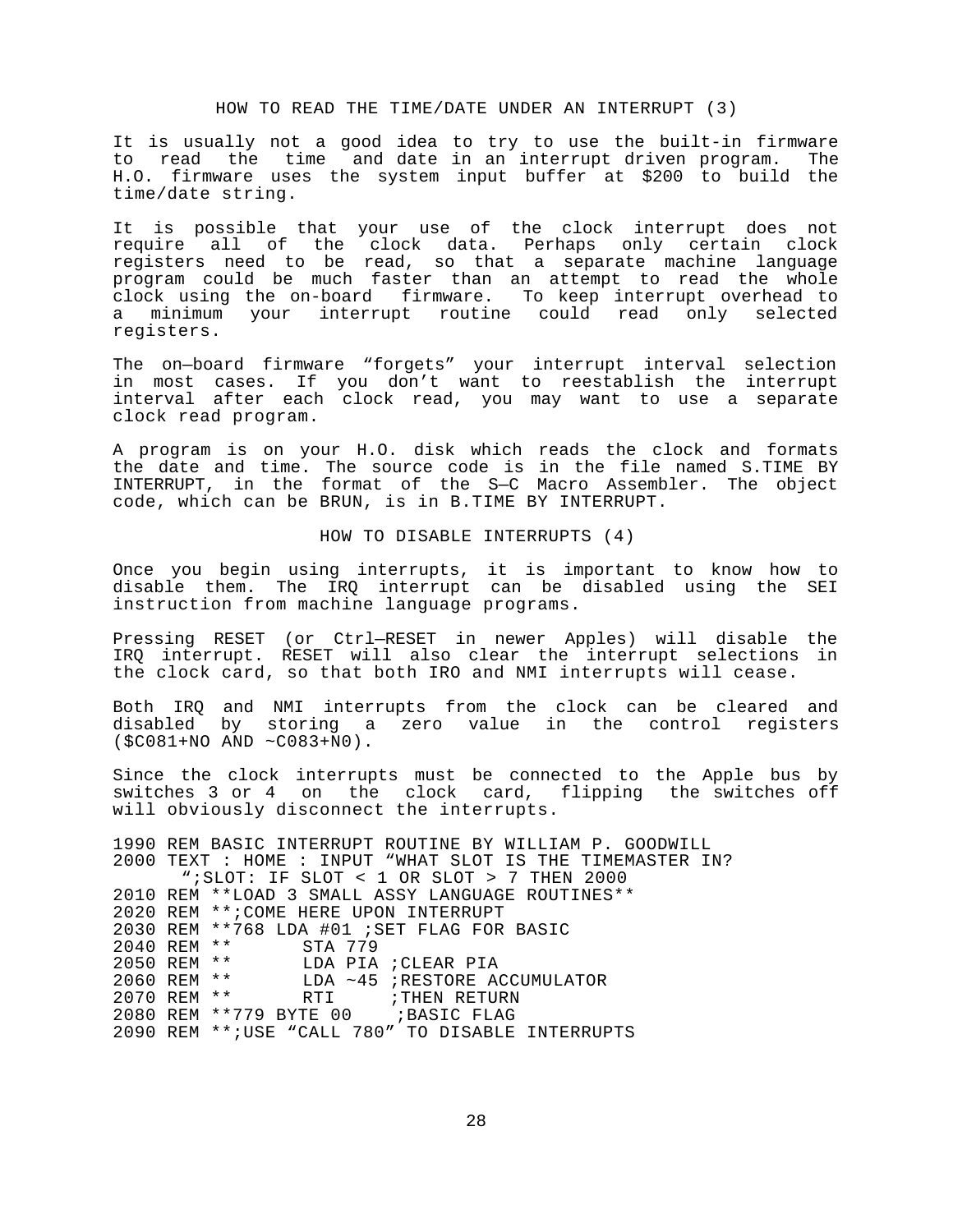```
2100 REM **780 SET
2110 REM **RTS
2120 REM **;USE "CALL 782" TO ENABLE INTERRUPTS
2130 REM **782 CLI
2140 REM ** RTS
2150 DATA 169, 1,141,11,3,173,208,192,165,69,64,0,120,96,88,96
2160 FOR A = 768 TO 783: READ X: POKE A,X: NEXT A
2170 CALL 780: REM TURN OFF INTERRUPTS
2180 POKE 1022,0: POKE 1023,3: REM POINT TO INTERRUPT HANDLER
2190 A = -16256 + 16 * SLOT: REM PTA BASE ADDRESS = $CO80+$NO2210 POKE 774,128 + SLOT * 16
2220 POKE A + 1,0: POKE A + 3,0: REM DATA DIRECTION REGS
2240 POKE A,0: REM PORT A INPUT,8 BITS
2250 POKE A +2,255: REM PORT B OUTPUT, 8 BITS
2260 REM THE NEXT 2 POKES DETERMINE INTERRUPT RATE
2270 REM (THIS BASIC PROGRAM IS TOO SLOW FOR 1024 HZ INTERRUPTS)
2280 POKE A + 1,12: REM CONTROL REGISTER A (1 PER SECOND)
2290 POKE A + 3,4: REM CONTROL REGISTER B
2300 POKE A + 2,47: REM TELL PTA TO PASS INTERRUPTS
2310 X = PEEK (A): REM CLEAR PTA FLAGS
2320 F = 779: REM BASIC FLAG ADDRESS
2330 Z = 0: REM FLAG VALUE WHEN CLEAR
2340 CALL 782: REM ENABLE INTERRUPTS
2350 T = 3: REM NUMBER OF INTERRUPTS PER CYCLE
2360 ONERR GOTO 2380
2370 GOTO 2460: REM TWIT
2380 CALL 780: STOP : REM DISABLE INTERRUPTS BEFORE HALTING
2400 IF PEEK (F) Z THEN PRINT ".";:GOTO 2400:REM WAIT FOR TNT
2410 PRINT "/";: REM DO THE FOLLOWING ON EVERY INTERRUPT
2420 POKE F,Z: REM RESTORE FLAG AFTER INTERRUPT
2430 C = C + 1: IF C<T THEN GOTO 2400 REM TNCR CTR,COMPARE TO MAX
2450 REM PERFORM THIS OPERATION WHENEVER COUNT REACHES MAX
2460 C = 0: REM INIT COUNTER
2470 PRINT
2485 D$ = CHR~ (4): PRINT
2490 PRINT D$"IN#SLOT": PRINT D$"PR#"SLOT
2500 VTAB 5: INPUT ":";K$
2510 PRINT D$"IN#0": PRINT D$"PR#0"
2520 PRINT K$
2530 CALL — 958
2540 POKE A + 1,12: REM CONTROL REGISTER A (1 PER SECOND)
2550 POKE A + 3,4: REM CONTROL REGISTER B
2560 GOTO 2400
```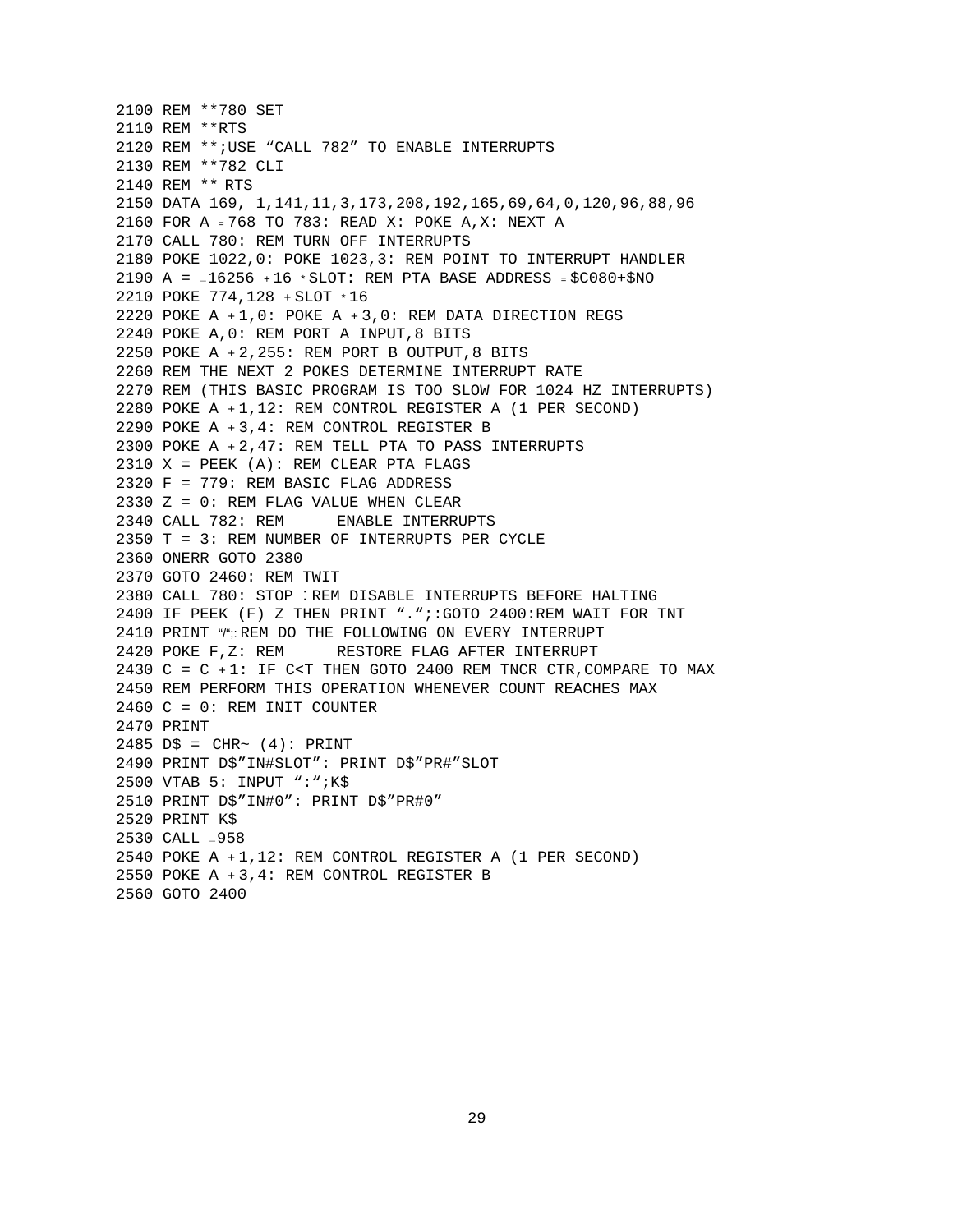## CP/M AND YOUR TIMEMASTER II H.O. (2)

<span id="page-30-0"></span>The TIMEMASTER II H.O. may be used under the CP/M operating system with the appropriate software. When using MBASIC or GEASIC your H.O. can be used m ost easily by POKEing a short interface routine. A sample program that shows how this is done may be found on the H.O. disk. The program is called T.CPMDE1 and is stored as a text file which can be converted to the CP/M system by using the APDOS utility on the CP/M master disk. This program was written for the TIMEMASTER mode.

To convert the APPLE DOS text file to a CP/M file, do the following:

- 1) Put a copy of your H.O. disk in drive 2 (B).
- 2) Put a CP/M disk wi-th BASIC and APDOS on it in drive 1 (A)
- 3) Turn on computer or do a PR#6 (RETURN> SO YOU GET AN A>.
- 4) Type APDOS <RETURN> YOU SHOULD NOW HAVE AN \*.
- 5) Type TMl.BAS~T.CPMDE1 <RETURN> , this will convert T.CPMDEl.
- 6) Type <control> C , this will put you back in CP/M.

You should now have a program on your CP/M disk, called TMl This program can be run from MBASIC or GBASIC.

30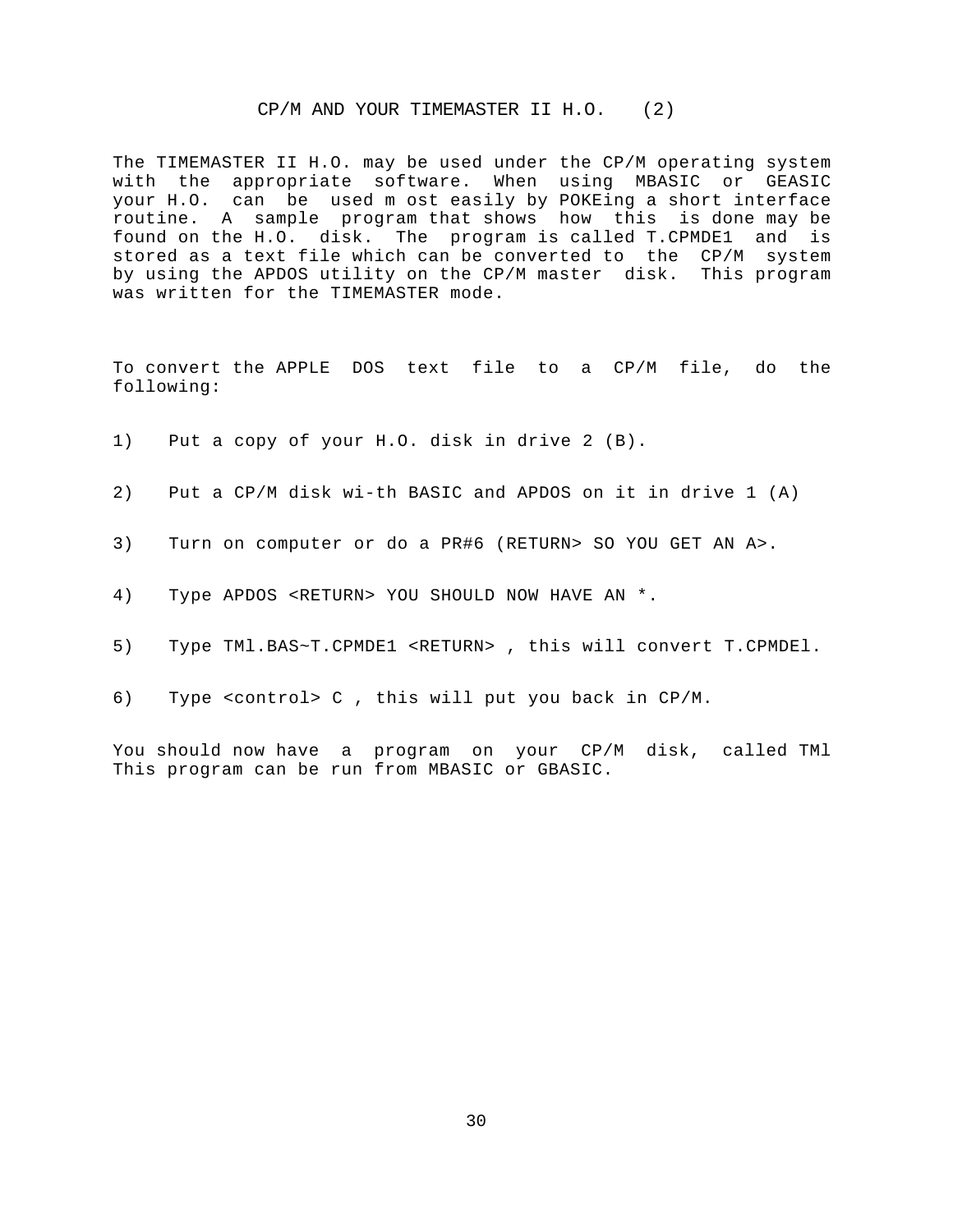#### USING PASCAL WITH THE TIMEMASTER II H.O. (2)

<span id="page-31-0"></span>In Pascal, an intrinsic unit has been supplied to enable the access of the H.O. from within a Pascal program. The unit is already linked into a standard Pascal library and can be accessed with the statement:

Uses TIMEMASTER

in a programs heading.

The unit supplies the following functions and procedures:

PROCEDURE GETCLOCK;

FUNCTION CLDAY; FUNCTION CLMONTH; FUNCTION CLDATE; FUNCTION CLYEAR; FUNCTION CLHOURS; FUNCTION CLMINUTES; FUNCTION CLSECONDS;

AND THE VARIABLES TIME STRING 13<br>TODAY STRING 18 STRING

The functions listed return the integer value of the function name. Note that the CLDAY is the day of week and the CLHOURS is the hours 0 to 23 format. These return the same information that is returned when using the input statement in BASIC.

The procedure GETCLOCK sets the strings time and TODAY with the current time and date. The time string returns the time in the following format:

12:30:08 PM

while the TODAY string is in the format of

SUN MAR 20, 1983

and both have leading and trailing blanks.

To use these utilities, the system library on your boot disk will need to be replaced with the system library on the suppied disk.

The file system start up will also need to be included on your boot disk if the automatic dating feature is desired.

The three text files supplied are the programs that were used to make the TIMEMASTER II unit.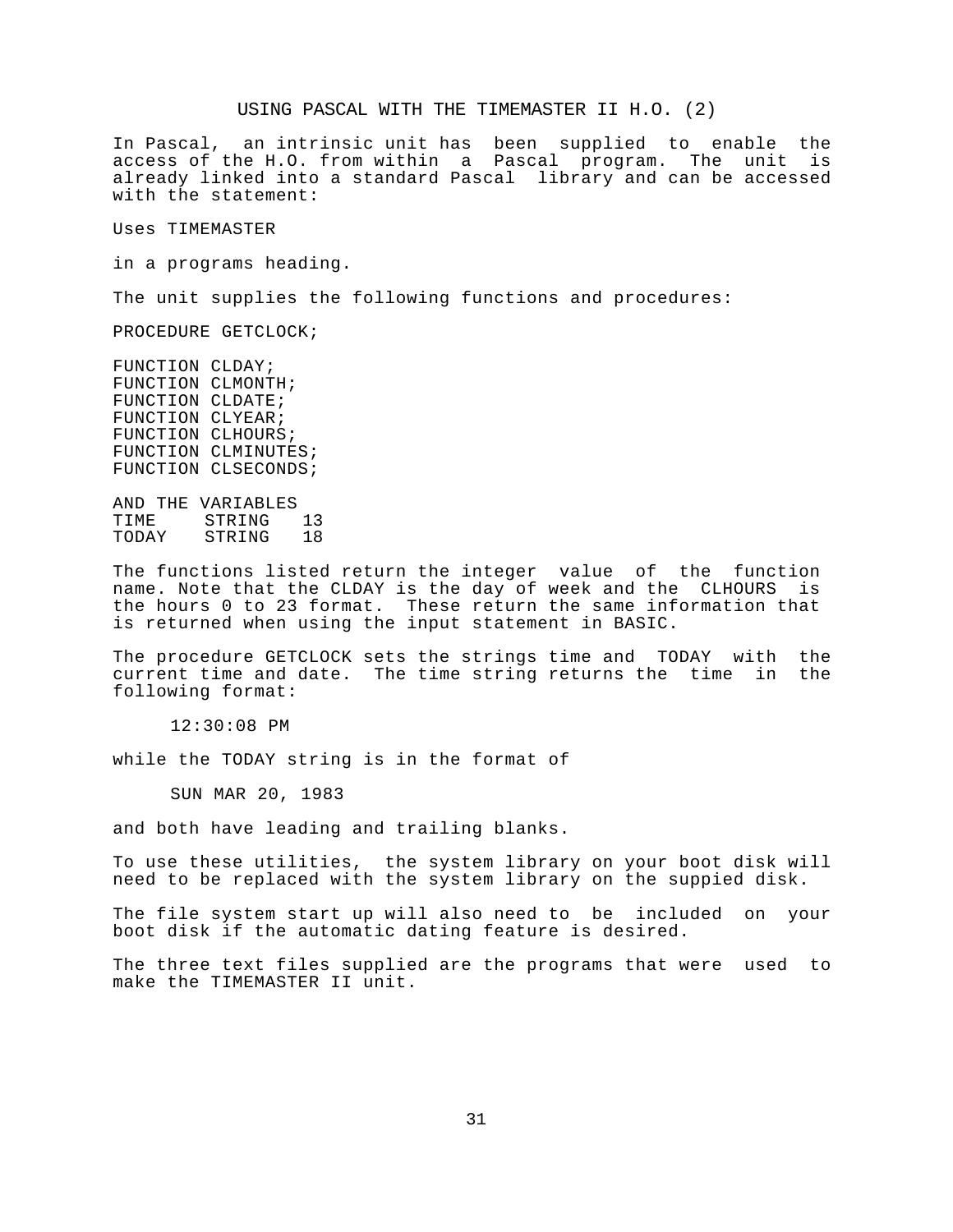# DISK CONTENTS (1)

<span id="page-32-0"></span>Your TIMEMASTER II H.O. disk contains many useful and instructive example programs. Some of these have been mentioned in the preceding pages. The disk is not protected (however it is copyrighted) and you can and should make a backup copy using any standard Apple disk copy program (for example, COPYA on the DOS 3.3 System Master Diskette).

Side one of the diskette, which is labeled, contains DOS 3.3 (Copyright 1981 by Apple Computer, Inc.). A small patch has been made to this DOS, to speed up the LOAD, BLOAD, RUN, and BRUN commands.

The programs on this side include a file which can be moved to a CP/M environment. The others can be used either with DOS 3.3, and many of them with Apple PRO DOS. Side two of the diskette contains files intended to be used with Apple Pascal.

There are seveal files on side one of the H.O. diskette which are type thu. Normally file type I signifies Integer BASIC files, but in this case it signifies source assembly language files to be used with the S—C Macro Assembler. You may also have other programs on the H.O. disk.

- S.MILLISECONDS Source file (S—C Macro Assembler) of B.MILLISECONDS
- B.MILLISECONDS Object file used by next three programs which sets up and processes millisecond interrupts.
- MILLISECONDS Uses B.MILLISECONDS to give a running display of elapsed milliseconds.
- MILLISECOND STOPWATCH Uses B.MILLISECONDS to provide a very precise stopwatch.

THE LIMIT QUIZ Uses B.MILLISECONDS to give a fun multiple choice quiz with time limits on your responses.

S.TIME BY INTERRUPT Source file (S—C Macro Assembler) of B.TIME BY INTERRUPT

- B.TIME BY INTERRUPT BRUN this to put current date/time on top line of screen. It will stay there while you work, and be updated every second!
- BASIC INTERRUPT ROUTINE Bill Goodwill's program which sets up interrupts and demonstrates them entirely within Applesoft.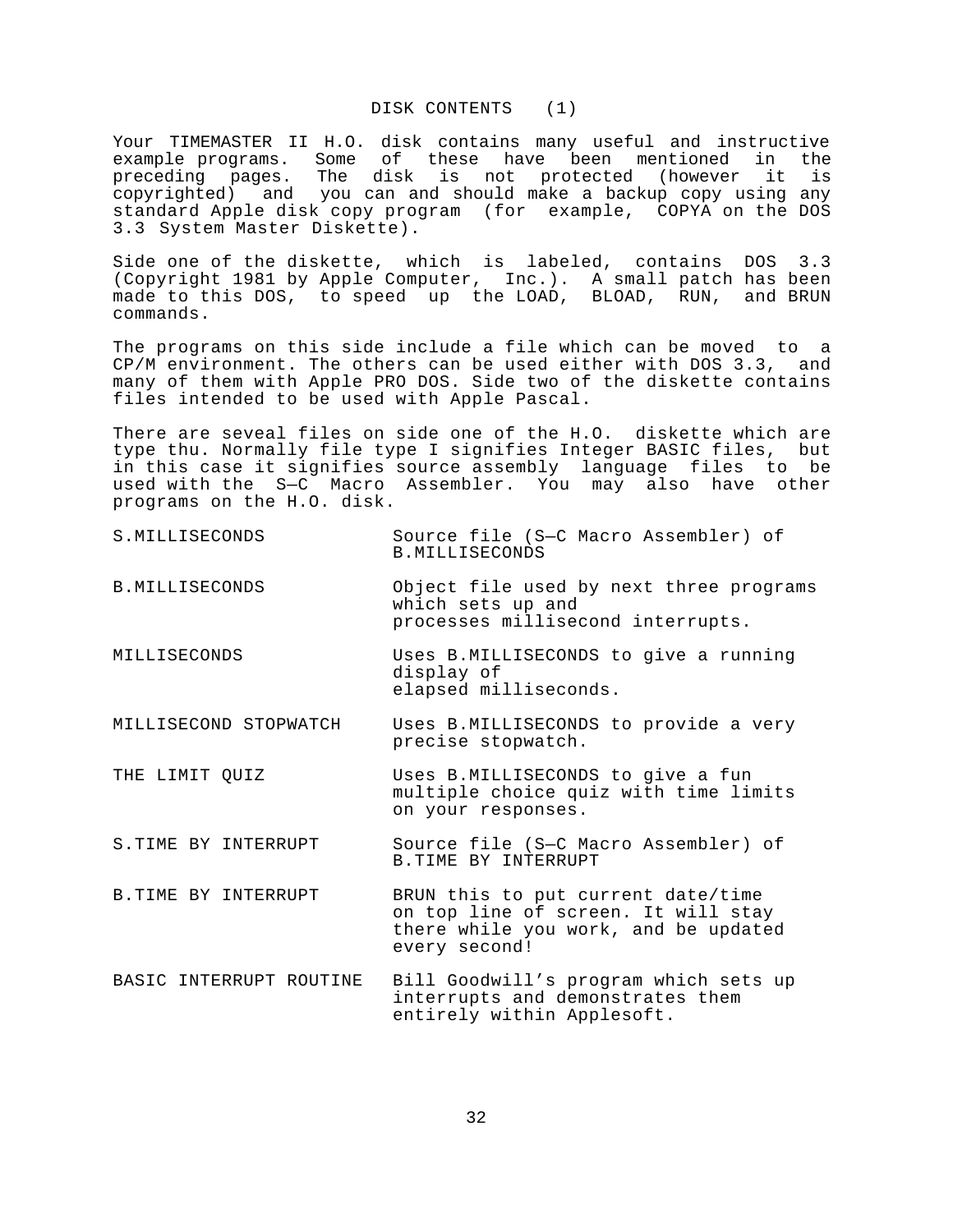| PATCH DOS 3.3 FOR INTERRUPTS | Installs patches which make DOS 3.3<br>safe for interrupts. (See text)                                                             |
|------------------------------|------------------------------------------------------------------------------------------------------------------------------------|
| SET CLOCK                    | The program to use when you need to set<br>a new time and/or date in<br>your TIMEMASTER II.                                        |
| EXAMPLE HOOKS                | Three different ways to hook in the<br>TIMEMASTER II and read it.                                                                  |
| DATE & TIME DISPLAY          | Nicely displays date and time, updating<br>every second.                                                                           |
| TIME II DEMO                 | Reads the clock and displays date and<br>time in all available<br>formats according to selected mode.                              |
| ANALOG CLOCK                 | Displays an old fashioned clock with<br>moving hands and an audible<br>"tick-tock".                                                |
| FIND TIMEMASTER SLOT & MODE  | Program which finds the slot and<br>mode of your TIMEMASTER II.                                                                    |
| READ TIME (NO ROM)           | Program which reads and displays the<br>date and time without using the<br>on-board ROM firmware.                                  |
| ML (ALL MODES)               | Calls B.ML (ALL MODES) to read the<br>date/time string regardless of<br>the mode selected by 5W3 and SW4.                          |
| S.ML (ALL MODES)             | Source file (S-C Macro Assembler) of<br>B.ML (ALL MODES),<br>a program which reads the date/<br>time string in assembly language.  |
| B.ML (ALL MODES)             | Object file used by ML (ALL MODES).                                                                                                |
| ML (OLD MODES)               | Calls B.ML (OLD MODES) to read the<br>date/time string, which works<br>only when NOT in TIMEMASTER II mode.                        |
| S.ML (OLD MODES)             | Source file (S-C Macro Assembler) of<br>B.ML (OLD MODES), a program which reads<br>the date/ time string in assembly<br>languages. |
| B.ML (OLD MODES)             | Object file used by ML (OLD MODES).                                                                                                |
| INSTALL DOS DATER            | Modifies DOS 3.3 in memory to stamp date<br>and/or time on files with<br>SAVE, BSAVE, RENAME, Or INIT.                             |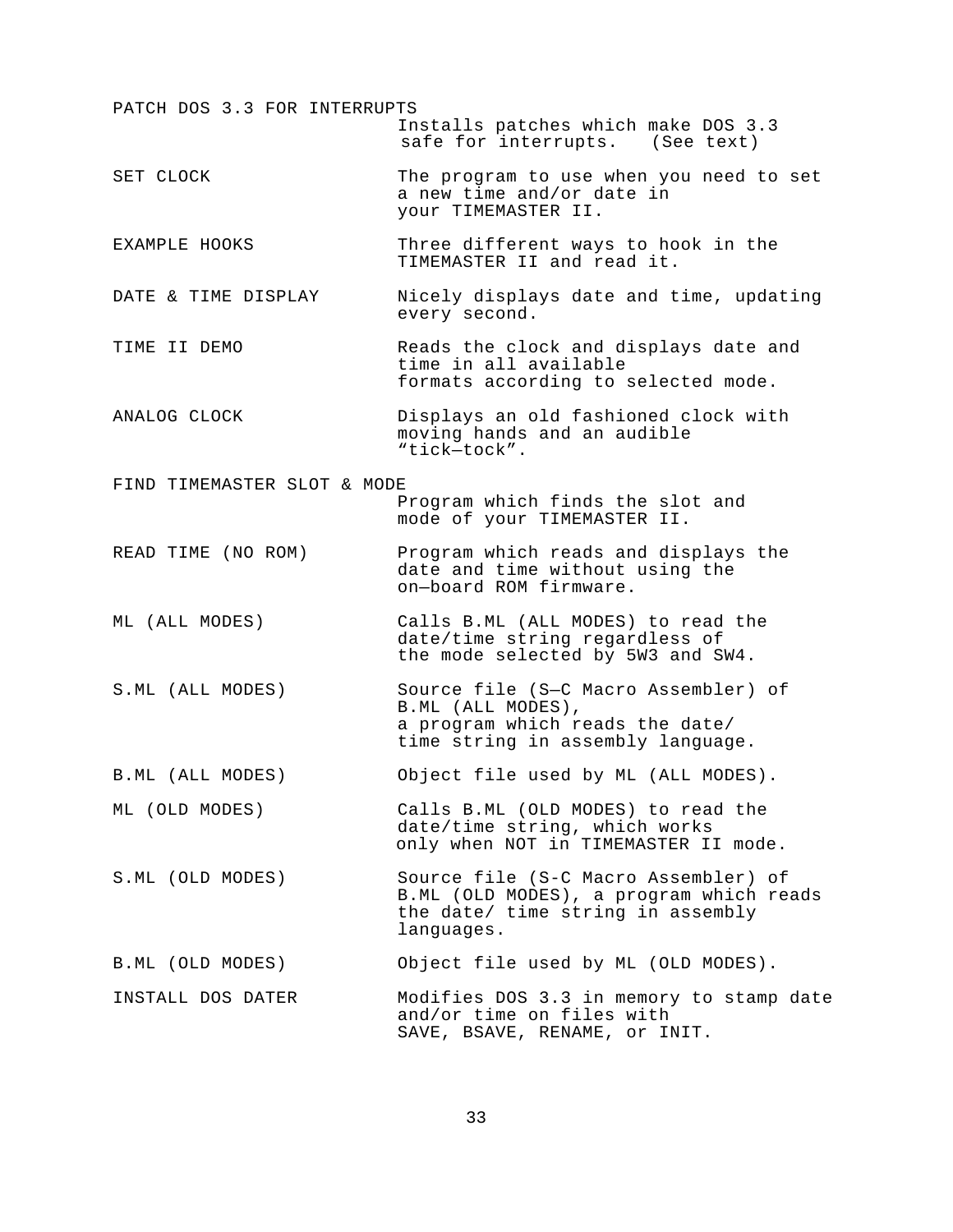<span id="page-34-0"></span>

| S.DOS DATER                  | Source file (S-C Macro Assembler)                                                                                     |
|------------------------------|-----------------------------------------------------------------------------------------------------------------------|
| B.DOS DATER<br>TALKING CLOCK | Object file used by INSTALL DOS DATER<br>If you have an Echo II, this program<br>will speak the time once per minute. |
| ΤΆΙ Κ                        | Used by TALKING CLOCK, do not<br>BRUN                                                                                 |

T.CPMDE1 CP/M demo

The files which can be moved to PRO DOS (using CONVERT on the PRO DOS Users Disk) are: B.MILLISECONDS ANALOG CLOCK ANALOG ANALOG ANALOG CLOCK FIND TIMEMASTER II SLOT & MODE MILLISECOND STOPWATCH READ TIME (NO ROM)<br>TIME LIMIT OUIZ ML (ALL MODES) TIME LIMIT OUIZ BASIC INTERRUPT ROUTINE B.ML (ALL MODES) SET CLOCK ML (OLD MODES) B.ML (OLD MODES)<br>TIME II DEMO DATE & TIME DISPLAY

The file names will be changed by CONVERT so that non—letters become periods, and truncated to 15 characters. With two exceptions, these programs will function under PRO DOS without modification. The two programs ML (ALL MODES) and ML (OLD MODES) must be slightly modified, to correct the names of the binary files loaded in line 30 of both programs.

COMMON QUESTIONS ABOUT THE TIMEMASTER II H.O. (1)

- Q. Which slot should I plug the TIMEMASTER II H.O. into?
- A. Any empty slot from slot 1 through slot 7 will do, but we recommend slot 4 if it's available. Some commercial software expects a clock to be in slot 4 without looking anywhere else.
- Q. The program I have says it works with a clock card but I can't get it to work with the TIMEMASTER II H.O.
- A. You may have purchased a dud program. The H.O. has been tested with dozens of clock type programs. You may want to contact the software publishers for help. Applied Engineering is very cooperative with programming companies and most software houses will be eager to solve your problem because of the large volume of TIMEMASTER sales. By helping you, they will be helping their other customers as well.

34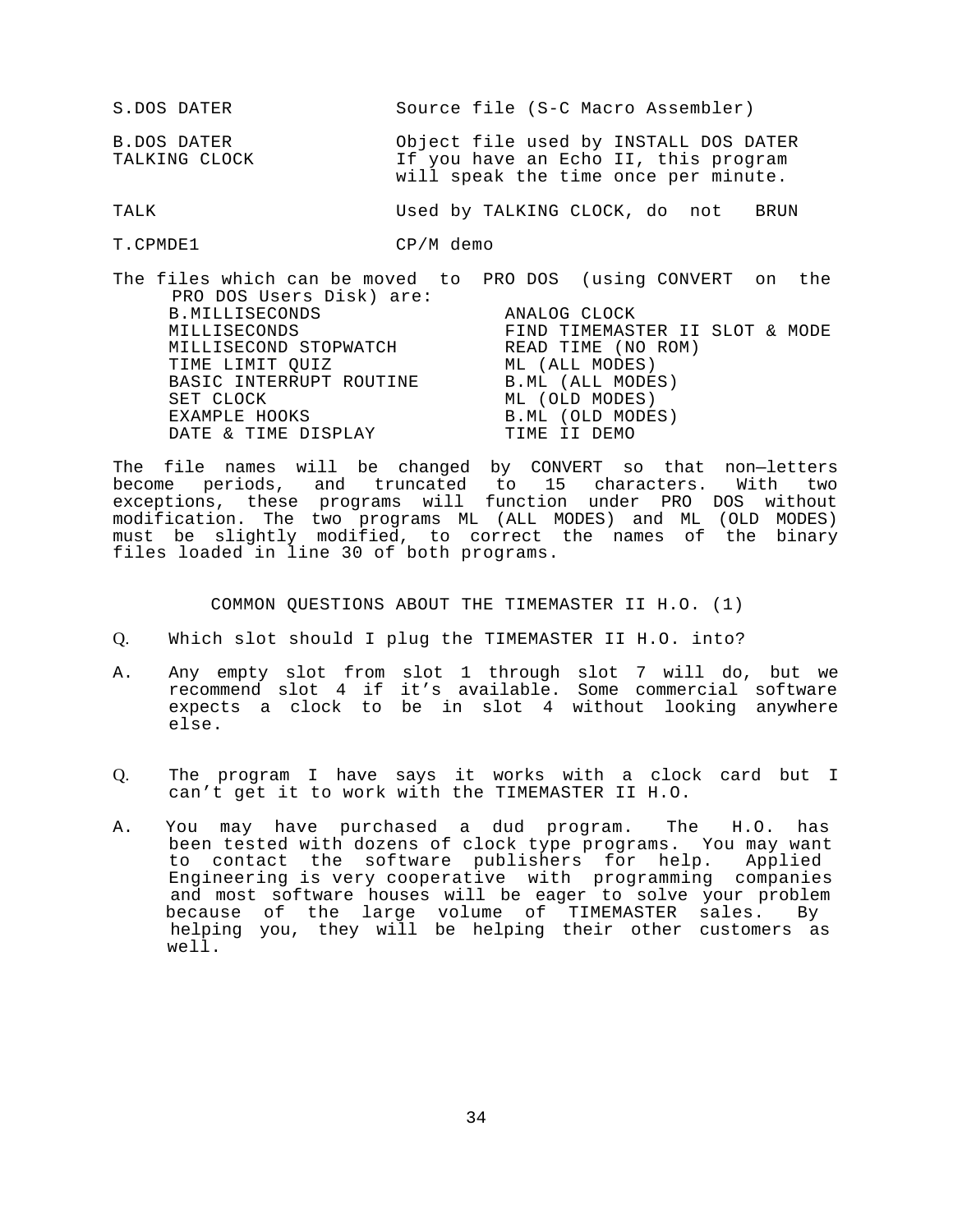- <span id="page-35-0"></span>*Q.* What mode is recommended for my own programming?
- A. The TIMEMASTER mode (switch 2 open)
- *Q.* I'm thinking of buying a program that says it will work with a real-time clock. Does this automatically mean that it will work with the H.O.?
- A. usually, but not always. Try to check with the author of the program to make sure that he supports TIMEMASTER. Over *300* software developers have purchased the TIMEMASTER, so compatibility problems should be rare.
- *Q.* With some of the sample programs, I will see a cursor flashing on part of the screen. What causes this?
- A. The cursor is caused whenever control is restored to the screen. This is part of the Apple monitor ROM and cannot be avoided when using PR#'s. The cursor appears to flash because the clock is constantly being reread. However, most programs only read the clock periodically thereby preventing the cursor from reappearing. If you are going to write a program that must constantly read the clock, you might want to not use the on—board firmware or do it with interrupts.
- Q. I've written this really neat program that uses the H.O. Should I give it to Applied Engineering?
- A. Depending on the quality of the program, Applied Engineering may compensate you. If your program is really spectacular, you may want a software publisher to sell it for you.
- Q. The TIMEMASTER II H.O. seems to be way out in front of its competition, in both features and price. How did you do it?
- A. Apple peripherals are our only business that's why we're so good at it!

MILLISECONDS SOURCE CODE

| 1020 | $.0R$ \$300                  |
|------|------------------------------|
| 1030 | .TF B.MILLISECONDS           |
|      | 1040 *---------------------- |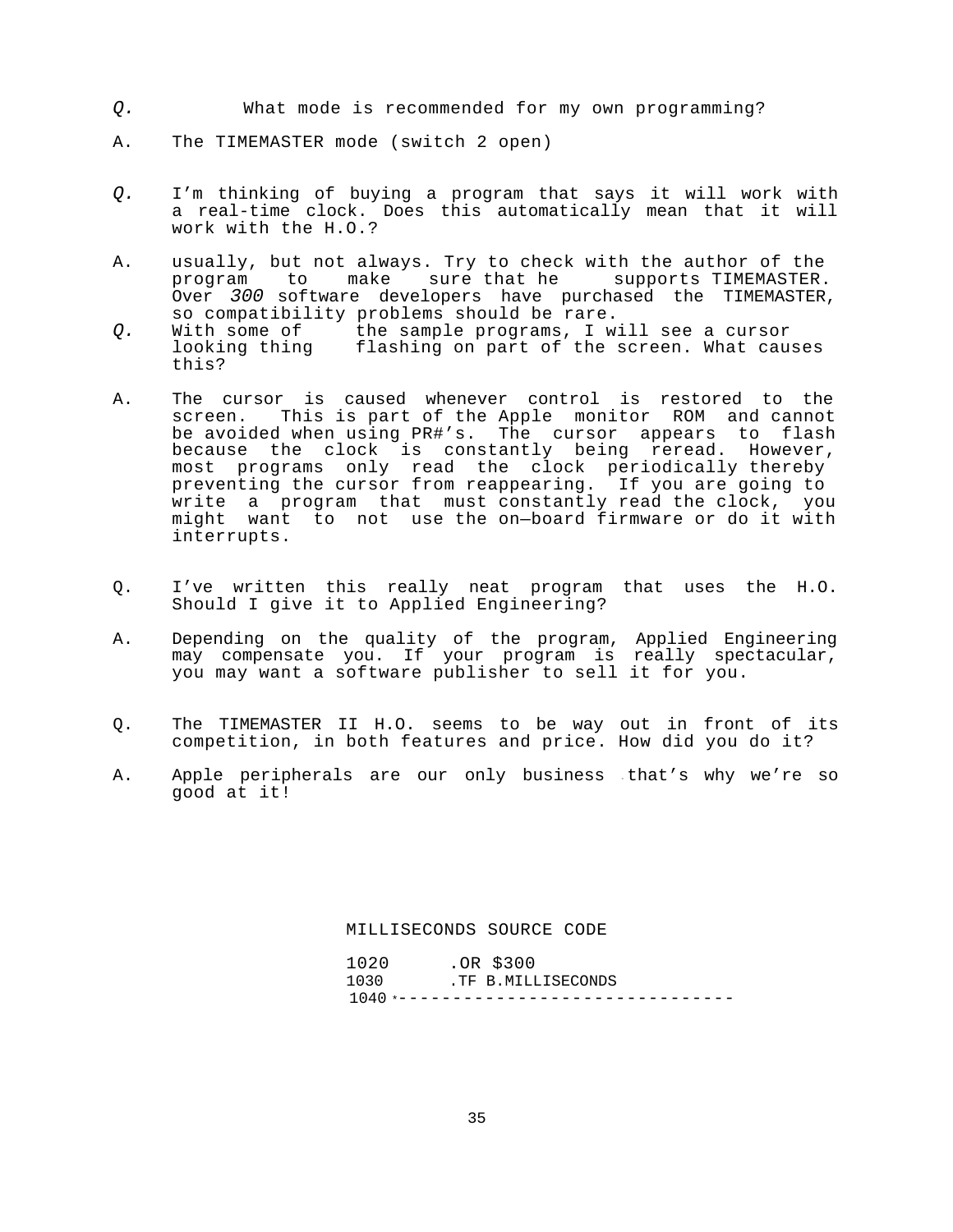| 0306- 4C 7A 03<br>0309- 4C A6 03 |            | 1080 000                      |  | 0300 - 4C 11 03 1050 JMP INT.INTERRUPT CALL 768<br>0303 - 4C 6C 03 1060 JMP RESET.COUNT CALL 771<br>1070 JMP SAVE.COUNT CALL 774<br>JMP STOP. INTERRUPT CALL 777                                                                                                                                 |                         |  |  |
|----------------------------------|------------|-------------------------------|--|--------------------------------------------------------------------------------------------------------------------------------------------------------------------------------------------------------------------------------------------------------------------------------------------------|-------------------------|--|--|
| $030C -$                         |            |                               |  | 1090 *---------------------------------<br>1100 MSCNT.SAFE .B54 780783, MSB FIRST                                                                                                                                                                                                                |                         |  |  |
| $0310 -$                         |            |                               |  |                                                                                                                                                                                                                                                                                                  |                         |  |  |
|                                  |            |                               |  | 1140 INIT.INTERRUPT<br>1140 INIT.INTERRUPT<br>SEI DISABLE IRQ<br>1150 SEI DISABLE IRQ<br>1160 * -FIND TIMEMASTER II SLOT<br>1170 LDY #\$C7 START WITH SLOT<br>0314-8C 8A 03 1180 .1 STY GET.ROM.BYTE+2<br>0317-A2 FE 1190 LDX #\$FE LOOK FOR \$                                                  |                         |  |  |
|                                  |            |                               |  |                                                                                                                                                                                                                                                                                                  |                         |  |  |
|                                  |            |                               |  |                                                                                                                                                                                                                                                                                                  |                         |  |  |
|                                  |            |                               |  |                                                                                                                                                                                                                                                                                                  |                         |  |  |
|                                  |            |                               |  |                                                                                                                                                                                                                                                                                                  |                         |  |  |
|                                  |            |                               |  |                                                                                                                                                                                                                                                                                                  |                         |  |  |
|                                  |            |                               |  | 031C- C9 B2<br>031E- DO OF 1220<br>0320- E8 1230 INX<br>0321- 20 88 03 1240 JSR GET.ROM.BYTE                                                                                                                                                                                                     |                         |  |  |
|                                  |            |                               |  |                                                                                                                                                                                                                                                                                                  |                         |  |  |
|                                  |            |                               |  | 0324 C9 08 1250 CMP #\$08 "PHP" AT \$CNOO                                                                                                                                                                                                                                                        |                         |  |  |
|                                  |            |                               |  | 0326 DO 07 1260 BNE .2 NOT THIS SLOT<br>0328-20 88 03 1270 JSR GET.ROM.BYTE                                                                                                                                                                                                                      |                         |  |  |
|                                  |            |                               |  |                                                                                                                                                                                                                                                                                                  |                         |  |  |
|                                  |            |                               |  |                                                                                                                                                                                                                                                                                                  |                         |  |  |
|                                  |            |                               |  |                                                                                                                                                                                                                                                                                                  |                         |  |  |
|                                  |            |                               |  | 032B- C9 78 1280<br>032D- F0 06 1290 BEQ 3 THIS SLOT<br>032F- 88 1300 .2 DEY NEXT SLOT DOWN<br>0330- C0 Cl 1310 CPY 4b\$C1                                                                                                                                                                       |                         |  |  |
|                                  |            |                               |  |                                                                                                                                                                                                                                                                                                  |                         |  |  |
|                                  |            |                               |  | 0332 BO EQ<br>0334 60<br>0334 60<br>0335 98<br>0335 08<br>0336 08<br>1350 3<br>1360<br>1360<br>1360<br>1360<br>1360<br>1360<br>1360<br>1360<br>1360<br>1360<br>1370<br>1380<br>1380<br>1380<br>1380<br>1380<br>1380<br>1380<br>1380<br>1380<br>1380<br>1380<br>1380<br>1380<br>1380<br>1380<br>1 |                         |  |  |
|                                  |            |                               |  |                                                                                                                                                                                                                                                                                                  |                         |  |  |
|                                  |            |                               |  |                                                                                                                                                                                                                                                                                                  |                         |  |  |
|                                  |            | 0337-0A 1370 ASL              |  |                                                                                                                                                                                                                                                                                                  |                         |  |  |
|                                  |            | 0338-0A 1380 ASL              |  |                                                                                                                                                                                                                                                                                                  |                         |  |  |
|                                  |            | 0339 OA 1390 ASL              |  |                                                                                                                                                                                                                                                                                                  |                         |  |  |
|                                  |            |                               |  |                                                                                                                                                                                                                                                                                                  |                         |  |  |
|                                  |            |                               |  | 033A-8D 10 03 1400<br>033D- FO 48 1410 BEQ RETURN NO TIMEMASTER II FOUND<br>033F- AA 1420 1420 TAX                                                                                                                                                                                               |                         |  |  |
|                                  |            |                               |  | 1430 *---LOAD INTERRUPT VECTOR ---------                                                                                                                                                                                                                                                         |                         |  |  |
|                                  |            |                               |  | 0340 - A9 8D $1440$ LDA #IRQ.HANDLER                                                                                                                                                                                                                                                             |                         |  |  |
|                                  |            | 0342- 8D FE 03 1450 STA \$3FE |  |                                                                                                                                                                                                                                                                                                  |                         |  |  |
| $0345 - A9$ 03                   |            | 1460                          |  | LDA/I RQ HANDLER                                                                                                                                                                                                                                                                                 |                         |  |  |
| 0347- 8D FF 03                   |            | 1470                          |  | STA \$3FF                                                                                                                                                                                                                                                                                        |                         |  |  |
| $034A - A9$                      |            |                               |  | 1480 *---SET UP INTERRUPTIONS---------                                                                                                                                                                                                                                                           | POINT AT DIRECTION REGS |  |  |
| 034C- 9D 81 CO                   | 00         | 1490<br>1500                  |  | LDA #0<br>STA \$C081, X                                                                                                                                                                                                                                                                          |                         |  |  |
| $034F-9D$                        | 83 CO      | 1510                          |  | $STA$ $$C083,K$                                                                                                                                                                                                                                                                                  |                         |  |  |
| $0352 - 9D$                      | 80 CO      | 1520                          |  | STA \$C080, X                                                                                                                                                                                                                                                                                    | PORT A ALL INPUT        |  |  |
| $0355 - A9$                      | ${\rm FF}$ | 1530                          |  | LDA #\$FF                                                                                                                                                                                                                                                                                        |                         |  |  |
| $0357 - 9D$                      | 82 CO      | 1540                          |  | STA #C082, X                                                                                                                                                                                                                                                                                     | PORT B ALL OUTPUT       |  |  |
| $035A - A9$                      | 05         | 1550                          |  | LDA $\#~05$                                                                                                                                                                                                                                                                                      | SELECT INTERVAL (CRA)   |  |  |
| 035C- 9D 81 CO                   |            | 1560                          |  | $STA$ $$C081,K$<br>LDA $\#~04$                                                                                                                                                                                                                                                                   |                         |  |  |
| $03SF- A9$<br>0361- 9D 83 CO     | 04         | 1570<br>1580                  |  | STA \$C083, X                                                                                                                                                                                                                                                                                    | (CRB)                   |  |  |
| $0364 - A9$                      | 2F         | 1590                          |  | LDA #\$2F                                                                                                                                                                                                                                                                                        | ENABLE INT. OUT OF PIA  |  |  |
|                                  |            |                               |  |                                                                                                                                                                                                                                                                                                  |                         |  |  |